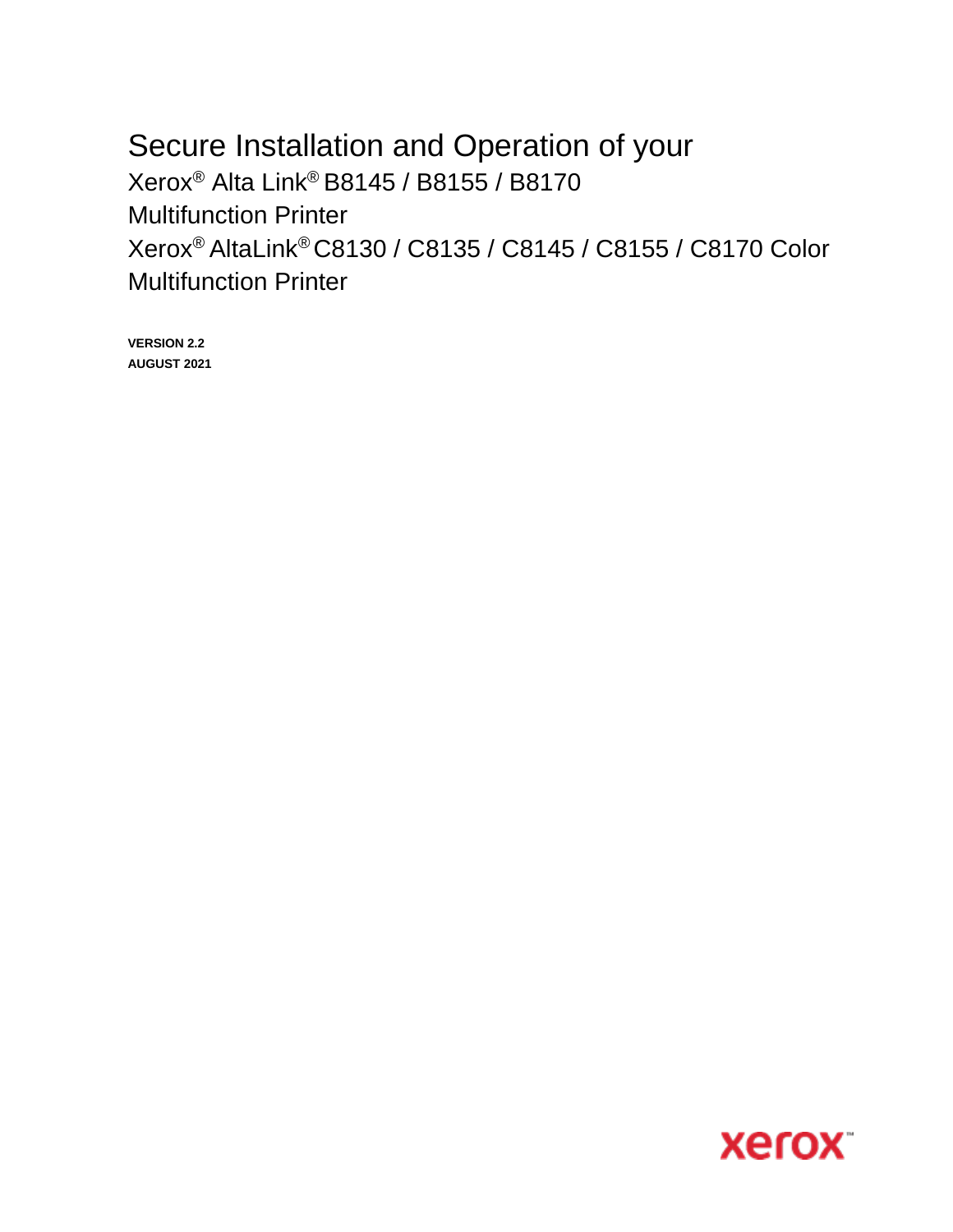# Disclaimer

The information provided in this Xerox® Product Response is provided "as is" without warranty of any kind. Xerox Corporation disclaims all warranties, either express or implied, including the warranties of merchantability and fitness for a particular purpose. In no event shall Xerox Corporation be held responsible for any damages whatsoever resulting from user's use or disregard of the information provided in this Xerox® Product Response including direct, indirect, incidental, consequential, loss of business profits or special damages, even if Xerox Corporation has been advised of the possibility of damages. Some states do not allow the exclusion or limitation of liability for consequential damages so the foregoing limitation may not apply.

©2021 Xerox Corporation. All rights reserved. Xerox®, Xerox and Design® and AltaLink® are trademarks of Xerox Corporation in the United States and/or other countries. BR22931 Other company trademarks are also acknowledged.

Document Version: 2.2 (August 2021).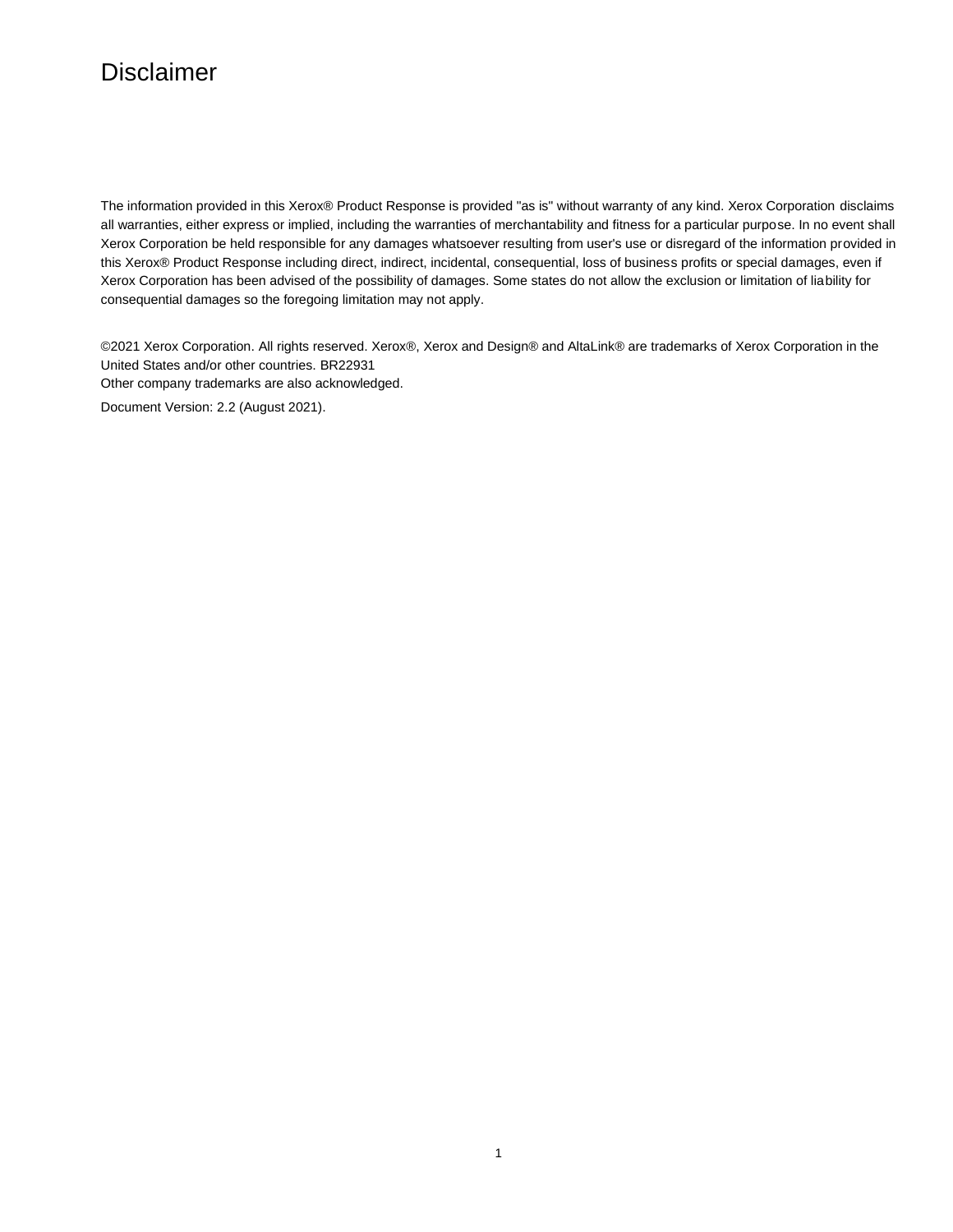# **Table of Contents**

<span id="page-2-0"></span>

|    | Overview 4                                                                           |  |  |  |
|----|--------------------------------------------------------------------------------------|--|--|--|
|    |                                                                                      |  |  |  |
|    |                                                                                      |  |  |  |
|    |                                                                                      |  |  |  |
|    |                                                                                      |  |  |  |
|    |                                                                                      |  |  |  |
|    |                                                                                      |  |  |  |
|    |                                                                                      |  |  |  |
|    |                                                                                      |  |  |  |
|    |                                                                                      |  |  |  |
|    |                                                                                      |  |  |  |
|    |                                                                                      |  |  |  |
|    |                                                                                      |  |  |  |
|    |                                                                                      |  |  |  |
|    |                                                                                      |  |  |  |
|    |                                                                                      |  |  |  |
|    |                                                                                      |  |  |  |
|    |                                                                                      |  |  |  |
|    |                                                                                      |  |  |  |
|    |                                                                                      |  |  |  |
|    |                                                                                      |  |  |  |
|    |                                                                                      |  |  |  |
|    |                                                                                      |  |  |  |
|    |                                                                                      |  |  |  |
|    |                                                                                      |  |  |  |
|    |                                                                                      |  |  |  |
|    |                                                                                      |  |  |  |
|    |                                                                                      |  |  |  |
|    |                                                                                      |  |  |  |
|    |                                                                                      |  |  |  |
|    |                                                                                      |  |  |  |
|    |                                                                                      |  |  |  |
|    |                                                                                      |  |  |  |
|    |                                                                                      |  |  |  |
|    |                                                                                      |  |  |  |
|    |                                                                                      |  |  |  |
|    |                                                                                      |  |  |  |
|    |                                                                                      |  |  |  |
|    |                                                                                      |  |  |  |
|    |                                                                                      |  |  |  |
| 3. |                                                                                      |  |  |  |
| 4. |                                                                                      |  |  |  |
| 5. | Secure Operation of Device Services/Functions Part of the Evaluated Configuration 19 |  |  |  |
|    |                                                                                      |  |  |  |
|    |                                                                                      |  |  |  |
|    |                                                                                      |  |  |  |
|    |                                                                                      |  |  |  |
|    |                                                                                      |  |  |  |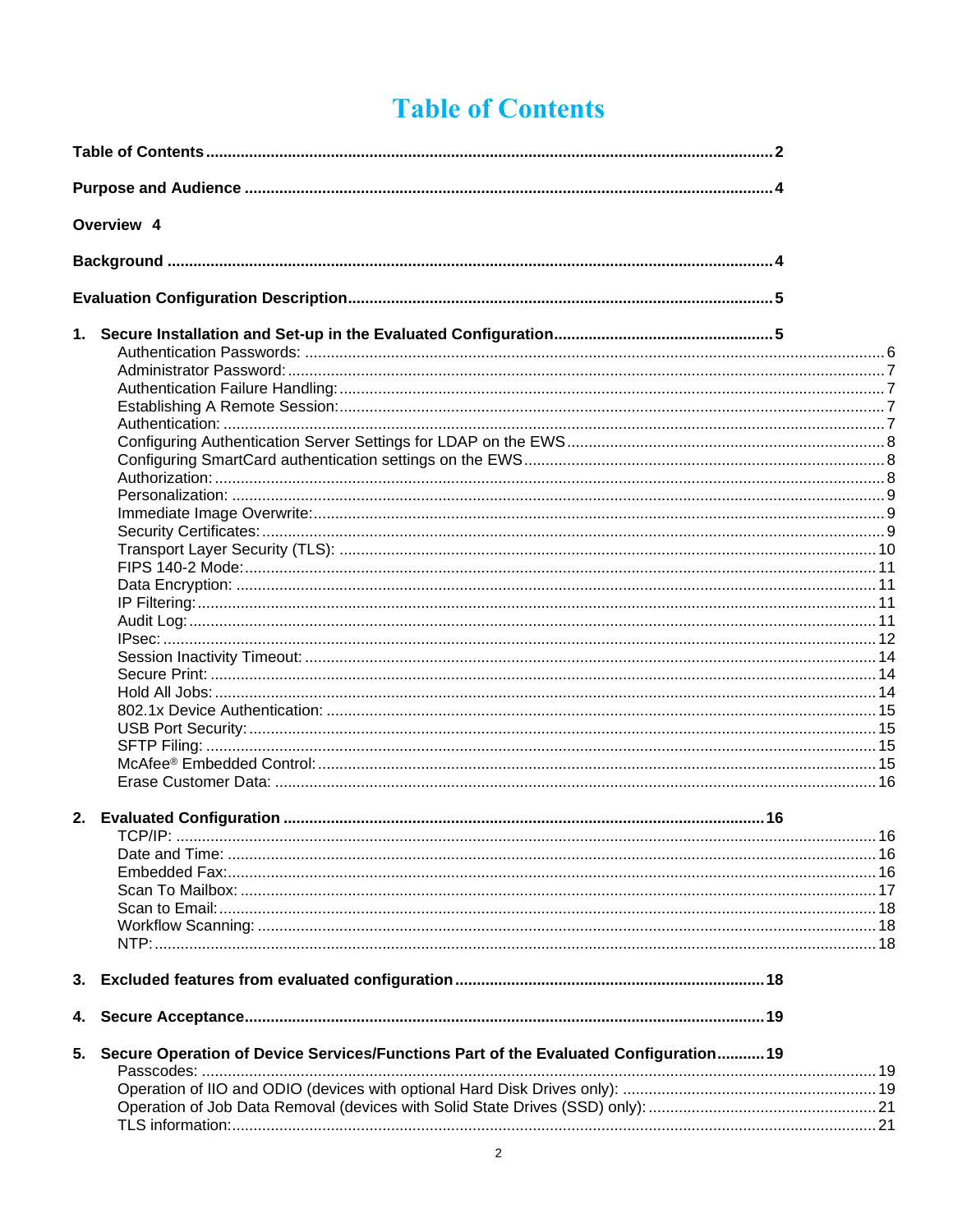<span id="page-3-0"></span>

| 6. Secure Operation of Device Services/Functions Not Part of the Evaluated Configuration24 |  |
|--------------------------------------------------------------------------------------------|--|
|                                                                                            |  |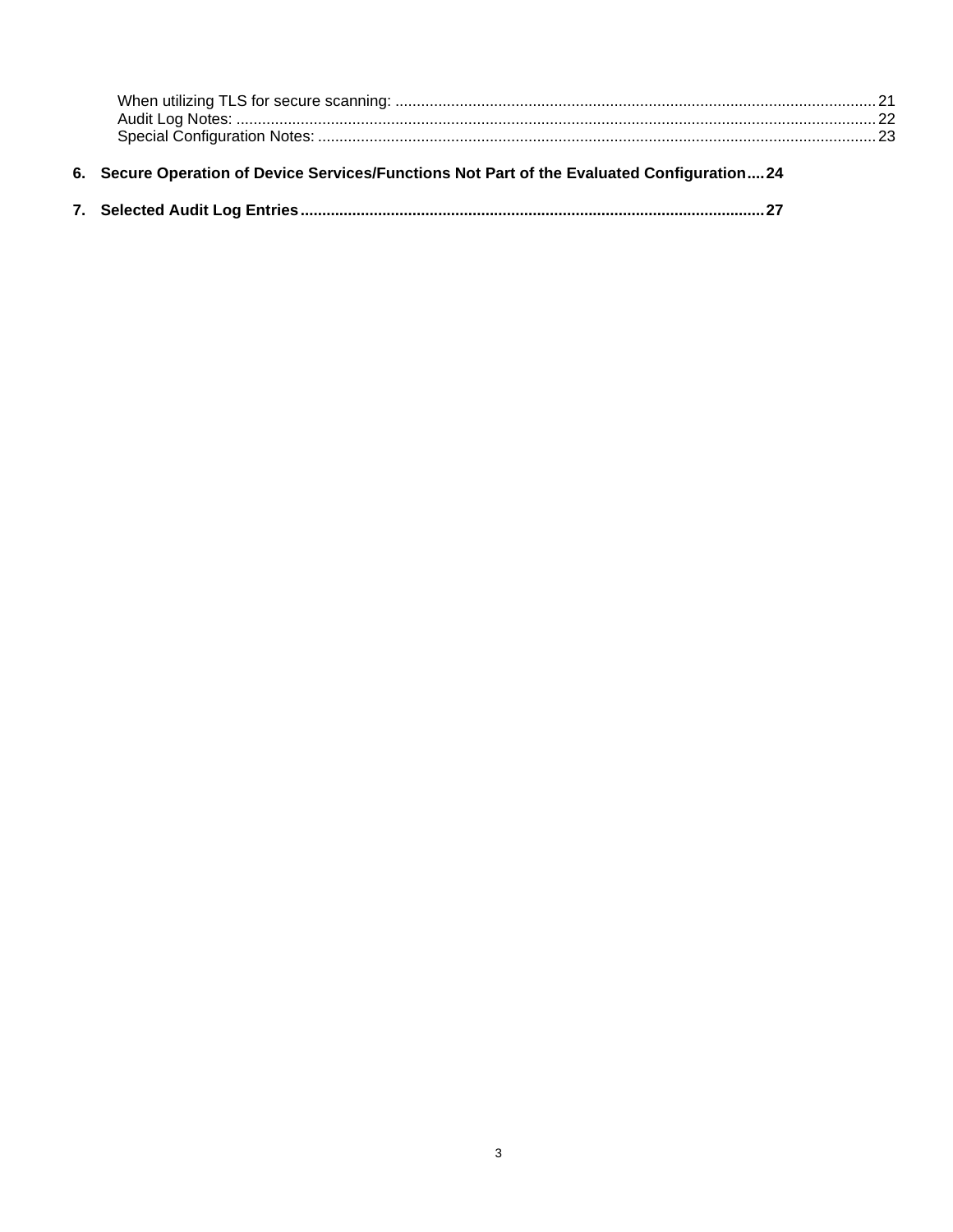# **Purpose and Audience**

This document provides information on the secure installation, setup and operation. All customers, but particularly those concerned with secure installation and operation of these devices, should follow these guidelines.

### <span id="page-4-0"></span>**Overview**

This document lists some important customer information and guidelines<sup>1</sup> that will ensure that your device is operated and maintained in a secure manner.

### <span id="page-4-1"></span>**Background**

These products are evaluated as part of Common Criteria certification in a particular configuration, referred to in the rest of this document as the "evaluated configuration". Section I describes how to install and configure the machine so that it is in the same configuration as it is for evaluation.

Customers are advised that changes to the evaluated configuration may be required to support business goals and for compliance with policies applicable to their environment<sup>2</sup>. After careful review of this document, customers should document settings to be applied to devices in their environment establishing a unique benchmark configuration to support processes such as installation, change management and audit. Xerox Professional Services, which can be contacted via [https://www.xerox.com/about-xerox/customer-training/tab1](https://www.xerox.com/about-xerox/customer-training/tab1-ab-enus.html) [ab-enus.html,](https://www.xerox.com/about-xerox/customer-training/tab1-ab-enus.html) can assist in evaluating and configuring these devices.

The information provided here is consistent with the security functional claims made in the applicable Security Targets<sup>3</sup>. When Common Criteria certification of these products is completed, the Security Targets will be available from the Common Criteria Certified Product website

[\(https://www.commoncriteriaportal.org/products.html\)](https://www.commoncriteriaportal.org/products.html) list of evaluated products, from the Xerox security website (https://www.xerox.com/information-security/common-criteria-certified/enus.html), or from your Xerox representative.

It should be noted that throughout the rest of this document the terms "system administrator" or "administrator" are used to refer to the U.ADMIN role specified in the applicable Security Targets and in the Hardcopy Device Protection Profile<sup>4</sup> while the terms "user" or "users" are used to refer to the U.NORMAL role in the Hardcopy Device Protection Profile.

<sup>&</sup>lt;sup>1</sup> All guidelines in this document apply to the System Administrator unless explicitly stated otherwise.

<sup>&</sup>lt;sup>2</sup> For example, if the customer security policy requires that passwords are reset on a quarterly basis, the Reset Policy for the<br>Admin Password will need to be enabled. Also, many customers choose to manage user credentia individual devices through local authorization.

<sup>3</sup>Xerox Multi-Function Device Security Target Xerox® AltaLink™ B8145 / B8155 / B81700 with SSD, Version 0.6; Xerox Multi-Function Device Security Target Xerox® AltaLink™ C8130 / C8135 / C8145 / C8155 / C8170 with HDD, Version 0.8

<sup>4</sup> Protection Profile for Hardcopy Devices IPA, NIAP, and the MFP Technical Community, Version 1.0, September 10, 2015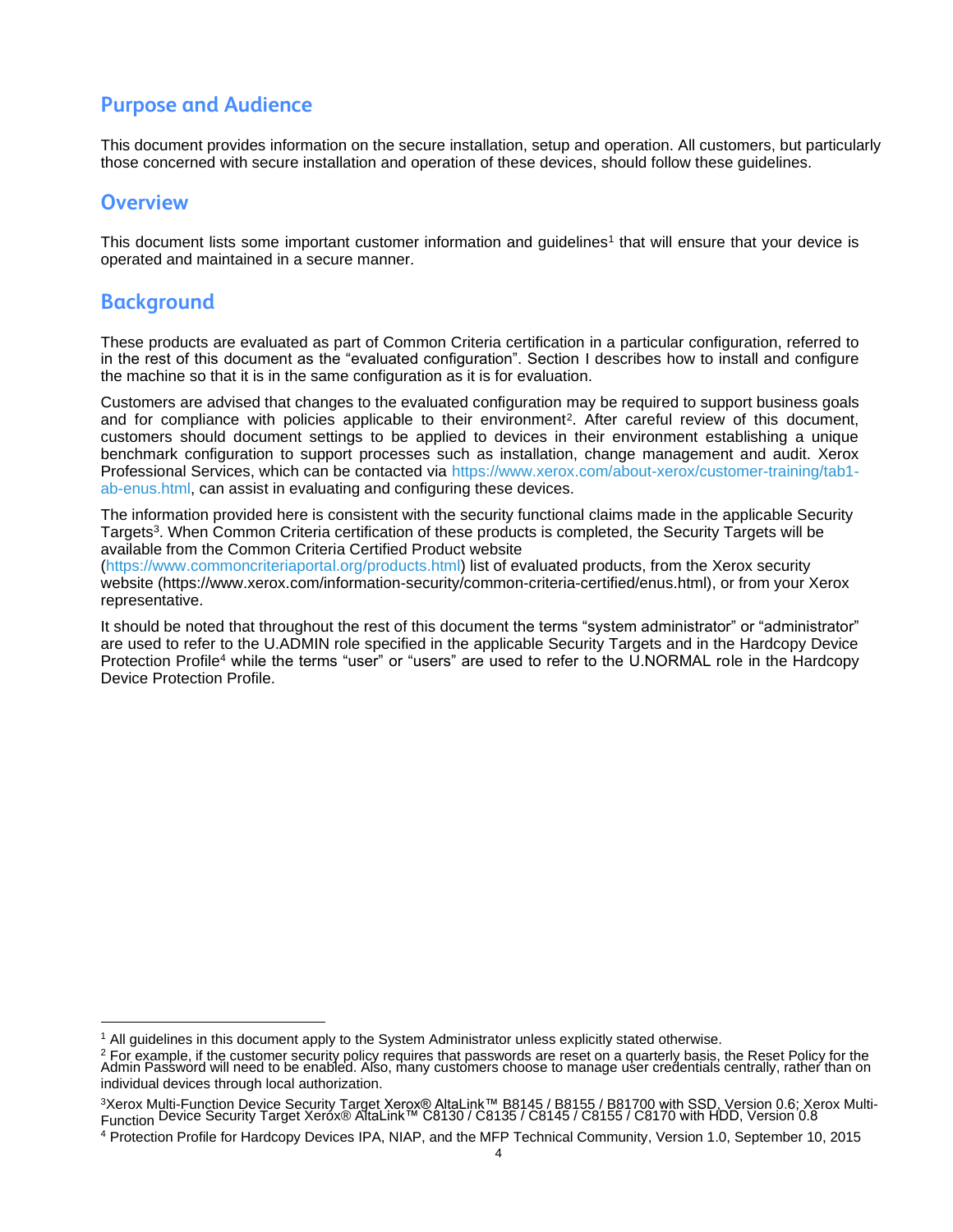# <span id="page-5-0"></span>**Evaluation Configuration Description**

The TOE is an MFD (Xerox® AltaLink™ C8130 / C8135 / C8145 / C8155 / C8170 & B8145 / B8155 / B8170 with HDD and SSD that consists of a printer, copier, scanner, fax and associated administrator and user guidance. The Evaluated configuration comprises the hardware, all software and firmware within the MFD enclosure. Xerox® AltaLink® B8145/B8155/B8170 are mono MFP or black and white printers; C8130/C8135/C8145/ C8155/C8170 are color MFP or color printers. All models have an Intel Atom E3950 (Goldmont) processor and run WindRiver Linux 9.0. Each model consists of an input document handler and scanner, Xerox embedded Fax accessories, marking engine, controller, Xerox Workflow scanning accessory and user interface. Differences between models is limited to print speed and options such as finishers, paper trays and document handlers. The differences between the models are not security relevant.

The Xerox MFP's within the scope of the evaluation are shown in the table below.

#### **Xerox MFP's**

| Model                                               | <b>Firmware Version</b> | CPU / OS                                              |
|-----------------------------------------------------|-------------------------|-------------------------------------------------------|
| AltaLink™<br>C8130<br>C8135 C8145 / C8155/<br>C8170 | 111.011.000.27020       | Intel Atom E3950<br>(Goldmont)<br>River Linux<br>Wind |
| AltaLink™ B8145 / B155/<br>B8170                    | 111.013.000.27020       | 9.0                                                   |

The administrator and user guidance included in the Evaluated Configuration are listed in Table below.

#### **System User and Administrator Guidance**

| <b>Title</b>                                                                                 | <b>Version</b> | <b>Date</b>   |
|----------------------------------------------------------------------------------------------|----------------|---------------|
| Xerox® AltaLink® Series Multifunction Printers System Administrator<br>Guide                 | 2.4            | February 2021 |
| Xerox <sup>®</sup> AltaLink <sup>®</sup> B81XX Series Multifunction Printer User Guide       | 1.0            | May 2020      |
| Xerox <sup>®</sup> AltaLink <sup>®</sup> C81XX Series Color Multifunction Printer User Guide | 1.0            | May 2020      |
| Xerox® AltaLink® Series Smart Card Installation and Configuration Guide                      | 3.0            | December 2020 |
| Secure Installation and Operation AltaLink B81xx C81xx Guidance                              | 2.2            | August 2021   |
| Xerox Altalink 81xx MFP Key Management Description                                           | 3.0            | August 2021   |
| Xerox AltaLink 81xx MFP Entropy Description                                                  | 1.0            | January 2021  |

# <span id="page-5-1"></span>**1. Secure Installation and Set-up in the Evaluated Configuration**

To set up the machines in the evaluated configuration, follow the guidelines below:

- A. Set up and configure the following security protocols and functions in the evaluated configuration:
	- Immediate Overwrite and Scheduled
	- Data Encryption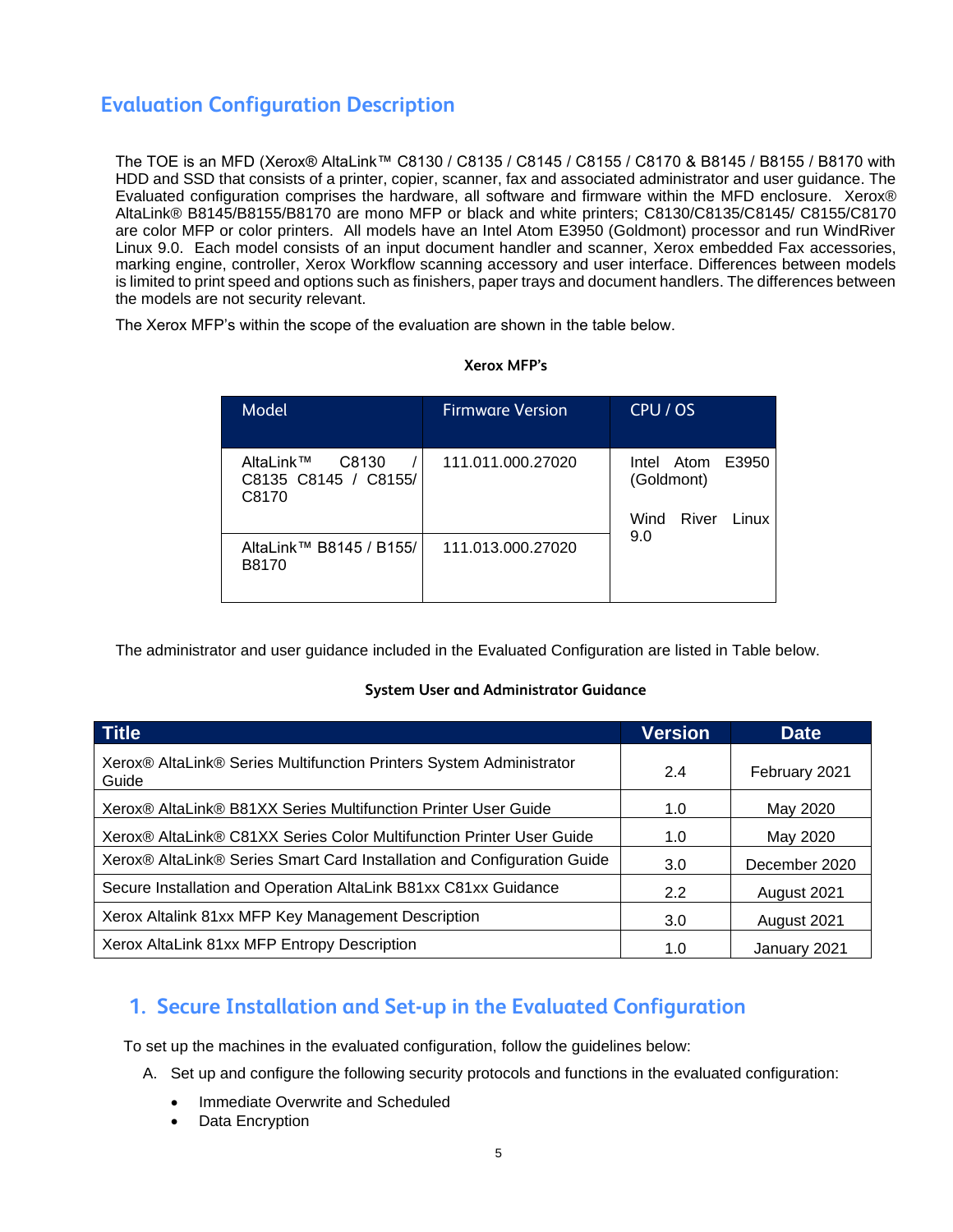- Enable FIPS with Common criteria (CC) compliance
- IP Filtering
- Audit Log
- Security Certificates, Transport Layer Security (TLS) and HTTPS
- IPsec
- Local, Remote or Smart Card Authentication
- Local or Remote Authorization
- User Permissions
- **Personalization**
- 802.1x Device Authentication
- Session Inactivity Timeout
- USB Port Security
- SFTP Filing (only for transfer of the audit log to an audit log server)
- Embedded Fax Secure Receive
- Secure Print
- Hold All Jobs
- McAfee® Embedded Control
- Erase Customer Data

System Administrator authentication is required when accessing the security features and administrative functions of the device or when implementing the guidelines and recommendations specified in this document. To log in as an authenticated System Administrator via the Embedded Web Server (EWS)<sup>5</sup>, follow the instructions under "Accessing the Embedded Web Server as a System Administrator" under "Accessing Administration and Configuration Settings" in Section 2 of the Xerox Altalink Series Multifunction System Administration Guide, Version 2.4 (February 2021) (SAG).

To log in as an authenticated System Administrator via the Local User Interface (denoted hereafter in this document as the Control Panel), follow "Accessing the Control Panel as a System Administrator" under "Accessing Administration and Configuration Settings" in Section 2 of the SAG.

To log in as an authenticated user who is not the System Administrator 'admin' user, follow the instructions for "Accessing the Embedded Web Server as a System Administrator" under "Accessing Administration and Configuration Settings" in Section 2 of the SAG, except that instead of entering 'admin' for the User ID and the system administrator password the user should enter his/her User ID and his/her authentication password.

B. Follow the instructions located in Chapter 4, Security, in the SAG to set up the security functions listed in Item A above. Note that whenever the SAG requires that the System Administrator provide an IPv4 address, IPv6 address or port number the values should be those that pertain to the device being configured.

Each section below will explain the setup requirements for the device to be in the evaluated configuration.

#### <span id="page-6-0"></span>**Authentication Passwords:**

Authentication passwords for unique user accounts established for all users and System Administrators should be set by the System Administrator to a minimum length of 15 alphanumeric characters unless applicable internal procedures the System Administrator must comply with require a minimum password of a greater length (the minimum length can be set to any value between 1 and 63 alphanumeric characters). Authentication passwords should always be strong passwords by using a combination of upper case and lower case letters, digits, and allowable special characters ("!", "@", "#", "\$", "%", "^", "&", "\*", "(", ")", and other printable ISO 8859-15 set and Unicode/UTF-8 set characters except ">"), not use common names or phrases, etc.

The 'maximum length' can be set to any value between 15 and 63 (alphanumeric) characters consistent with the same internal procedures. Follow the instructions for "Specifying User Password

<sup>5</sup> The remote interface is referred to in documentation as the either the Embedded Web Server (EWS) or CentreWare Internet Services (CWIS). In this document it will be referred to as the EWS.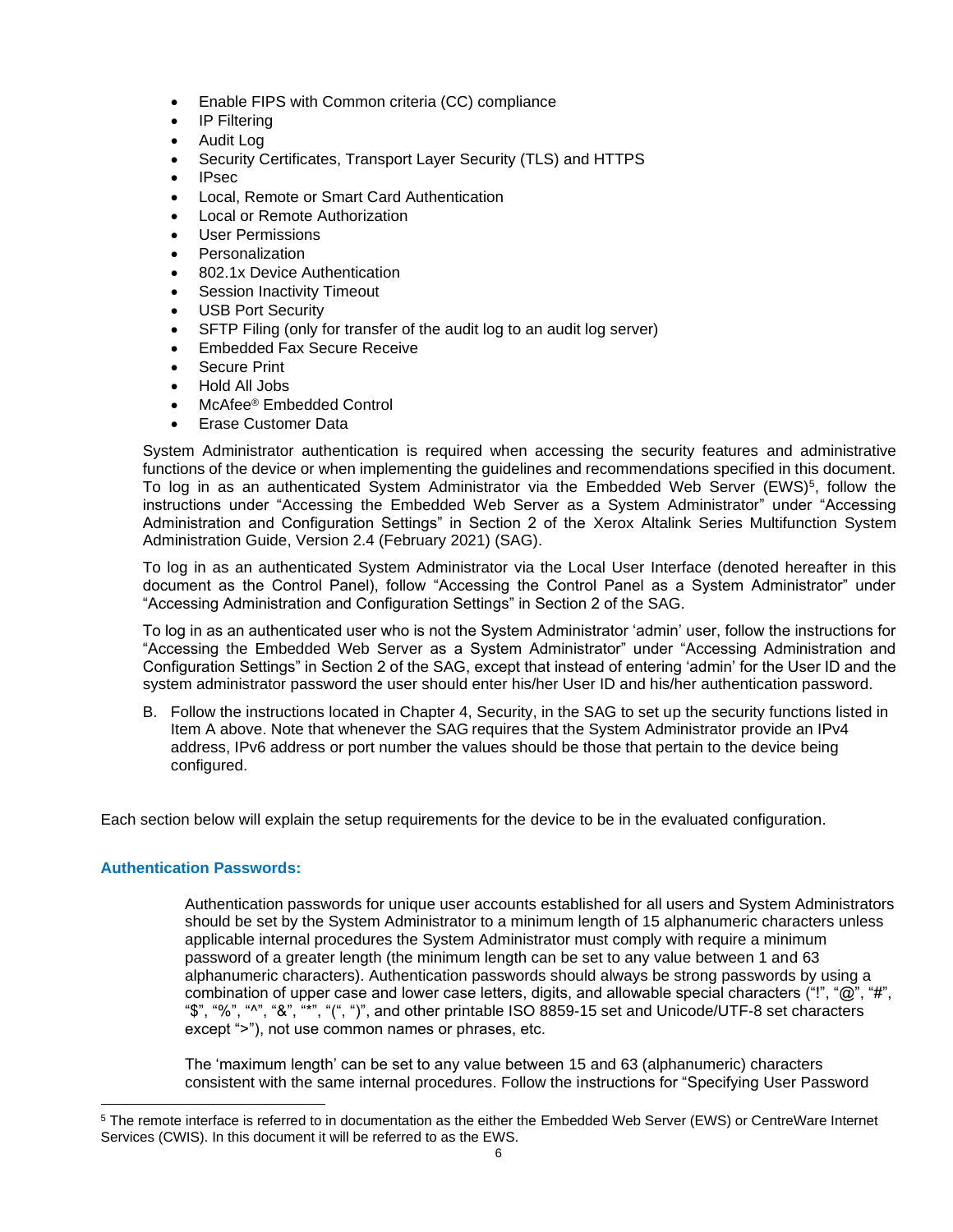and Account Requirements" under "User Database" under "Configuring Authentication Settings" in Section 4 of the SAG to set both the minimum and maximum user authentication password lengths from the EWS.

#### <span id="page-7-0"></span>**Administrator Password:**

Change the Administrator password upon installation. Reset the Administrator password periodically. Change the Administrator password once a month. To change the Administrator password from the EWS, follow the instructions under "Changing the System Administrator Password" in Section 2 of the SAG.

To change the Administrator password from the Control Panel, follow the instructions under "Changing the System Administrator Password at the Control Panel" in Section 2 of the SAG.

Disable the Admin Password Reset security feature so it is not used. To disable this feature from the EWS, follow the instructions under "Disabling the Administrator Password Reset" in Section 4 of the SAG.

#### <span id="page-7-1"></span>**Authentication Failure Handling:**

When five successive authentication attempts are made using either the Control Panel or EWS, the device will lockout the user or system administrator for a configurable time period, the default is 5 minutes. After the configure lockout period has elapsed, the user or system administrator will be able to attempt another authentication attempt.

When the Control Panel or LUI is locked down after 5 unsuccessful authentication attempts, no user will be able to login at the LUI until the configured lockout period has elapses, users other than the user that cause the lockout can login to EWS while the control panel is on lockout.

The number of successive authentication attempts failure before the user is locked out is not configurable in the TOE.

To configure the 5-minute lockout period, in EWS, as a System Administrator, perform the following:

- 1. Click Properties, Security, Device Account Requirements
- 2. Set the User Lockout period. The default value is 5 Minutes

#### <span id="page-7-2"></span>**Establishing A Remote Session:**

To establish a remote session with the device via EWS, any user (whether a System Administrator or non-admin) must perform the following:

- 1. Locate your device IP address using the Configuration Report.
	- **Note:** The device prints a Configuration Report at power-up. Otherwise, you can print a Configuration Report by performing the following on the device LUI:
		- Touch **Device**, then touch **Information Pages**.
		- Touch **Configuration Report**, then touch **Print**.
- 2. Ensure that TCP/IP and HTTP are enabled. If you disabled either of the protocols, at the Control Panel, reenable the protocols.
- 3. At your computer, open a Web browser. In the address field, type the IP address of the device, then press **Enter** or **Return**.

**Note:** To ensure that untrusted-certificate Web browser errors do not appear, install the Device Root Certificate Authority for the device. See "Installing the Device Root Certificate Authority" under

"Security Certificates" in Section 4 of the SAG

- 4. In the top right area of the page, click **Login**.
- 5. Type in the user's User ID and password in the appropriate field.
- 6. Click **Log**

#### <span id="page-7-3"></span>**Authentication:**

Establish local authentication at the device via either the Control Panel or EWS by following the "Configuring Local Authentication Settings" instructions in Section 4 of the SAG.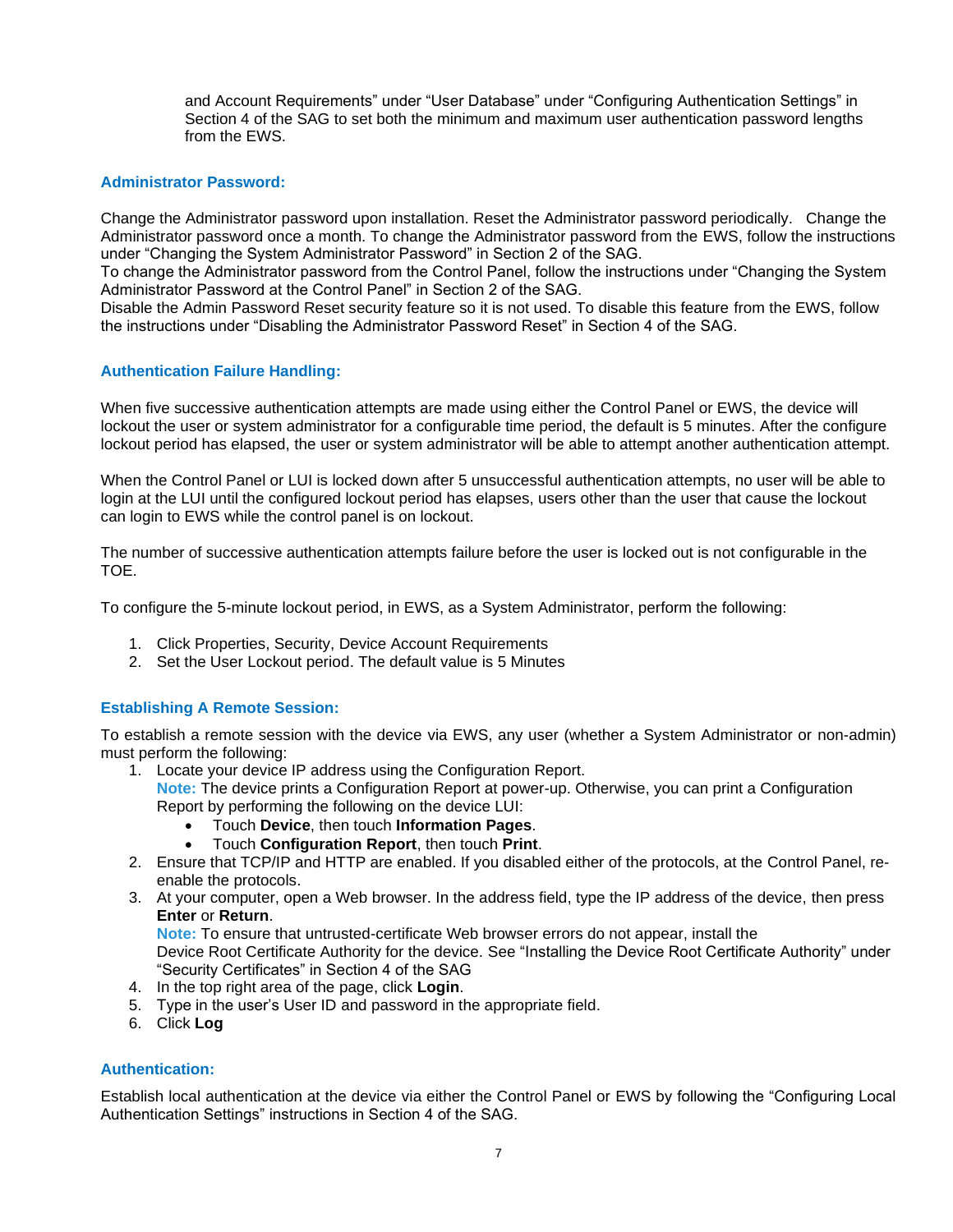Set up unique user accounts with appropriate credentials (user names and passwords) on the device for all users who require access to the device via the Control Panel or EWS by following the "User Database" instructions in Section 4 of the SAG.

Configure network (remote) authentication access to network accounts from either the Control Panel or EWS by performing the following:

#### **Configuring Network Authentication Settings**

To configure access rights using network authentication:

Set the login method to **User Name / Password - Validate on the Network**. To set the Login Method for the EWS perform the following:

- 1. In the Embedded Web Server, click **Properties**→**Login/Permissions/Accounting**.
- 2. Click **Login Methods**.
- 3. For Control Panel & Website Login Methods, click **Edit**.
- 4. For Website Login, select an option. **Note:** Website Login is only available when the following authentication method is enabled for the control panel: • Smart Cards
- 5. Click **Save**.

#### <span id="page-8-0"></span>**Configuring Authentication Server Settings for LDAP on the EWS**

The device uses an LDAP server for authentication, authorization, and personalization. The LDAP server appears in the EWS on the LDAP Server page.

Select LDAP as the network authentication method and authorization method. The device will use this server automatically. Then follow the directions under "Configuring Authentication Server Settings for LDAP" under "Configuring Network Authentication Settings" in Chapter 4 of the SAG.

After you click **Apply**, perform the following:

- 1. Enable TLS.
- 2. Follow the directions for "Adding LDAP Server Information" and for "Managing LDAP Servers in the Embedded Web Server" under "LDAP" in Chapter 3 of the SAG.
- 3. Follow the directions "To use LDAPS, for Secure LDAP Connection" in Item 6. under "Configuring LDAP Server Optional Information" under "LDAP" in Chapter 3 of the SAG.
- 4. To configure a secure LDAP connection, follow the instructions for "Configuring a Secure LDAP Connection" under "LDAP" in Chapter 3 of the SAG.

**Note:** The LDAP Server must have encryption enabled, ensure that a certificate issued from the LDAP server certificate authority is installed on the device.

#### <span id="page-8-1"></span>**Configuring SmartCard authentication settings on the EWS**

Establish user authentication via a Smart Card and smart card reader by following the "Configuring Smart Card Authentication Settings" instructions in Section 4 of the SAG. Note that smart card authentication is done at the device and may require inputs at the Control Panel.

Note that there are two other authentication methods available on the device – Xerox Secure Access and Convenience Authentication. Neither of these two authentication methods is allowable as part of the evaluated configuration. Note also that proximity cards are only supported by Xerox Secure Access and Convenience Authentication, so proximity cards are also not part of the evaluated configuration.

#### <span id="page-8-2"></span>**Authorization:**

Either local authorization or network authorization using LDAP is allowed in the evaluated configuration.

When new user accounts are created, they are assigned user roles, and when new objects are created, users are granted access based on their roles. If the user role is changed while the user is logged in, the change will take effect at the users next login.

Only a System administrator can manage security attributes with roles and access permissions. System Administrators can set users specific security attributes in relation to the roles that user obtains. Non-administrative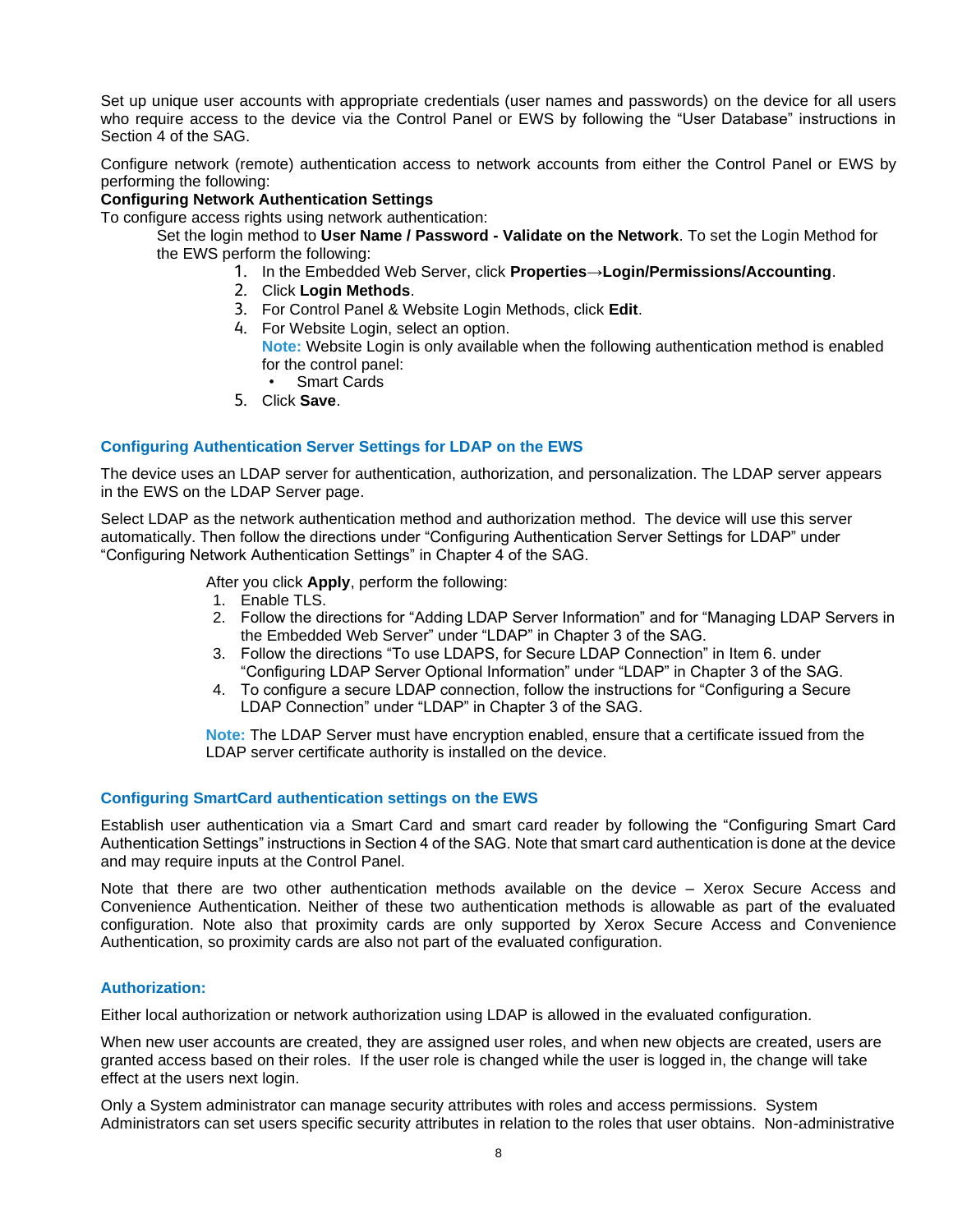users can only change their own password and do not have access to the Properties setting to manage any other user security attributes or any other functions.

Local Authorization

- Establish local authorization at the device using the Control Panel by following the "Configuring Local Authorization Settings" instructions in Section 4 of the SAG. Note that local user accounts on the device should be set up first before user permissions are set up.
- When adding new users, set up user roles and user permissions to access device apps and pathways based on the roles users are assigned to by following the instructions for "User Permissions" under "Configuring Authentication Settings" in Section 4 of the SAG. Follow these same instructions to add/delete user role, to change the roles users are assigned to or to change what access permissions each role has.
- Set the permission for all Non-Logged In Users Roles via EWS (see "User Roles" in Section 4 of the SAG) to be **Not Allowed** for the following: (1) all print permission categories (by following the "Editing Print Permissions for the Non-Logged In Users Role" under "Configuring Authorization Settings" in Section 4 of the SAG) and (2) all apps/services and tools (by following the "Editing Apps and Tools Permissions for the Non-Logged In Users Role" under "Configuring Authorization Settings" in Section 4 of the SAG).

#### Network Authorization

Establish remote authorization via EWS using LDAP by following the "Configuring Network Authorization Settings" and "Configuring Network Authorization Server Settings" instructions in Section 4 of the SAG. Make sure to only follow the instructions pertaining to setting up an LDAP Server.

Network Authorization using an SMB server is not part of the evaluated configuration and should not be used.

Ensure that Logged-In Users have access (i.e., permission is **Allowed**) to the following apps (see "Editing Apps and Tools Permissions for the Non-Logged In Users Role" under "Configuring Authorization Settings" in Section 4 of the SAG):

- Print From
- Fax
- Workflow Scanning
- **Email**

#### <span id="page-9-0"></span>**Personalization:**

Enable personalization via EWS by following the instructions for "Specifying the Method the Printer Uses to Acquire Email Address of Users" under "Configuring Smart Card Authentication Settings" under "Configuring Authentication Settings" in Section 4 of the SAG. Configure personalization by following the instructions for "Configuring LDAP User Mappings" under "LDAP" in Section 3 of the SAG.

#### <span id="page-9-1"></span>**Immediate Image Overwrite:**

Both Immediate Image Overwrite and On Demand Image Overwrite are enabled by default at the factory when the device is first delivered and cannot be disabled, on the HDD configuration. For the SSD configuration, Job Data removal is enabled by default at the factory.

#### <span id="page-9-2"></span>**Security Certificates:**

Install a digital certificate on the device before enabling TLS via EWS by following the appropriate instructions under "Security Certificates" in in Section 4 of the SAG for installing any one of the digital certificates (Device Certificate, CA Certificate or Trusted Certificate) the device supports.

Note that a Xerox self-signed certificate is installed by default on the device. If the device uses the Xerox self-signed Certificate, and users attempt to access the device using the Embedded Web Server, an error message could appear in their Web browser. To ensure that error messages do not appear, in the Web browsers of all users, install the Device Root Certificate Authority by following the instructions for "Installing the Device Root Certificate Authority" under "Security Certificates" in Section 4 of the SAG.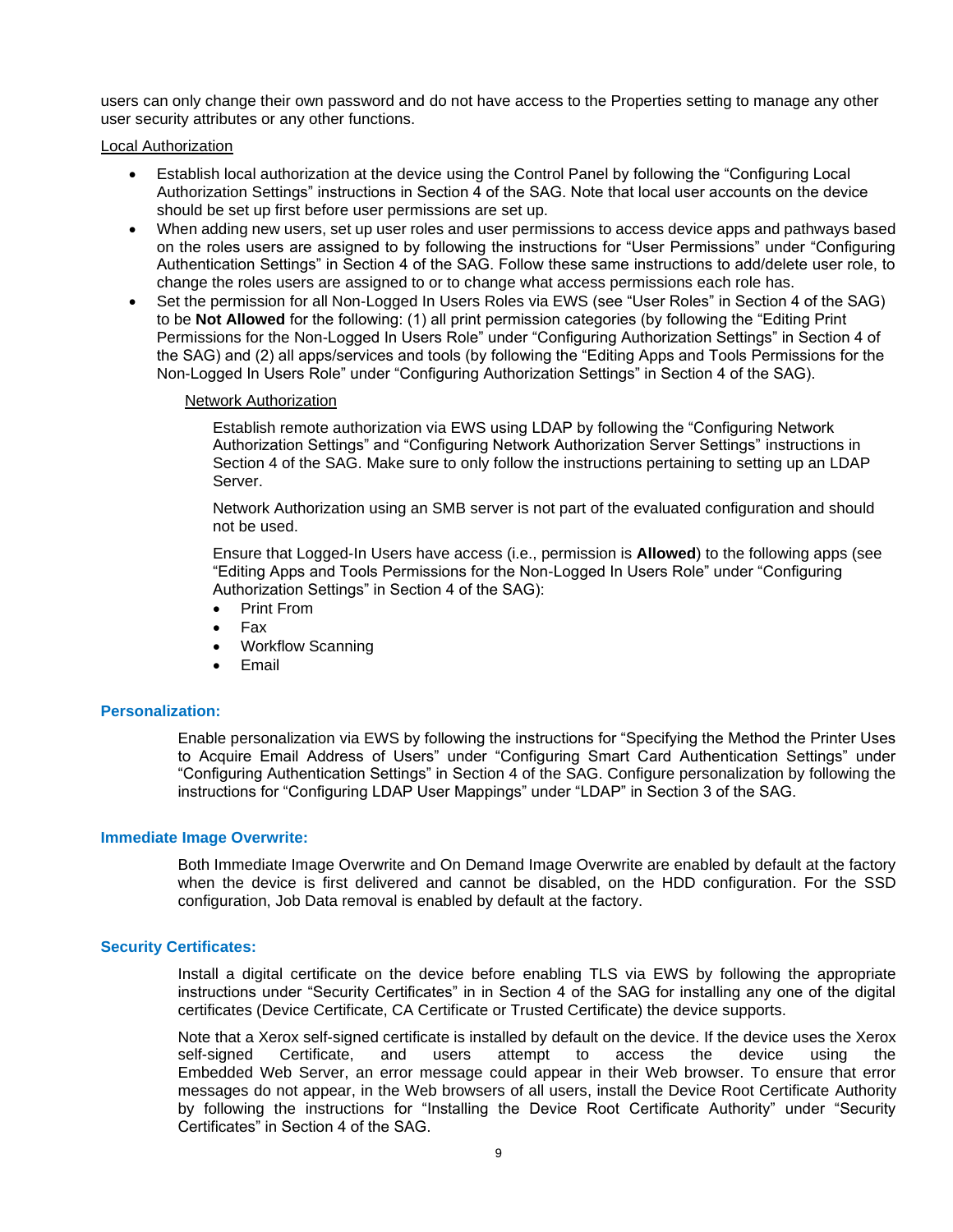If a CA certificate is desired a Certificate Signing Request (CSR) will have to be sent to a Certificate Authority to obtain the CA Certificate before it can be installed on the device; follow the instructions for "Creating a Certificate Signing Request" under "Security Certificates" in in Section 4 of the SAG to create the CSR.

Note that in FIPS Mode SHA256 hashing/ 2048 bit key length / AES256 encryption will automatically be the default signing method used for the creation of the auto-generated Default Xerox Device Certificate, all re-created Default Xerox Device Certificates and any device generated CSRs.

Note that if a New Xerox Device Certificate is installed on the device, the friendly name automatically assigned by the device for that certificate may not be correct.

#### <span id="page-10-0"></span>**Transport Layer Security (TLS):**

The following TLS cipher suites are supported in the evaluated configuration:

- *TLS\_RSA\_WITH\_AES\_128\_CBC\_SHA256*
- *TLS\_RSA\_WITH\_AES\_256\_CBC\_SHA256*
- *TLS\_DHE\_RSA\_WITH\_AES\_128\_CBC\_SHA256*
- *TLS\_DHE\_RSA\_WITH\_AES\_256\_CBC\_SHA256*
- *TLS\_ECDHE\_RSA\_WITH\_AES\_128\_CBC\_SHA256*
- *TLS\_ECDHE\_RSA\_WITH\_AES\_256\_CBC\_SHA384*
- *TLS\_ECDHE\_RSA\_WITH\_AES\_128\_GCM\_SHA256*
- *TLS\_ECDHE\_RSA\_WITH\_AES\_256\_GCM\_SHA384*
- *TLS\_ECDHE\_ECDSA\_WITH\_AES\_128\_GCM\_SHA256*
- *TLS\_ECDHE\_ECDSA\_WITH\_AES\_256\_GCM\_SHA384*
- *TLS\_ECDHE\_ECDSA\_WITH\_AES\_128\_CBC\_SHA256*
- *TLS\_ECDHE\_ECDSA\_WITH\_AES\_256\_CBC\_SHA384].*

Follow the instructions under 'Enabling DNS Settings the Control Panel' from the Control Panel or '" Configuring DNS" (under "Configuring IP Settings in the Embedded Web Server") from EWS in Section 3 of the SAG for entering the host and domain names, to assign the machine a valid, fully qualified machine name and domain (required for TLS to work properly).

If a self-signed certificate is to be used download the generic Xerox root CA certificate from the device by following the instructions using EWS for saving the certificate file under "Viewing, Saving or Deleting a Certificate" in Section 4 of the SAG and then installing the saved certificate in the certificate store of the System Administrator's browser.

Enable HTTPS from EWS by following the instructions for "Using TLS for all HTTP Communication (HTTPS)" under "Secure HTTP (TLS)" in Section 4 of the SAG. Set the 'Force Traffic over HTTPS' option to be **Yes**.

The device has the ability to only use TLS 1.2 only and disable TLS 1.0 and 1.1 by performing the following:

Access the EWS by typing https://{IP Address of the device}.

- 1. Authenticate as a System Administrator.
- 2. Select the **Properties** tab.
- 3. Select **Security** > **TLS.**
- 4. To disable TLS 1.0 select the "TLS 1.1 and TLS 1.2" option; otherwise select the "TLS 1.0, TLS 1.1 and TLS 1.2" option. To enable TLS 1.2 only, select that check box. The device also has the ability to only use SHA-256 and above for the TLS Hash algorithm by performing the following
- 5. Access the EWS by typing https://{IP Address of the device}.
- 6. Authenticate as a System Administrator.
- 7. Select the **Properties** tab.
- 8. Select **Security** > **TLS.**
- 9. To disable SHA-1, and only use SHA-256 or above, choose SHA-256 and above (recommended)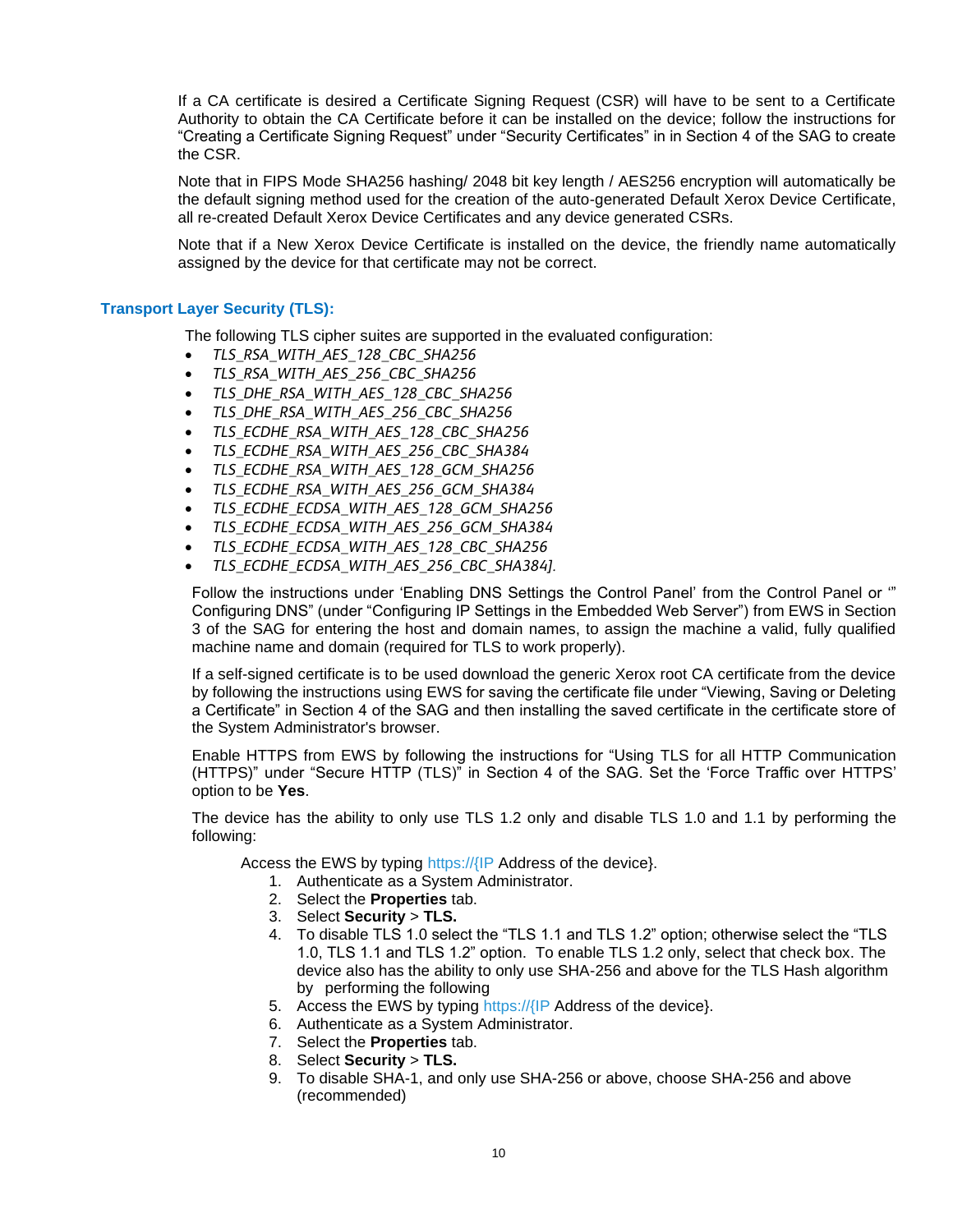#### <span id="page-11-0"></span>**FIPS 140-2 Mode:**

Encryption of transmitted and stored data by the device must meet the FIPS 140-2 Standard. Enable the use of encryption in "FIPS 140 mode" and check for compliance of certificates stored on the device to the FIPS 140-2 Standard via EWS by following the instructions for "Enabling FIPS 140 Mode and Checking for Compliance" in Section 4 of the SAG. Make sure to select the 'Enable FIPS with Common Criteria (CC) compliance' option.

Since Kerberos and SFTP are not FIPS compliant secure protocols, make sure when enabling FIPS mode that you set up the proper exceptions for both Kerberos and SFTP. The Evaluated configuration includes the Mocana cryptographic module which it uses to provide cryptographic services. The Security Target document references the certificate numbers for these features. The type of DRBG that is configured by default is AES256 and is not configurable.

#### <span id="page-11-1"></span>**Data Encryption:**

Data encryption is enabled by default at the factory and cannot be disabled, the TOE uses AES CBC 256 by default, no additional cryptographic settings are necessary for data encryption.

#### <span id="page-11-2"></span>**IP Filtering:**

Enable and configure IP Filtering to create IP Filter rules via EWS by following the instructions under "IP Filtering" in Section 4 of the SAG.

Note that IP Filtering will not work if IPv6 is used instead of IPv4.

Note also that a zero ('0') should be used and not an asterisk ('\*') if a wildcard is needed for an IP address in an IP Filter rule.

#### <span id="page-11-3"></span>**Audit Log:**

The Audit Log consists of two components – the main audit log and a set of protocol log files (one for each of the four secure protocols – TLS, HTTPS, SSH which SFTP uses and IPsec). The main audit log contains the audit log elements that one would typically find in an audit log; the contents of the main audit log are contained in the Security Guide for each product covered in these guidelines; the Security Guide can be located by searching for the specific device on the Xerox Security Web -Site https://www,xerox.com/security. Page 27 provides selected audit log entries that pertain to the security functions/features discussed in this document.

For each audit log entry in the main audit log a time stamp is included.

The set of multiple protocol log files contain log information pertaining to secure sessions. Specifically, the protocol log files each contain:

- A date/time stamp for each entry
- The remote IP address of the endpoint of the communication session.
- The protocol used for the secure session.
- A status indicating that the secure session was successful or a failure.
- An error indicator (error code or message) indicating the reason for the error this is the reason for session failure. Note: The specific message or code is an outcome of the various logging technologies used in the system.

The protocol log files are enabled separately by following the instructions for "Enabling Secure Protocol Logs" under "Audit Log" in Section 4 of the SAG.

The main audit log is always enabled and cannot be disabled. To download the audit log in a .csv file and then store it in a compressed file on an external IT product using the EWS follow the appropriate instructions for "Saving an Audit Log" under "Audit Log" in Section 4 of the SAG.

In downloading or transferring the main Audit Log and log files to a drive or other external trusted IT product, the System Administrator should ensure that Audit Log records are protected after they have been exported to an external trusted IT product and that the exported records are only accessible by authorized individuals.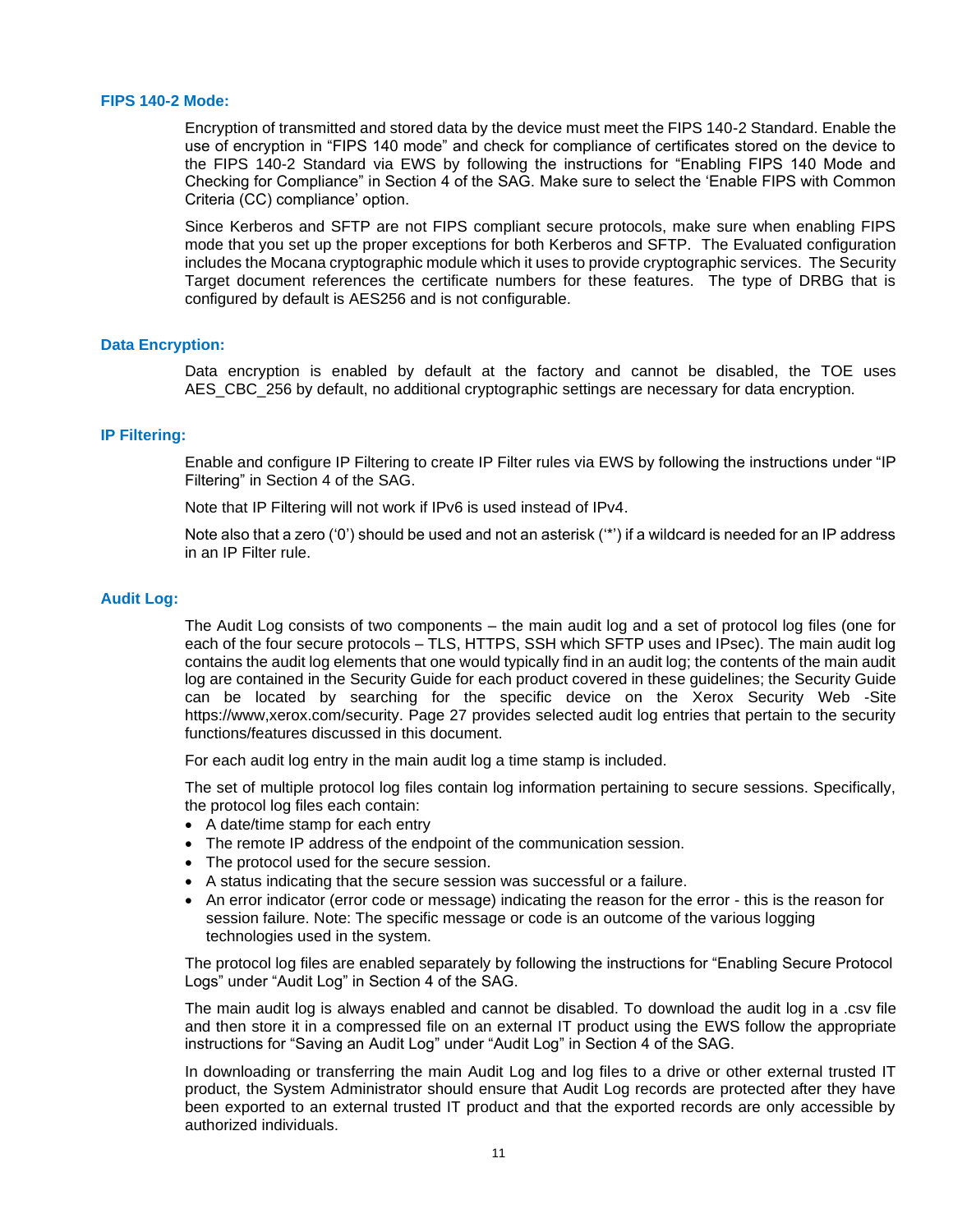The actual format of the Audit Log, including time stamps, is indicated in "Interpreting the Audit Log" under "Audit Log" in Section 4 of the SAG.

The System Administrator should download and review the main Audit Log and protocol log files on a daily basis.

The main Audit Log can contain up to 15,000 entries. Once the Audit Log is full it will overwrite the oldest event with the new event information, and it will keep logging events this way until the main Audit Log is cleared. The machine will send a warning email when the audit log is filled to 90% (i.e., 13,500) of the 15,000 maximum allowable number of entries and repeated thereafter at 15,000 entries until the Audit Log is downloaded.

The protocol log files can hold up to 10MB worth of data. Just as was the case for the main Audit Log, once a Protocol Log File is full it will overwrite the oldest entries with the new information, and it will keep logging entries this way until the Audit Log is cleared. The machine will send a warning email when a protocol log file is filled to 90% of maximum capacity and will repeat each time it reaches 90% capacity until the Audit Log is downloaded.

The System Administrator should be aware that there is the possibility that on an intermittent basis multiple entry may be included in the audit log for the same event.

The Audit Log can be transferred to an audit log server outside the device by following the directions for "Enabling Automatic Log Transfer" under "Audit Log" in Section 4 of the SAG. The only special requirement on the audit log server the Audit Log is to be transferred to is that it must support the SFTP protocol. As was the case for downloading the audit log, when you transfer the audit log you will get both the main audit log and the four protocol log files.

#### <span id="page-12-0"></span>**IPsec:**

Enable and configure IPsec using the EWS by following the instructions under "IPsec" in Section 4 of the SAG. Note that IPsec should be used to secure printing jobs; HTTPS (TLS) should be used to secure scanning jobs. Use the default values for IPsec parameters whenever possible for secure IPsec setup.

To encrypt (PROTECT) a protocol via IPsec, create a security policy<sup>6</sup> as follows:

- 1. Follow the instructions under "Managing Host Groups" to create a new host group or use a predefined Host Group.
- 2. Follow the instructions under "Managing Protocol Groups" to create a Protocol Group that includes the protocol(s) that you want to encrypt using IPsec.
- 3. Follow the instructions under "Managing Actions" to create an IPsec action with the desired parameters.
- 4. Create a security policy by selecting the **Security Policies** tab and following the instructions for "Managing Security Policies". Make sure to select the Host Group and Protocol Group just created and select the action of 'Block'. Click **Add Policy** to add this new security policy.
- 5. Now create a second security policy with the default values for Host Group ('All') and Protocol Group ('All') and an action of 'Pass' – that will cause all protocols created to not be encrypted (BYPASS), except for in this case the protocols covered by the first rule created that are to be protected and IPsec will encrypt the packets transmitted over the protected protocol.
- 6. Make sure that the security policy that blocks the protocols (IpSec) for which encryption is desired is the top priority policy (if it is not already) by performing the following:
	- a. Under Saved Policies, select the policy you want to move, then click the **Promote** or **Demote** buttons.

By default, any packet that does not fit any user defined security policy will be dropped (DISCARD). Therefore, if the second security policy was not created in the above case, for example, any packet that was not for one of the protocols that was to be encrypted would automatically be discarded.

 $6$  Note that IPsec security policies are sets of conditions, configuration options, and security settings that enable two systems to agree on how to secure traffic between them. You can have multiple policies active at the same time, however, the scope and policy list order determine the overall policy behavior.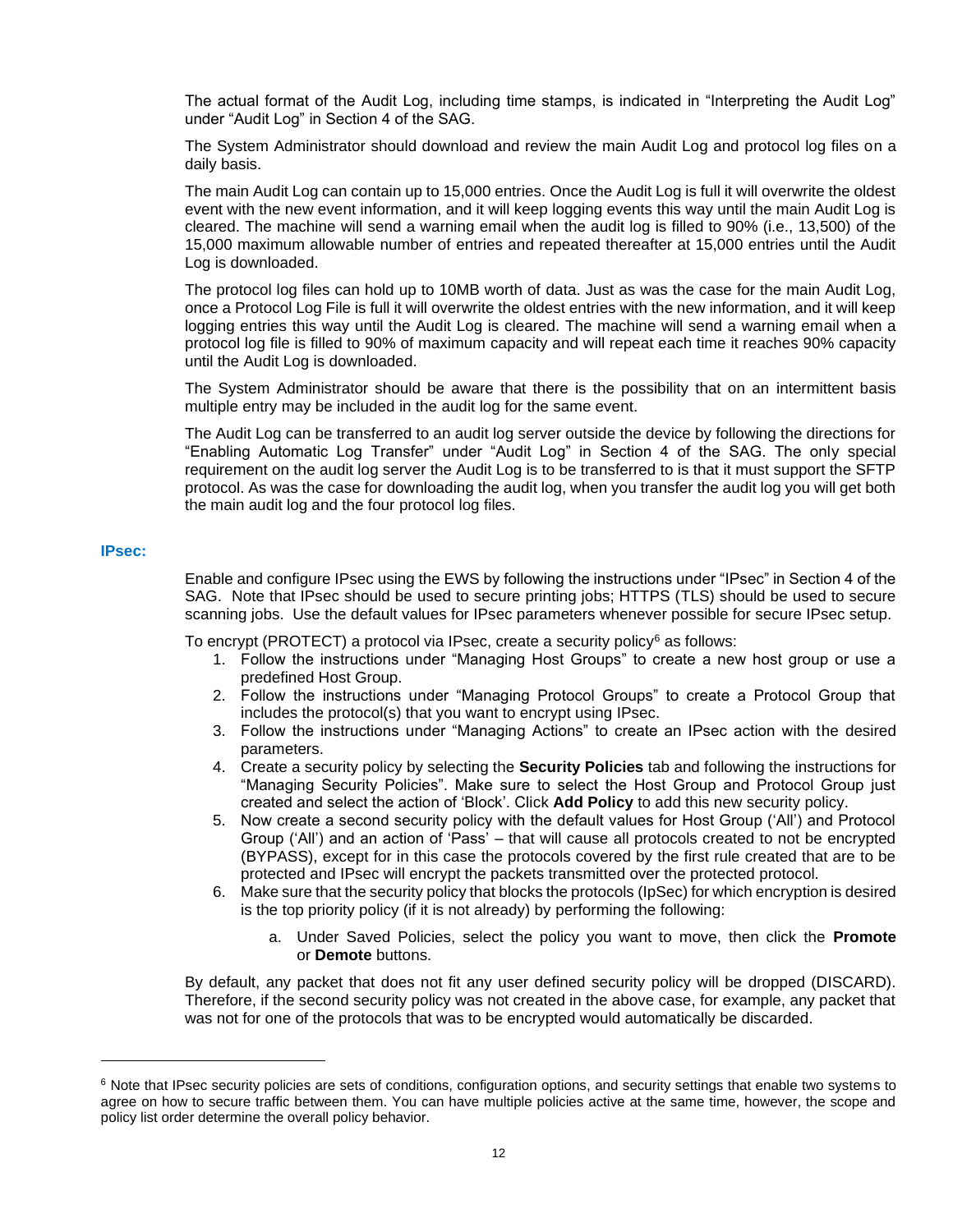The instructions for "Creating a New Action" under "Managing Actions" under "IPsec" in Section 4 of the SAG describe how to set up an IPsec action to use either tunnel or transport mode.

The instructions below for "Configuring Internet Key Exchange Settings" describe how to set the key lifetimes for IKE Phase 1 and Phase 2, the DH Group, the hash algorithm and the encryption algorithm. Note the that maximum key lifetime for both Phase 1 and Phase 2 is 86,400 seconds (24 hours), which is the default value, and the minimum key lifetime is 60 seconds for Phase 1 and 300 seconds for Phase 2.

- In the IKE Phase 1 area, for Key Lifetime, type the length of time until the key expires in Seconds, Minutes, or Hours. When a key reaches this lifetime, the Security Association is renegotiated and the key is regenerated or refreshed.
	- In the IKE Phase 2 area, for IPsec Mode, select an option. **Transport Mode**: This option encrypts the IP payload only. **Tunnel Mode**: This option encrypts the IP header and the IP payload. **Note:** Tunnel mode treats the entire IP packet as an Authentication Header (AH) or Encapsulating Security Payload (ESP), which provides protection for the entire packet.
- If you selected **Tunnel Mode**, for Enable Security End Point Address, select an address type. Options are **Disabled**, **IPv4 Address**, or **IPv6 Address**.
- For IPsec Security, select **ESP**, **AH**, or **BOTH**.
- For Perfect Forward Secrecy (PFS), select an option. Options are **Group 20 (EC P-384)**, **Group19 (EC P-256)**, **Group 14 (2048-bit MODP)**, or **None**.
- For Hash, select an option. Options are **SHA-256**, **SHA-1**, or **None**.
- If you selected **ESP** or **BOTH** for the IPsec Security type, for Encryption, select **AES-CBC-128/ 256** or **None**.
- For Key Lifetime, type the length of time until the key expires in Seconds, Minutes, or Hours. When a key reaches this lifetime, the Security Association is renegotiated, and the key is regenerated or refreshed.
- Click **Save**.

The device supports the following for IPsec – IKEv1 protocol with main mode and DH Group 14 (2048 bit MODP), Group 19 (256-bit Random ECP), and Group 20 (384-bit Random ECP) Pre-shared keys for IPsec are set by following the instructions for "Creating a New Action". Pre-shared keys can be between 1 and 32 alphanumeric characters in length. Pre-shared keys should follow the same general rules as stated for creating strong passwords - are: 22 characters in length, composed of any combination of upper and lower case letters, numbers, and special characters (that include: "!", " $@$ ", "#", "\$", "%", "^", "&", "\*", "(", and ")").

Note that IPsec can be disabled at the Control Panel by following the instructions for "Disabling IPsec at the Control Panel" under "IPsec" in Section 4 of the SAG. However, if IPsec is disabled the device will no longer be in the evaluated configuration.

Ensure that an IP Address of 0.0.0.0 is not used to create a new Host Group.

If either ESP or BOTH are selected for the IPsec Security type, **AES** must be selected as the encryption option.

To configure the device to use AES, use actions to more specifically manage how IPsec controls dependent protocols. Two actions are predefined. You can create custom protocols.

The following actions are predefined:

- **Pass**: This action allows unencrypted traffic.
- **Block:** This action blocks unencrypted traffic.

To create a new action, follow the instructions for "Creating a New Action" under "Managing Actions" under "IPsec" in Chapter 4 of the SAG.

Manual Keying is used when client systems either do not support IKE or are not configured for IKE. To configure manual keying, follow the instructions for "Configuring Manual Keying Settings" under "Managing Actions" under "IPsec" in Chapter 4 of the SAG.

Internet Key Exchange (IKE) is a keying protocol that allows automatic negotiation and authentication, anti-replay services, and CA support. It can also change encryption keys during an IPsec session. IKE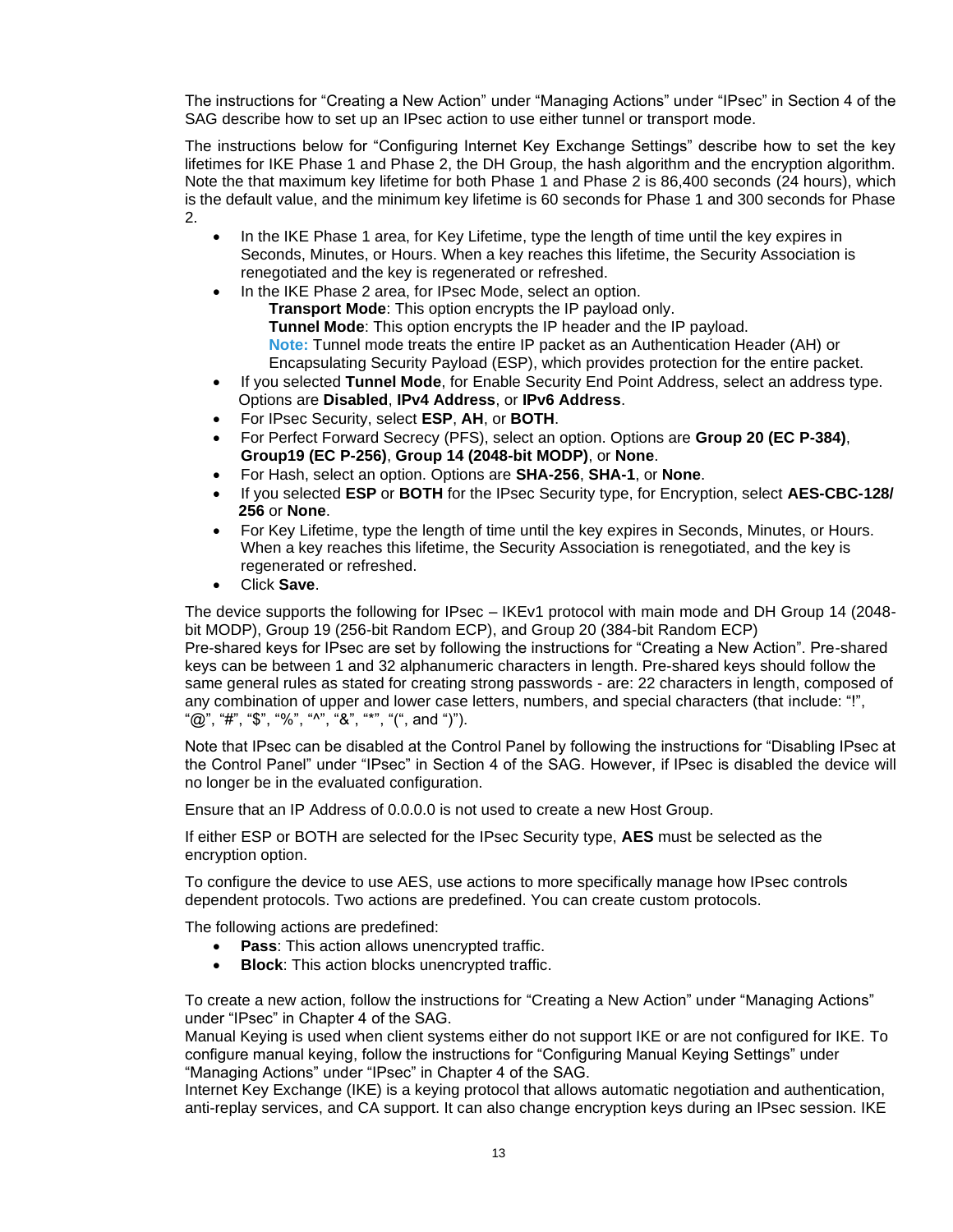is used as part of virtual private networking. To configure IKE follow the instructions for "Configuring Internet Key Exchange Settings**"** under "Managing Actions" under "IPsec" in Chapter 4 of the SAG.

#### <span id="page-14-0"></span>**Session Inactivity Timeout:**

Enable the session inactivity timers (termination of an inactive session) from the EWS by following the instructions for "Setting System Timeout Values" or from the Control Panel by following the instructions for "Setting the System Timeout Values at the Control Panel" under System Timeout in Section 4 of the SAG.

The default session timeout limits are 60 seconds for the Control Panel and 60 minutes for the EWS. To avoid unexpected false error messages, make sure the EWS session inactivity timer is less than 25 days.

#### <span id="page-14-1"></span>**Secure Print:**

Set the Secure Print security function to require the User ID for identification purposes to release a secure print job. Access and configure the Secure Print security function using the EWS by following the instructions under "Configuring Secure Print Settings" in Section 5 of the SAG.

Ensure that the 'Release Policies for Secure Print Jobs Requiring Passcode When the User is Already Logged In' option is set to **Prompt for Passcode Before Releasing Jobs**.

For best security, print jobs (other than LANFax jobs) submitted to the device from a client or from the EWS should be submitted as a secure print job. To ensure that print jobs can only be submitted as secure print jobs, for logged in users (since non-logged in users are denied permission to print any job in the evaluated configuration), in the instructions for "Setting Job Type Print Permissions" under "Editing Print Permissions for the Non-Logged In Users Role" under "Configuring Authorization Settings" in Section 4 of the SAG, on the 'Job Types' page select the **Only Allow Secure Print** option and then select **Custom** and set the permission to be **Allowed** for Secure Print and **Not Allowed** for all other print types.

Once a secure print job has been submitted the authenticated user can either release the job for printing at the Control Panel by following the instructions under "Secure Print" under "Printing Features" in Section 6 (Print) of the applicable User Guide or delete the job at the Control Panel by following the directions under "Viewing, Printing or Deleting Jobs" under "Managing Secure and Held Print Jobs" under "Jobs" in Section 5 of the applicable User Guide.

Note that only the submitter of a secure print job can release the job, and in the evaluated configuration only the System Administrator can delete any job, except for a secure print job where the job submitter can delete the job by entering the secure print PIN. To ensure that only the System Administrator can delete jobs, perform the following based on the instructions for "Editing a Logged-In User Role" under "Editing Apps and Tools Permissions for the Non-Logged-In Users Role" under "Configuring Authorization Settings" in Section 4 of the SAG:

- Create a new permission role for Logged-In Users and give it any desired descriptive name.
- For this newly created role, set the method to be **All Logged-In Users**.
- Under the **Apps & Tools** tab, choose **Custom**. When the page is refreshed, go to the selection under 'Jobs' for 'Job Deletion (Active Queue Only)' and set it to **Not Allowed**.
- Click **Apply** to save the changes.

#### <span id="page-14-2"></span>**Hold All Jobs:**

The *Hold All Jobs* function is used in the evaluated configuration. Set the Enablement option to **Hold All Jobs in a Private Queue** and the Unidentified Jobs Policies option to **Hold Jobs; Only Administrators can Manage Jobs** using the EWS by following the instructions for "Configuring the Hold All Jobs Feature" under "Hold All Jobs" in Section 5 of the SAG.

Once a held print job has been submitted the authenticated user can release the job for printing at the Control Panel by following the instructions under "Releasing Held Print Jobs" under "Held Print Jobs" under "Printing Features" in Section 5 of the applicable User Guide. To delete a held job at the Control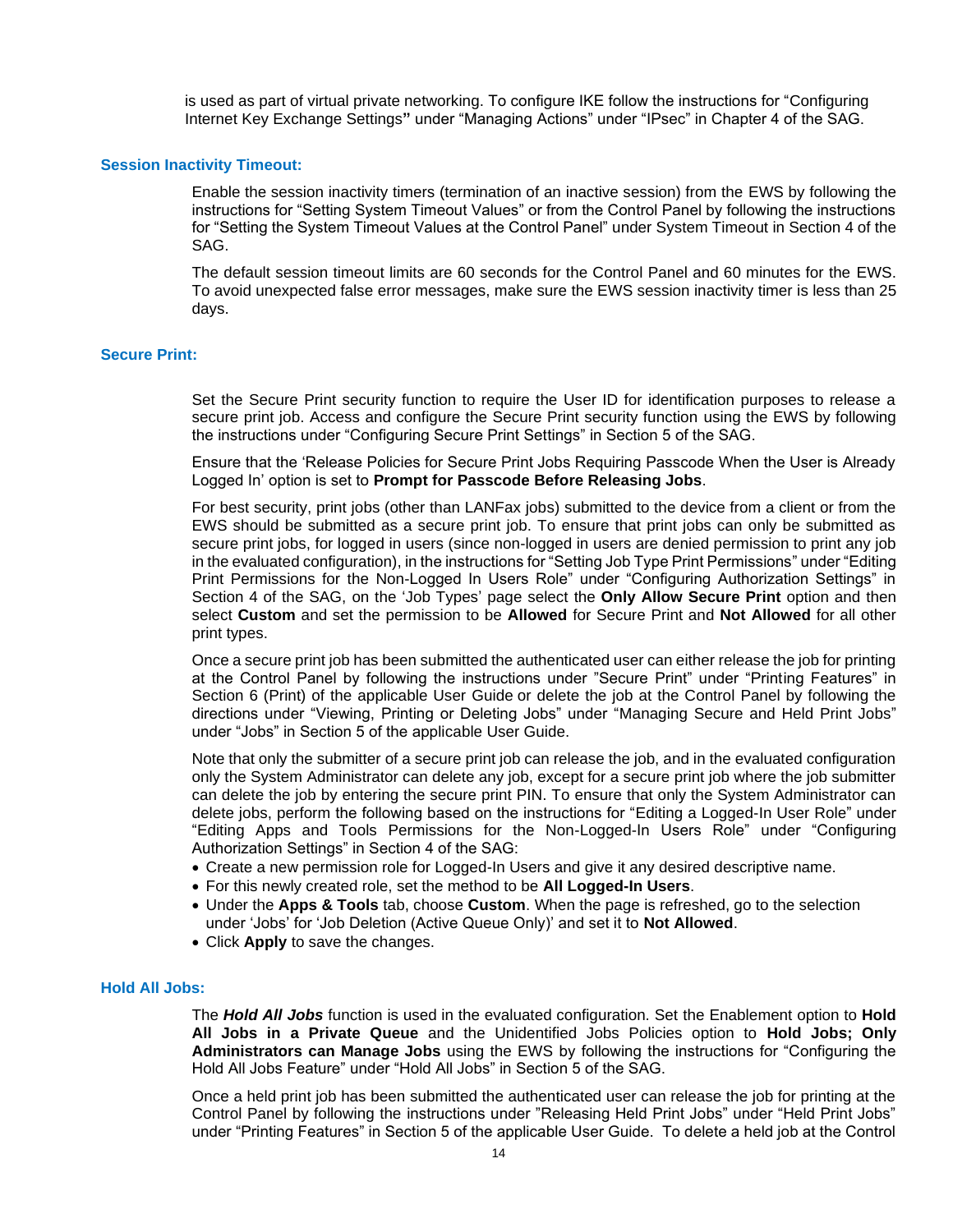Panel follow the applicable instructions under "Managing Jobs at the Control Panel" under "Managing Jobs" in Section 5 of the applicable User Guide.

As is the case for a secure print job only the submitter of a held print job can release the job, and only the System Administrator can delete any print job.

#### <span id="page-15-0"></span>**802.1x Device Authentication:**

Enable and configure 802.1x device authentication from the Control Panel by following the instructions for "Enabling and Configuring 802.1x at the Control Panel" or from the EWS by following the instructions for "Enabling and Configuring 802.1x in the Embedded Web Server", both under 802.1x in Section 4 of the SAG. Ensure that the 802.1x username and password are not blank when configuring 802.1x device authentication from the Control Panel.

Note: To be in the evaluated configuration **EAP-TLS** should be selected as the 802.1x authentication method**.**

#### <span id="page-15-1"></span>**USB Port Security:**

In the evaluated configuration USB ports should all be disabled,

If a USB port needs to be used to perform a function like diagnostics or installing a software upgrade, the applicable host or target USB port should be temporarily enabled while the applicable function is being performed, and then when the function is competed it should be immediately disabled again.

Enable or disable the USB Ports using the EWS by following the instructions for enabling and disabling USB Ports under "USB Port Management" in Section 4 of the SAG. To enable or disable the USB Ports using the Control Panel follow the instructions for "USB Port Management at the Control Panel" under "USB Port Management" in Section 4 of the SAG.

#### <span id="page-15-2"></span>**SFTP Filing:**

*SFTP Filing* is used in the evaluated configuration only for transfer of the Audit Log to an external audit log server. Specify the use of Secure FTP for transferring the Audit Log to an external audit log server using the EWS by following the instructions for "Configuring FTP and SFTP Filing Settings" under "FTP/SFTP Filing" in Section 3 of the SAG.

Note that for SFTP uses SSH. All cryptographic parameters for SSH are configured on the printer by default and cannot be modified in the TOE.

#### <span id="page-15-3"></span>**McAfee® Embedded Control:**

If use of the Embedded Device Security is desired, from the EWS check that Embedded Device Security is properly configured by following the instructions under "McAfee Embedded Control" in Section 4 of the SAG; note that McAfee Enhanced Security is always enabled by default and cannot be disabled. if the 'Integrity Control' option is desired, select **Integrity Control** for the 'Security Level'.

Since Integrity Control is a purchasable option, before the Security Level can be set to **Integrity Control**  this option must first be installed on the device; enter the installation key for the Integrity Control option provided by Xerox when the option is purchased in the appropriate step in the instructions under "McAfee Embedded Control" in Section 4 of the SAG.

To install Integrity Control from the Control Panel perform the following:

- 1. Press the **Machine Status** button and then the **Tools** tab.
- 2. Touch **Device Settings** > **General**.
- 3. Touch **Feature Installation**.
- 4. Enter the installation key for the Integrity Control option provided by Xerox when the option is purchased in the 'Enter Feature Installation Key' text box.
- 5. Touch **OK**.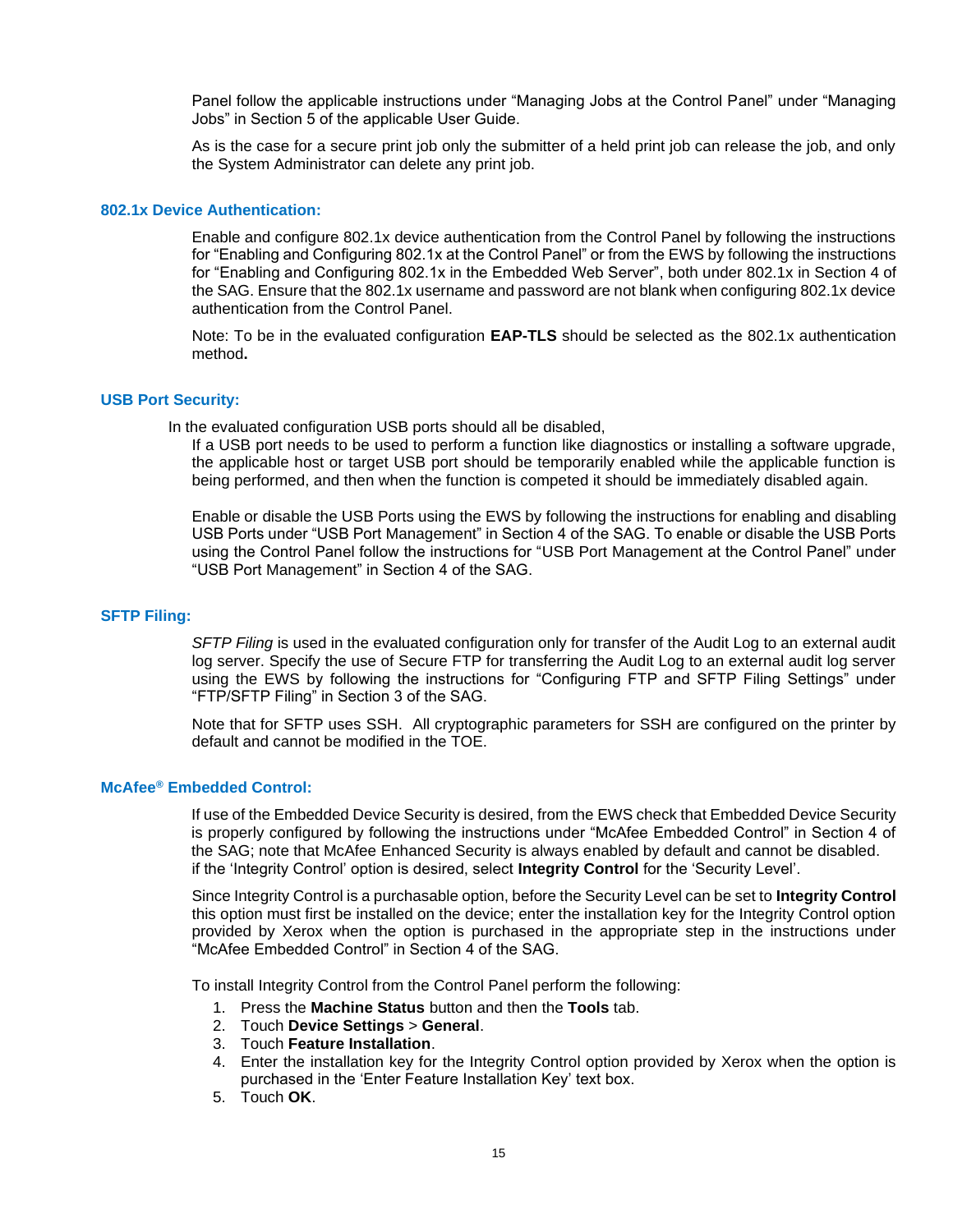#### <span id="page-16-0"></span>**Erase Customer Data:**

Initiate the feature to erase all customer date from the device at the Control Panel and restore the device to factory-installed values by following the instructions for "Erase Customer Data" in Section 10 of the SAG.

Note: Initiate the "Erase Customer Data" function before the device is decommissioned, returned, sold or disposed of.

### <span id="page-16-1"></span>**2. Evaluated Configuration**

The following protocols, services and functions are considered part of the evaluated configuration and should be enabled:

- TCP/IP
- Date and Time
- Copy
- Embedded Fax
- Fax Forwarding on Receive (for received Embedded Faxes)
- Scan to E-mail, including email encryption and signing
- Workflow Scanning
- Scan to Mailbox
- Print from Mailbox
- NTP

When setting up the device to be in the evaluated configuration, perform the following special setup for the above services (otherwise follow the appropriate instructions in the appropriate section of the SAG to set up and/or configure the protocol/service/function):

#### <span id="page-16-2"></span>**TCP/IP:**

- Enable IPv4 from the Control Panel by following the instructions for "Enabling TCP/IP" under "IP" in Section 3 of the SAG. Configure IPv4 by following the instructions for "Configuring the Network Address Manually at the Control Panel" and "Configuring DNS Settings at the Control Panel" under "IP" in Section 3 of the SAG.
- Set up and configure IPv4 from the EWS by following the instructions for "Configuring IPv4", under "Configuring IP Settings in the Embedded Web Server" under "IP" in Section 3 of the SAG.

Note that IPv6 is not part of the Evaluated Configuration.

#### <span id="page-16-3"></span>**Date and Time:**

- Ensure that the date and time on the device is correct and is set for the correct time zone where the device is located. Set the date and time from the Control Panel by following the instructions in "Setting the Date and Time at the Control Panel" under "Initial Setup at the Control Panel" in Chapter 2 of the SAG.
- Set the date and time from the EWS by following the instructions in "Setting the Date and Time in the Embedded Web Server" under "Initial Setup in the Embedded Web Server" in Chapter 2 of the SAG.
- The 'Date and Time Setup' option can be set to either **Manual (NTP Disabled)** or **Automatic Using NTP**.

#### <span id="page-16-4"></span>**Embedded Fax:**

• Ensure that Embedded Fax is properly installed. The procedure for sending an Embedded Fax at the Control Panel and the features and settings available to a user for configuring/sending an Embedded Fax at the Control Panel are described under "Fax Workflows" under Fax in Section 5 (Xerox Apps) of the User Guide.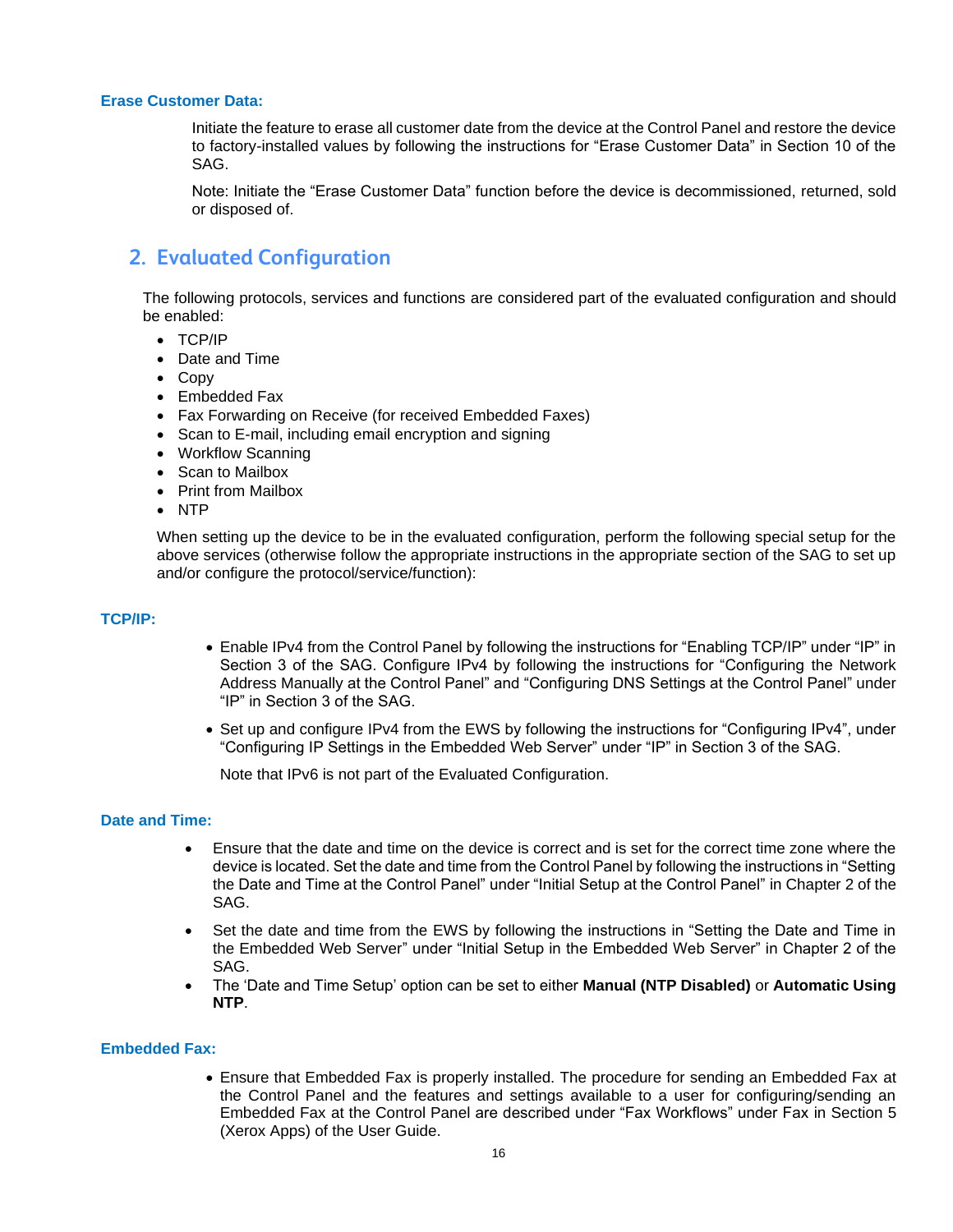- Set Embedded Fax parameters and options on the device at the Control Panel by following the instructions for "Configuring Required Fax Settings at the Control Panel" under "Fax" in Section 8 of the SAG.
- Set the minimum length of the (Embedded Fax) secure receive passcode from either the Control Panel or EWS by following the instructions in "Configuring Fax Passcode Length" under "Fax Security" in Section 8 of the SAG.
- Enable and set (Embedded Fax) Secure Receive passcode from the Control Panel by following the instructions for "Enabling or Disabling the Secure Fax Feature" under "Setting Incoming Fax Defaults" under "Setting Fax Defaults" under "Embedded Fax" in Section 8 of the SAG. To prevent unauthenticated users from being able to enable or disable the Secure Receive function, **do not** touch the **Allow User to Manage** option.
- Enable Fax Forwarding to email only on Receive and establish up to five fax forward rules using the EWS by following the instructions for "Fax Forwarding" under "Fax" in Section 8 of the SAG. Only add E-mail addresses to the fax forward rules established by following the instructions for "Adding an Email Address to the Rule".

Fax forwarding to a file location via SMB is not part of the Evaluated Configuration.

- Printing of Embedded Fax confirmation reports is not included in the Evaluated Configuration. The Embedded Fax cover sheets should not be printed with an Embedded Fax job.
- Be aware that if the Embedded Fax secure receive passcode length is changed via the Control Panel, the changed secure receive passcode length may not be reflected on the Control Panel after the system has saved the change. After the system has saved the change the changed secure receive passcode length will be reflected on the EWS and will be in effect when attempting to enter a new Embedded Fax secure receive passcode.

#### <span id="page-17-0"></span>**Scan To Mailbox:**

- Enable and configure the Scan to Mailbox feature from the EWS by following the instructions under 'Enabling or Disabling Scan to Mailbox' under "Scanning to a Folder on the Device" in Section 7 of the SAG.
- Establish a unique Scan-to-Mailbox mailbox for each authenticated user.
- Establish unique names for each Scan-to-Mailbox mailbox.
- Be aware that if Scan-to-Mailbox folders are cloned any existing mailboxes on the target device that have the same name as a mailbox in the clone file and will have their passwords reset to the password in the clone file.
- Sometimes an existing Scan-to-Mailbox mailbox passcode may have to be entered twice to access the applicable mailbox.
- In configuring the Scan to Mailbox feature, set the feature so that scanned documents are only stored in private folders and that public folders are not allowed by setting the proper scan policies. To set the scan policies for the Scan to Mailbox feature using the EWS follow the instructions under "Setting Scan Policies" under "Scanning to a Folder on the Device" in Section 7 of the SAG**.** In the evaluated configuration set the scan policies as follows:
	- 1. Deselect **Allow scanning to Default Public Folder**
	- 2. Deselect **Require per job password to public folders**
	- 3. Select **Allow additional folders to be created**
	- 4. Select **Require password when creating additional folders**
	- 5. Select **Prompt for password when scanning to private folder**
	- 6. Deselect **Allow access to job log data file**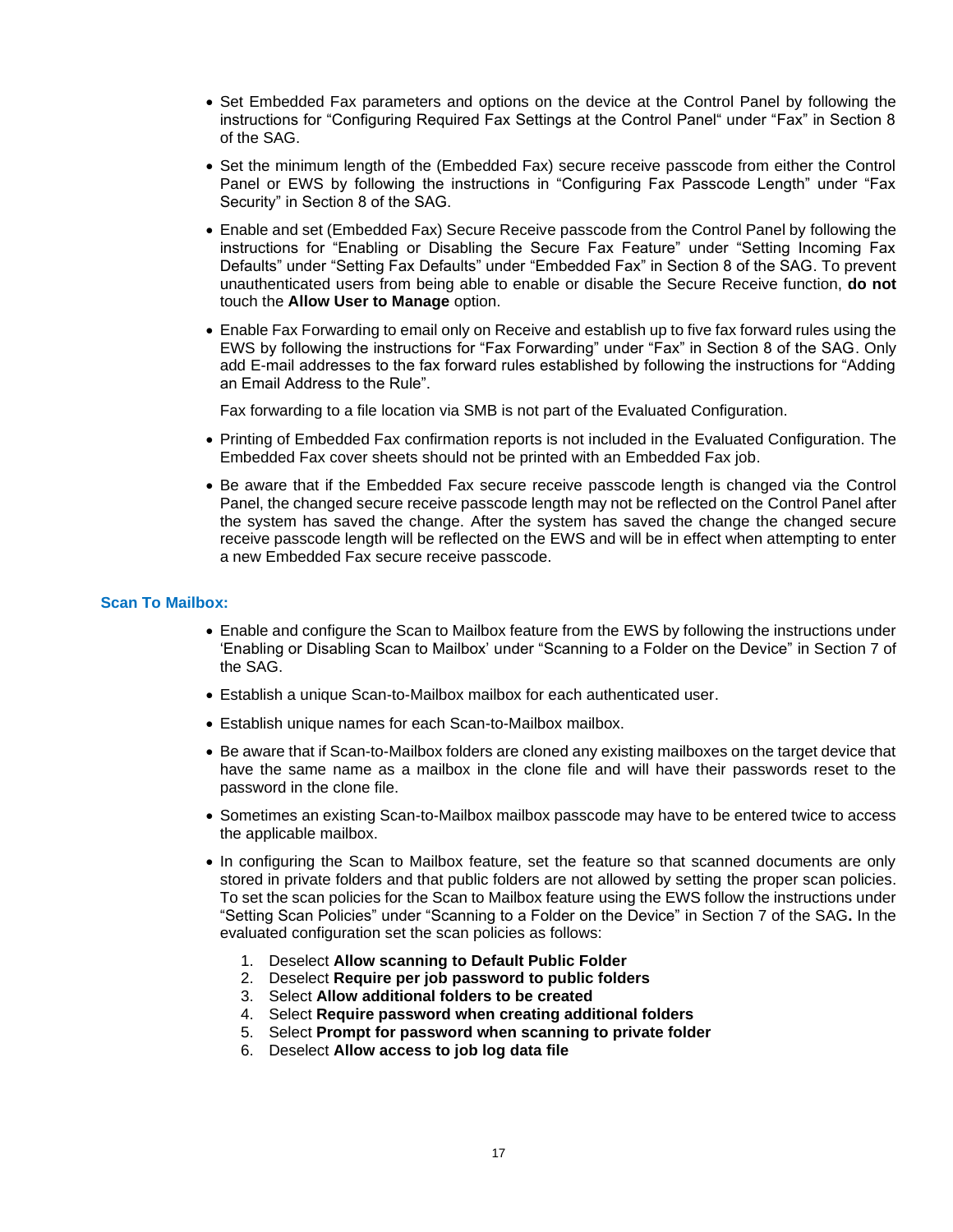#### <span id="page-18-0"></span>**Scan to Email:**

- Enable and configure the Scan to Mailbox feature from the EWS by following the instructions under "Scanning to an Email Address" in Section 7 of the SAG.
- Set the domain filtering to limit the domains to which Scan to E-mail jobs can be sent. Enable the domain filtering option using the EWS by following the instructions under "Editing Domain and Email Filter Settings" under "Configuring Email Security Settings" under "Scanning to an Email Address" in Section 7 of the SAG.
- Configure encryption and signing of Scan to Email jobs using the EWS by following the instructions for "Configuring Email Encryption Settings" and "Configuring Email Signing Settings", respectively, under "Configuring Email Security Settings" under "Scanning to an Email Address" in Section 7 of the SAG. Set the 'Email Encryption Enablement' option to **Always On; Not Editable by user**.
- Configure encryption of Scan to Email jobs sent from the device over SMTP using the EWS by following the instructions for "Configuring SMTP Connection Encryption Settings" under "SMTP Server" in Section 3 of the SAG. Set the SMTP encryption method option to **SMTPS**.
- Configure authentication of SMTP to send Scan to Email jobs or to forward received Embedded Faxes via email using the EWS by following the instructions for "Configuring SMTP Authentication Settings" under "SMTP Server" in Section 3 of the SAG.

#### <span id="page-18-1"></span>**Workflow Scanning:**

• When configuring workflow scanning file repositories using the EWS (see "Configuring File Repository Settings" under "Workflow Scanning' in Section 7 of the SAG) or workflow pool repositories (see "Configuring Workflow Pool Repository Settings" under "Workflow Scanning' in Section 7 of the SAG) set the transfer protocol in the evaluated configuration to be HTTPS only; SFTP should be used only for audit log transfer.

#### <span id="page-18-2"></span>**NTP:**

If it is desired to use an NTP server to synchronize and set the internal system time used by the device, using the EWS follow the instructions for enabling and configuring NTP under "NTP" in Section 3 of the SAG.

### <span id="page-18-3"></span>**3. Excluded features from evaluated configuration**

The following features and protocols are not included in the evaluated configuration:

- Reprint from Saved Job
- Remote Services
- Custom Services (Extensible Interface Platform or EIP)
- Network Accounting and Auxiliary Access
- Internet Fax
- Use of Embedded Fax mailboxes
- Wi-Fi
- Wi-Fi Direct Printing
- Web Services
- InBox Apps
- Remote Control Panel
- SFTP when used for scanning
- SNMPv3
- Scan to USB
- Print from USB
- SMB Filing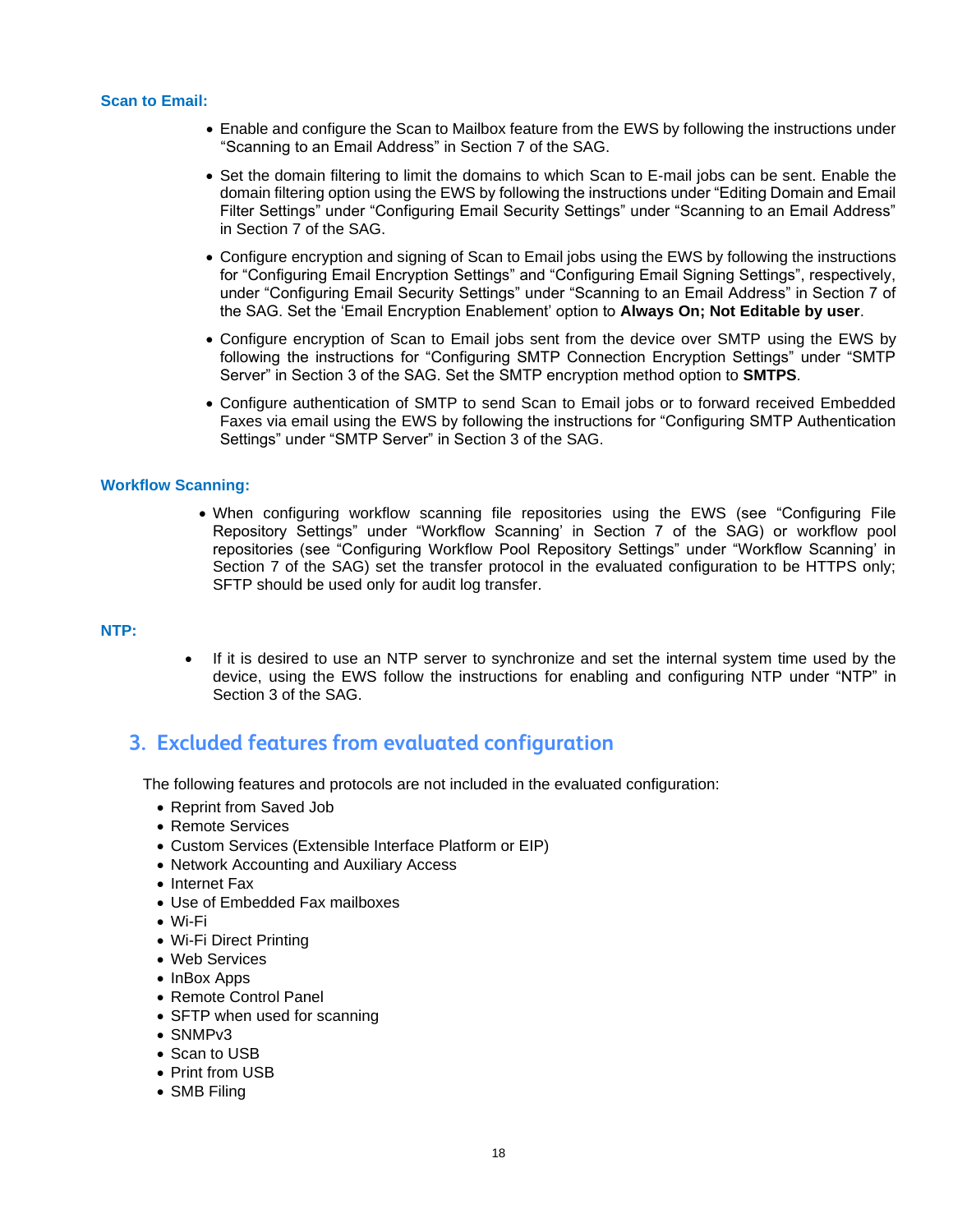Customer software upgrades via the network are not allowed as part of the evaluated configuration. System software upgrades are disabled by default to prevent unauthorized replacement of the system software. Administrators should only enable software upgrades when performing an upgrade, and software upgrades should be disabled when complete.

Software upgrades can be disabled by setting the Security Installation Policy for Software Upgrades to not allow software upgrades as follows:

- 1. In the Embedded Web Server, click **Properties**→**Security**→**Installation Policies**.
- 2. Make sure that the **Allow Software Upgrades** checkbox is not checked.
- 3. Click **Apply**.

If Software upgrades need to be enabled, check the **Allow Software Upgrades** checkbox.

### <span id="page-19-0"></span>**4. Secure Acceptance**

Secure acceptance, once device delivery and installation are completed, should be done by:

- Printing out a Configuration Report from the EWS by following the instruction for "Printing the Configuration Report from the Embedded Web Server" or from the Control Panel by following the instructions for "Printing the Configuration Report from the Control Panel" instructions, both under "Configuration Page" in Chapter 2 of the SAG. The Configuration Report will show the updated version of software/firmware on the device.
- Comparing the software/firmware versions listed on the Configuration Report with the Evaluated Software/Firmware versions listed in Table 1 of the applicable Security Target, latest version issued and ensure that they are the same in all cases.
- Following internal customer policies and procedures required to evaluate and install devices in your environment.

# <span id="page-19-1"></span>**5. Secure Operation of Device Services/Functions Part of the Evaluated Configuration**

#### <span id="page-19-2"></span>**Passcodes:**

Change the following passcodes on a regular basis, choose passcodes to be as random as possible and set them to the indicated minimum lengths:

- Smart Card or CAC passcode 8 characters (alphanumeric)
- Secure Print passcode 6 digits
- (Embedded Fax) Secure Receive passcode 6 digits
- Scan to Mailbox password 8 characters (alphanumeric).
- IPsec IKE Pre-Shared Key Passphrase 22 characters (alphanumeric)

Passcodes for Scan-to-Mailbox mailboxes should be selected to be as random as possible, should be changed on a regular basis consistent with applicable internal policies and procedures and should not contain any blank spaces.

Ensure that local usernames established on the device match domain names and that both map to the same individual.

#### <span id="page-19-3"></span>**Operation of IIO and ODIO (devices with optional Hard Disk Drives only):**

- 1. If a manual ODIO is to be run set up and initiate a manual ODIO as follows:
	- From the EWS follow the "Manually Deleting Image Data" instructions under "Overwriting Image Data" in Section 4 of the SAG.
	- From the Control Panel follow the "Manually Deleting Image Data at the Control Panel" instructions under "Overwriting Image Data" in Section 4 of the SAG.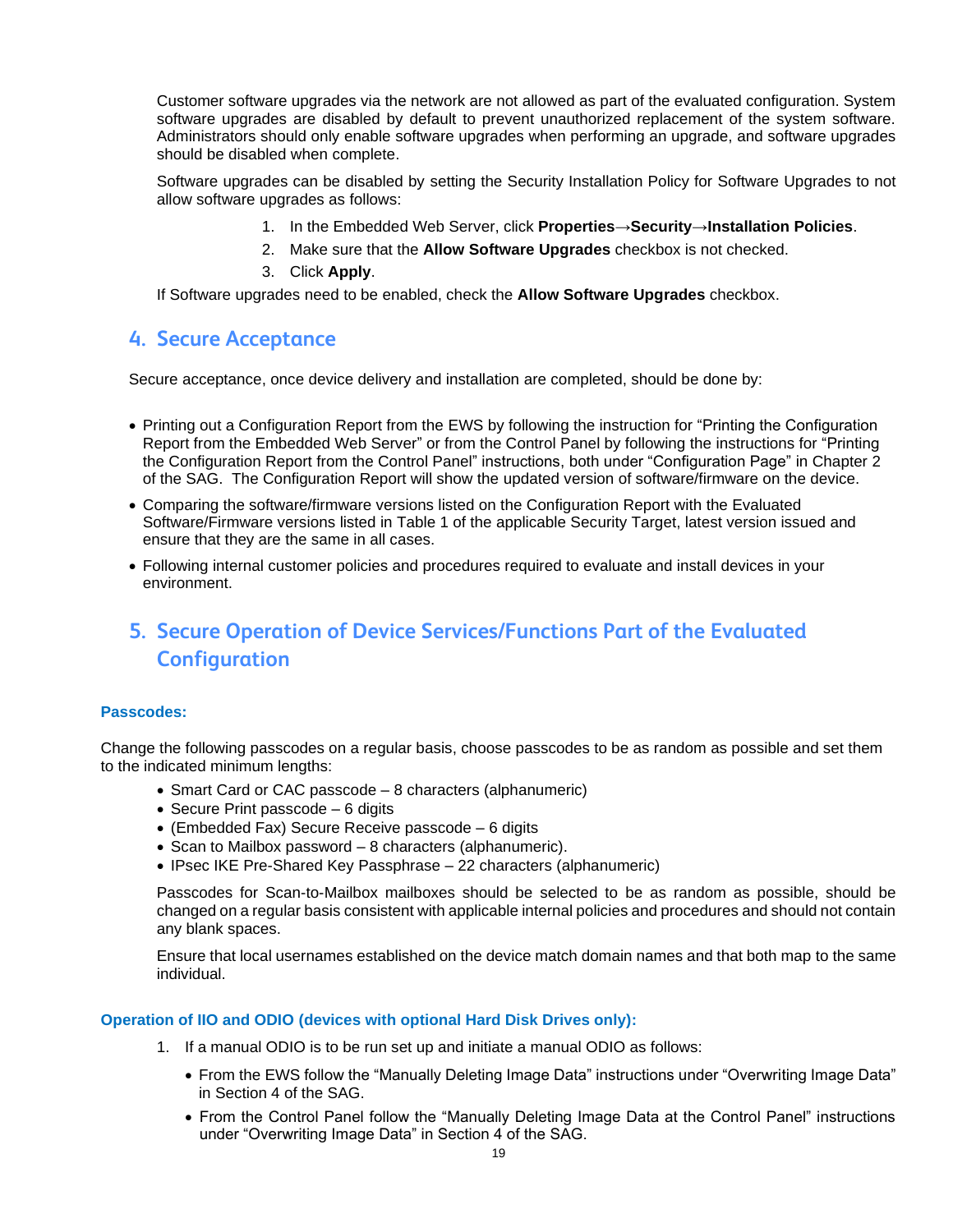- 2. If a scheduled ODIO is to be run set up and initiate a scheduled ODIO as follows:
	- From the EWS follow the "Scheduling Routine Deletion of Image Data" instructions under "Overwriting Image Data" in Section 4 of the SAG.
	- From the Control Panel follow the "Scheduling Routine Deletion of Image Data at the Control Panel" instructions under "Overwriting Image Data" in Section 4 of the SAG.
- 3. Set the 'Confirmation Report' setting to "On" when setting up a manual or scheduled ODIO from the Control Panel or EWS so that a Confirmation Report will always be printed upon completion of an ODIO.
- 4. A Standard ODIO will overwrite all image data except data stored by the Reprint Save Job feature and data stored in Embedded Fax dial directories and mailboxes; a Full ODIO will overwrite all image data including data stored by the Reprint Save Job feature and data stored in Embedded Fax dial directories and mailboxes.
- 5. IIO of a delayed or secure print job will not occur until after the machine has printed the job.
- 6. If an IIO fails, an error message will appear at the top of the screen indicating that there is an Immediate Image Overwrite error and that an On-Demand Image Overwrite should be run. This error message will persist until a manual ODIO is initiated by the System Administrator. In the case that the copy controller is reset at the same time a copy job is being processed by the device, this same error message may also appear when the copy controller has completed its reset.
- 7. If there is a power failure or system crash while a network scan job is being processed, an IIO of the residual data will occur upon job recovery. However, the network scan job may not appear in the Completed Job Log.
- 8. If there is a power failure or system crash of the network controller while processing a print job, residual data might still reside on the hard disk drive(s). Immediately initiate a full ODIO once the machine has been restored.
- 9. Once a manual or scheduled ODIO has been initiated it cannot be aborted.
- 10. Before invoking an ODIO verify that:
	- There are no active or pending print or scan jobs.
	- There are no new or unaccounted for Dynamic Loadable Modules (DLMs), clone files or other software running on the machine.
	- There are no active processes that access the hard disk drive(s).
	- No user is logged into a session via network accounting, Xerox Standard Accounting, or the internal auditron, or into a session accessing a directory on the hard disk drive(s).
	- After a power on of the machine all subsystems must be properly synced and, if printing of Configuration Reports is enabled on the device, the Configuration Report must have printed.
	- For any previously initiated ODIO request the confirmation sheet must have printed.
- 11. When invoked from the EWS the status of the completed ODIO may not appear on the EWS but can be ascertained from the Confirmation Report that is printed after the Network Controller reboots.
- 12. If an ODIO fails to complete because of an error or system crash, a system reboot or software reset should be initiated from either the Control Panel or the EWS and be allowed to complete; otherwise, the Control Panel may become unavailable. If the Control Panel does become unavailable the machine will have to be powered off and then powered on again to allow the system to properly resynchronize. Once the system reboots or software reset has completed immediately perform another ODIO.
- 13. If Embedded Fax is enabled and then subsequently disabled before there is a power failure or system crash and Embedded Fax is then re-enabled after the device is restored to operational mode, the first ODIO that is subsequently initiated may fail. If that situation occurs reinitiate the ODIO.

Note: When an ODIO fails under this scenario no Fax ODIO report may be printed, the EWS may indicate that the ODIO was successful, the Confirmation Report may indicate that the ODIO was 'Not Completed' because the device lost power and the Audit Log may indicate that the ODIO was 'Cancelled'.

14. If there is a failure in the hard disk drive(s) a message recommending that an On-Demand Image Overwrite be run will appear on the Control Panel screen. An Immediate Image Overwrite Error Sheet will also be printed or may contain incomplete status information. Immediately perform the requested On Demand Image Overwrite.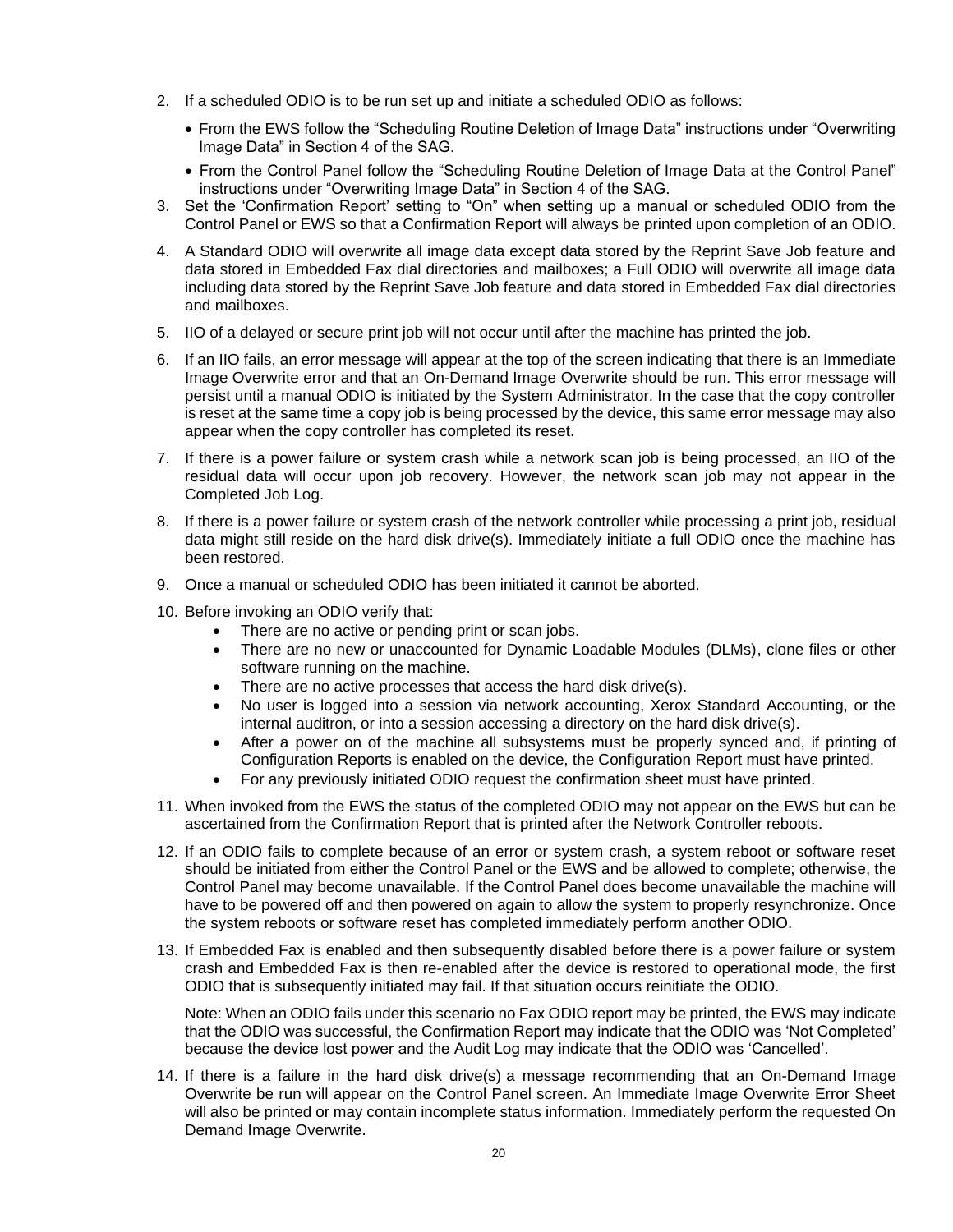- 15. The time shown on the On Demand Overwrite progress screen displayed on the Control Panel may not reflect Daylight Savings Time. The message shown on the On Demand Overwrite progress screen displayed on the Control Panel may be slightly different for different products, reflecting the expected time the ODIO will take to complete for that product.
- 16. If an ODIO is successfully completed, the completion (finish) time shown on the printed On Demand Overwrite Confirmation Report will be the time that the system shuts down.
- 17. Perform a Full ODIO immediately before the device is decommissioned, returned, sold or disposed of.

#### <span id="page-21-0"></span>**Operation of Job Data Removal or Purge Function:**

- In EWS under Properties>Security>Job Data Removal:
	- a. There are 2 selections, Remove Now, or Scheduled (See Section 4 in SAG "Job Data Removal" for full directions for each.
- Under Advanced Settings, there are 2 selections for Removal mode:
	- a. Standard: Removes all User data stored in memory except for
		- Jobs and folders stored in the print from saved jobs feature
		- Jobs stored in the scan to folder
		- Fax mailbox contents (if a fax card is installed)
	- b. Full: Removes all stored user data from device memory

Note that the Job Data removal, Remove now feature, once selected, will take the device offline, and will reboot, and cannot be cancelled.

#### <span id="page-21-1"></span>**TLS information:**

The device supports the use of TLS 1.0. However, customers are required to set the crypto policy of their clients to TLS 1.2 only, or request both TLS 1.1 and TLS 1.2 and to disallow the use of TLS 1.0. The cryptographic module supports additional ciphers that may be called by other unevaluated functions.

- Using the device in FIPS mode will automatically restrict the device to using TLS 1.x only.
- The following TLS cipher suites are supported by these devices:
	- TLS\_ECDHE\_ECDSA\_WITH\_AES\_256\_GCM\_SHA384 TLS\_ECDHE\_ECDSA\_WITH\_AES\_256\_CBC\_SHA384 TLS\_ECDHE\_ECDSA\_WITH\_AES\_128\_GCM\_SHA256 TLS\_ECDHE\_ECDSA\_WITH\_AES\_128\_CBC\_SHA TLS\_ECDHE\_ECDSA\_WITH\_AES\_256\_CBC\_SHA TLS\_ECDHE\_ECDSA\_WITH\_AES\_128\_CBC\_SHA256 TLS\_ECDHE\_RSA\_WITH\_AES\_256\_GCM\_SHA384 TLS\_ECDHE\_RSA\_WITH\_AES\_256\_CBC\_SHA TLS\_ECDHE\_RSA\_WITH\_AES\_256\_CBC\_SHA384 TLS\_ECDHE\_RSA\_WITH\_AES\_128\_GCM\_SHA256 TLS\_ECDHE\_RSA\_WITH\_AES\_128\_CBC\_SHA TLS\_ECDHE\_RSA\_WITH\_AES\_128\_CBC\_SHA256 TLS\_RSA\_WITH\_AES\_256\_CBC\_SHA TLS\_RSA\_WITH\_AES\_256\_CBC\_SHA256 TLS\_RSA\_WITH\_AES\_128\_CBC\_SHA TLS\_RSA\_WITH\_AES\_128\_CBC\_SHA256 TLS\_DHE\_RSA\_WITH\_AES\_256\_CBC\_SHA TLS\_DHE\_RSA\_WITH\_AES\_256\_CBC\_SHA256 TLS\_DHE\_RSA\_WITH\_AES\_128\_CBC\_SHA TLS\_DHE\_RSA\_WITH\_AES\_128\_CBC\_SHA256

#### <span id="page-21-2"></span>**When utilizing TLS for secure scanning:**

- TLS should be enabled and used for secure transmission of scan jobs.
- When storing scanned images to a remote repository using an https: connection, a Trusted Certificate Authority certificate should be uploaded to the device so the device can verify the certificate provided by the remote repository.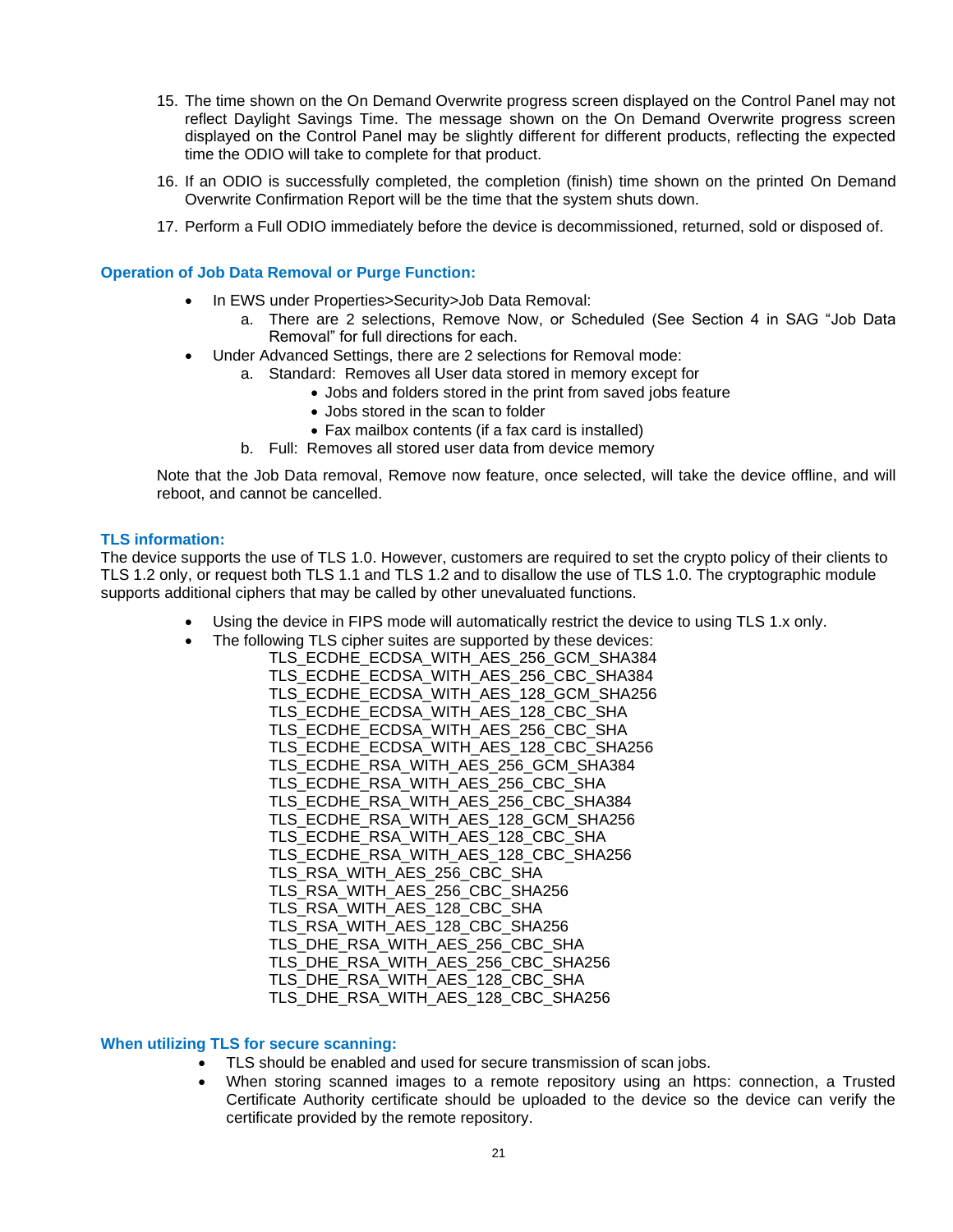- When a certificate for a remote TLS repository fails its validation checks the associated scan job will be deleted and not transferred to the remote TLS repository. In this case the job status reported in the Completed Job Log for this job will read: "Job could not be sent as a connection to the server could not be established".
- The HTTPS protocol should be used to send scan jobs to a remote IT product.

#### <span id="page-22-0"></span>**Audit Log Notes:**

Some text in the main Audit Log may contain strings that are not written in US-ASCII.

In viewing the main Audit Log the System Administrator should note the following:

- User names in Audit Log entries can sometimes include extraneous characters.
- Deletion of a file from Reprint Saved Job folders or deletion of a Reprint Saved Job folder itself is recorded in the Audit Log (Event 21, Delete File/Dir).
- Deletion of a print or scan job or deletion of a scan-to-mailbox job from its scan-to-mailbox folder may not be recorded in the Audit Log.
- Deletion of a held job may display an incorrect status in the corresponding entry in the Audit Log (Event 21, Delete File/Dir).
- Extraneous process termination events (Event 50, Process Terminated) may be recorded in the Audit Log when the device is rebooted or upon a Power Down / Power Up. Extraneous security certificate completion status (Created/Uploaded/Downloaded) events (Event 38, X509 certificate) may also be recorded.
- Extraneous events may be recorded in the Audit Log when McAfee® Embedded Control is enabled, when FIPS 140-2 mode is enabled, when a user permission role is defined, when configuring Network Settings on the Control Panel or when a secure print job is printed or deleted.
- Duplicate audit log entries may appear in the Audit Log for some events such as when the system timeout values are changed or when adding/deleting a Domain Controller for smart card authentication.
- When a configuration page in printed, the corresponding audit log entry may have "system user" as the user name rather than the actual user who printed the configuration page.
- Download and review the Audit Log on a daily basis. In downloading the Audit Log the System Administrator should ensure that Audit Log records are protected after they have been exported to an external trusted IT product and that the exported records are only accessible by authorized individuals.
- If a system interruption such as power loss occurs a job in process may not be fully written to the hard disk drive(s). In that case any temporary data created will be overwritten during job recovery but a corresponding record for the job may not be recorded in the completed job log or audit log.
- Once Embedded Device Security is enabled on the device, any attempts to read from read-protected files and directories or to change write protected files and directories will result in a Security Alert being recorded in the Audit Log. If configured, an email alert will also be sent.
- The device will provide an email alert to the System Administrator when the main Audit Log reaches 13,500 entries (90% "full"), when the main Audit Log reaches 28,500 events, (15K +13.5K), and every 15,000 event intervals thereafter (e.g., 43,500 events, 61,500 events, etc.). To enable the System Administrator to get any email alert, follow the instructions for "Email Alerts" under "Configuring Alerts" in Section 10 of the SAG.
- Set the e-mail address to notify when the audit log reaches 13,500 audit events or when it is full. To set the alert follow the instructions for "Configuring Alerts" in Section 10 of the SAG.
- The audit log can also be saved in Common Event Format and transferred via the syslog protocol to a Software Information and Event Management (SIEM) system on an external server. The instructions for doing this are as follows:
	- 1. Log into the EWS as an administrator
	- 2. Click **Properties** → **Security** → **Logs** → **SIEM**
	- 3. Configure up to 3 destinations to send the audit log via the Syslog protocol
	- 4. Select the **View Events** button to view the latest audit log events; select the **Download Events** button to download the audit log in the Common Event Format for transfer.
	- 5. Select the **Send Sample Event** button to send the audit log to the configured destination(s).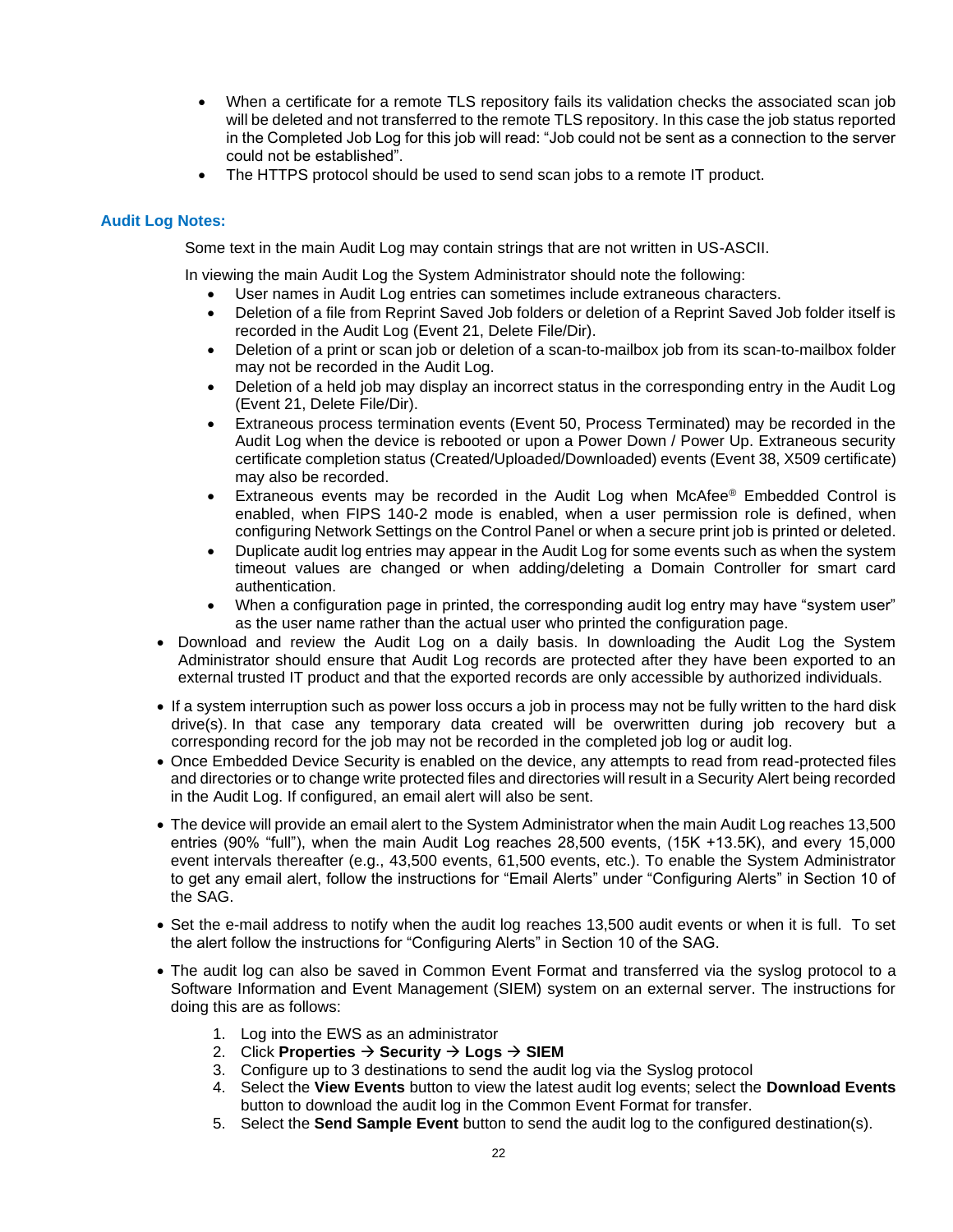#### <span id="page-23-0"></span>**Special Configuration Notes:**

- 1. Be careful not to create an IP Filtering rule that rejects incoming TCP traffic from all addresses with source port set to 80; this will disable the EWS. Also, configure IP filtering so that traffic to open ports from external users (specified by subnet mask) is dropped and so that the following ports for web services are closed: tcp ports 53202, 53303, 53404 and tcp/udp port 3702. Also ensure that entire access to the device is not blocked by defining, for example, a rule for IP Address 0.0.0.0 with a reject/drop action kept in Position 1 in the list of IP Filters.
- 2. Ensure the user permission roles names do not contain single quotes (') or double quotes (").
- 3. Ensure there are no jobs being held by the device when data encryption is enabled/disabled.
- 4. If the hash algorithm is selected to be SHA-256 (for those cases (e.g., IPsec IKE Settings) where a hash algorithm can be selected) the Administrator may not be able to change the hash selection to be SHA-1. See Section 4 of the SAG for the place where the hash size can be set – IPsec "Creating a New Action"; otherwise the device will automatically set the hash size without intervention required.
- 5. Users should be aware that correct remote repository document pathnames for the receipt of workflow scanning jobs should start with one '\' as opposed to the two '\'s shown in the SAG (e.g., page 140).
- 6. Users should be provided with appropriate training on how to use the device in a secure manner before being assigned user accounts to access the device.
- 7. Before upgrading software on the device via the Manual/Automatic Customer Software Upgrade, please check for the latest certified software versions. Otherwise, the machine may not remain in its evaluated configuration.
- 8. Users experiencing problems logging in to the device using the EWS only on a particular web browser are advised to switch to a different web browser.
- 9. The device should be installed in a standard office environment. Office personnel should be made aware of authorized service calls (for example through appropriate signage) in order to discourage unauthorized physical attacks such as attempts to remove the internal hard disk drive(s). Ensure that office personnel are made aware to pick up the outputs of print and copy jobs in a timely manner.
- 10. Caution: The device allows an authenticated System Administrator to disable some functions like FIPS mode that are necessary for secure operation. Periodically review the configuration of all installed machines in your environment to verify that the proper evaluated configuration is maintained.
- 11. System Administrators should avoid opening emails and attachments from unknown sources unless the emails and attachments have been properly scanned for viruses, malware, etc.
- 12. The device has an automatic lockout that will disable the ability of anyone who enters five successive incorrect authentication credentials via either the Control Panel or the EWS from logging into the device for 5 minutes. After the 5-minute lockout period, login attempts will automatically be allowed again.
- 13. System Administrators and users should:
	- Whenever possible use a browser to access the EWS whose only purpose is to access the EWS.
	- Always logoff the browser immediately after completing any tasks associated with accessing the EWS.
	- Not allow the browser to either save their username/password or "remember" their login.
	- Follow secure measures, only use browsers with TLS 1.1 and above and not open any malicious links or documents with their browser.
- 14. If software upgrades are required, restrict upgrades to System Administrators only by following the instructions for "Updating the Device Software" in Section 10 of the SAG. The best way to determine the current software version is to print out a Configuration Report by following the instructions below:
	- Touch the Device LUI, then touch Information Pages
	- Touch Configuration Report, then touch Print
- 15. The latest general software release available from https://www,xerox.com can be found by accessing the following in the order stated:
	- Go to https://www,xerox.com
	- Select the **Customer Support** > **All Support and Drivers** links
	- In the text box enter the model number of your device. A menu list of all Xerox devices with that model number will appear; select the one that corresponds to the product you have.
	- Select the link that includes the '**Print Drivers & Downloads**'
	- Scroll down the resultant page; under 'Firmware' will be the latest general release. Click on the release link and a page will be displayed that allows you to download the release onto a desired location.
- 16. All passwords entered on the Control Panel for authentication purposes will be obfuscated by '\*'s. All passwords entered on the EWS for authentication purposes will also be obfuscated, but the character that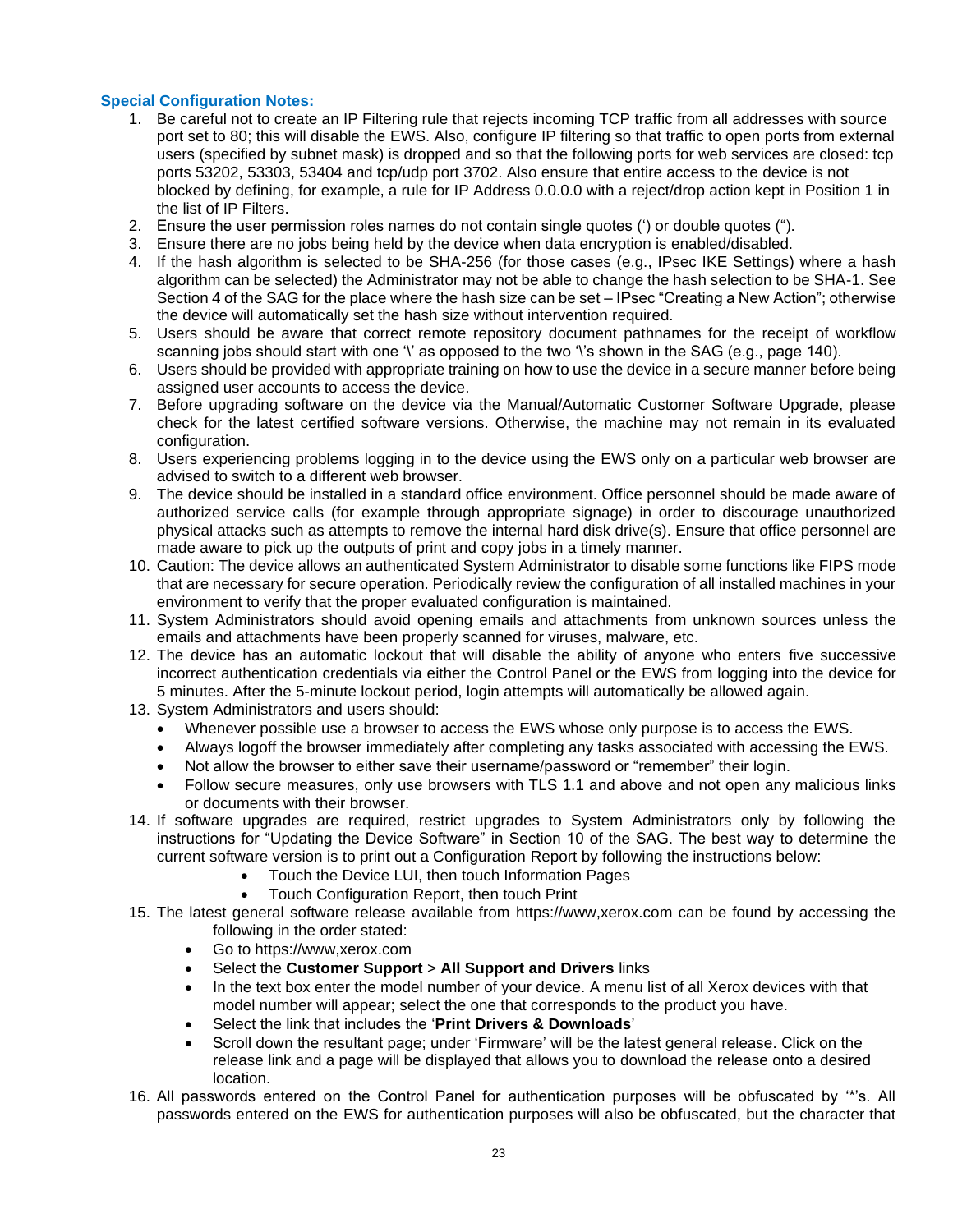does the obfuscation will depend on the web browser used. This applies to all the models covered by these guidelines.

- 17. The System Administrator does not have to configure or perform any actions to utilize the random number generation needed for key generation and for the encryption algorithms.
- 18. The following errors could result from power-on self-tests:
	- In the case of a health failure check for entropy sources, the letter 'J' is displayed on POST code display on the back of the MFD and the device is rebooted. The POST code remains for several seconds until the controller resets. After three (3) sequential reboots as a result of continuous entropy health check failures, the device will be halted with 'J' being displayed. At this point the System Administrator should initiate a service call to fix the device.
		- At any point in the first three (3) reboots the entropy health check passes, it resets the reboot count to 0 and clears the 'J' display.
	- Any errors associated with failure of any of the encryption modules are indicated on the console connected to the backchannel; there will be no error messages displayed on the Control Panel. This console is only be accessible from a Xerox service technician. The only action required by the System Administrator is to contact Xerox Technical Support to have a Xerox service technician check this console when the device is being serviced.
	- Any security alerts<sup>7</sup> found by the McAfee subsystem during Power On will result in an email alert being sent to the System Administrator. If a security alert is received, the System Administrator should immediately review the alert, download the Audit Log and look at the applicable audit log entries. Based on the alert the System Administrator should take the appropriate action to either change the device configuration, reinstall the current software release on the device or contact Xerox Technical Support to have a Xerox Service Technician service the device. When the Xerox Service Technician completes the service maintenance on the printer, the System Administrator shall ensure that the device has resumed normal operation by checking the Embedded Web Service settings, and printing a configuration report to assess whether all required features are enabled to return to normal printer operations.
- 19. Unauthenticated User should not be able to delete another user's print job if the admin sets the Job Deletion for Non-Logged in Users (Unauthenticated) to Not Allowed.
- 20. Unauthenticated user permission for scan to not allowed.
- *21.* Should a connection between the device and another IT product using one of the security protocols in the evaluated configuration be unintentionally broken or terminated, in general the user does not have to take any action; the connection will automatically be reestablished. The only exception is that if the user is in the middle of an EWS session and the HTTPS connection is broken, HTTPS itself will automatically reconnect but the user will have to reestablish the EWS session between the browser being used and the EWS to access the device again.
- 22. When five successive authentication attempts are made using either the Control Panel or EWS, the device will lockout the user or system administrator for 5 minutes. After the 5-minute lockout period the user or system administrator will be able to attempt another authentication attempt.
- 23. There are no situations where key destruction may be delayed at the physical layer.

# <span id="page-24-0"></span>**6. Secure Operation of Device Services/Functions Not Part of the Evaluated Configuration**

Change the SNMPv1/v2c public/private community strings from their default string names to random unguessable string names of at least 8 characters in length.

SNMPv3:

- Attempt of unauthorized agents to write to write protected files and directories
- Attempt of unauthorized agents to read from read protected files and directories

<sup>7</sup> McAfee Security Alerts result from the following error conditions:

<sup>•</sup> In the case of Integrity Control, an attempt to execute an unauthorized file.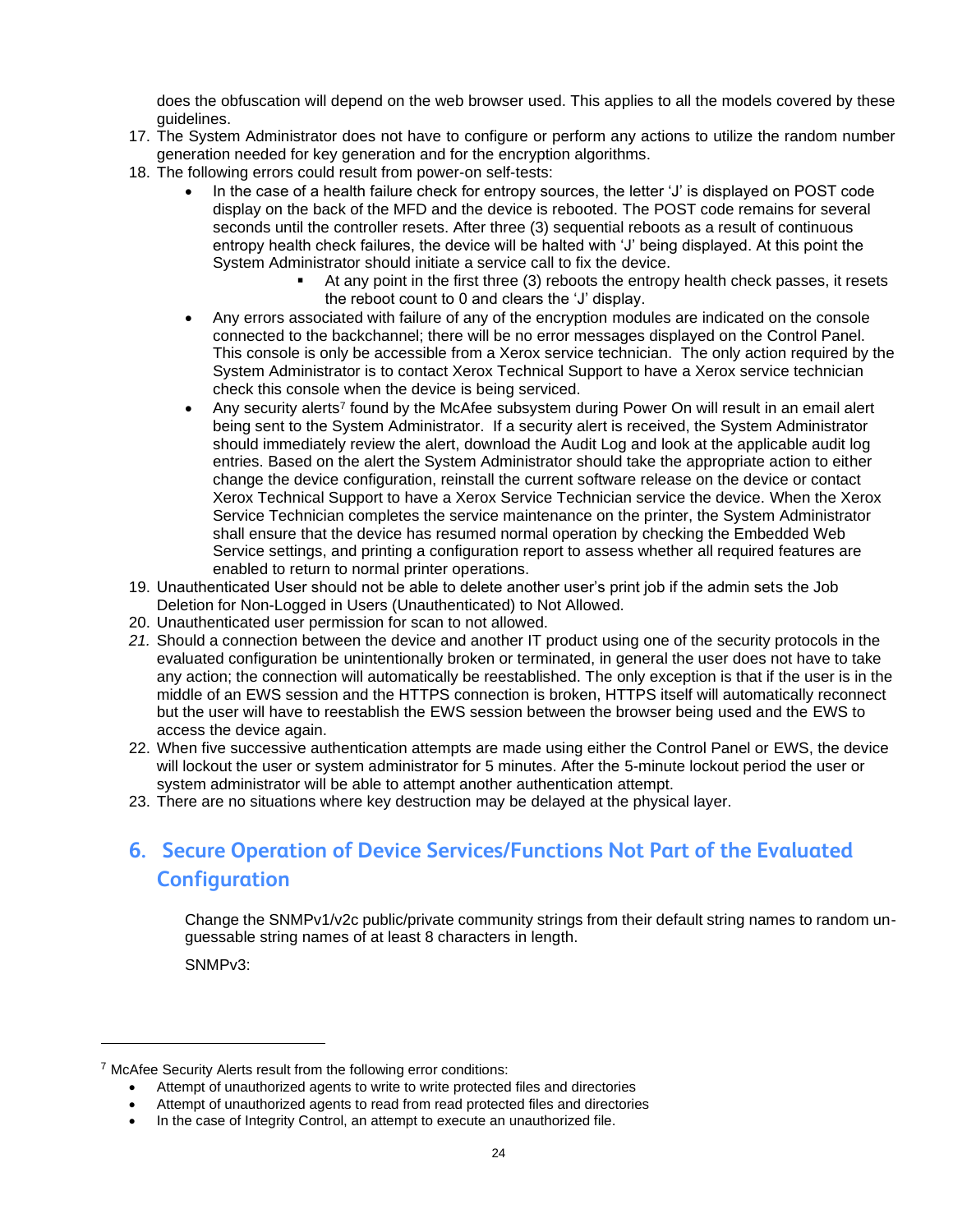• SNMPv3 cannot be enabled until TLS and HTTPS (TLS) are enabled on the machine. To enable SNMPv3 using the EWS follow the instructions for "Configuring SNMPv3" under "SNMP" in Section 3 of the SAG.

Be aware that in configuring SNMPv3 there is the option of resetting both the Privacy and Authentication passwords back to their default values. This option should only be used if necessary since if the default passwords are not known no one will be able to access the SNMP administrator account**<sup>8</sup>** .

Make sure that the "Authentication/Encryption" selection in the evaluated configuration is 'SHA-1/AES-128'.

- Customers should sign up for the RSS<sup>9</sup> subscription service available via the Xerox Security Web Site (Security@Xerox) at<https://www,xerox.com/security> that permits customers to view the latest Xerox Product Security Information and receive timely reporting of security information about Xerox products, including the latest security patches.
- Customers who encounter or suspect software problems should immediately contact the Xerox Customer Support Center to report the suspected problem and initiate the SPAR (Software Problem Action Request)<sup>10</sup> process for addressing problems found by Xerox customers.
- Depending upon the configuration of the device, two IPv4 addresses, a primary IPv4 address and a secondary IPv4 address, may be utilized. Select whether the primary IPv4 address will be obtained statically or dynamically via DHCP from the *IP (Internet Protocol)* page on the EWS<sup>11</sup>. The second IPv4 address is assigned via APIPA when the System Administrator enables the 'Self Assigned Address' option from the *IP (Internet Protocol)* page on the EWS. If the 'Self Assigned Address' option is enabled (which is the default case), this secondary IPv4 address will not be visible to the SA<sup>12</sup>. The 'Self Assigned Address' option from the EWS *IP (Internet Protocol)* page should be disabled unless either APIPA is used or Apple Rendezvous/Bonjour support is required.
- If IPv6 is disabled and then a software upgrade is performed by a Xerox Service Technician using an AltBoot, IPv6 will be disabled even though both the Control Panel and EWS show that IPv6 is enabled. IPv6 can be enabled again via the EWS by first disabling and then re-enabling it.
- *Software Verification Test*: Initiate the software verification test feature using the EWS by following the instructions for "Verifying the Software" in Section 4 of the SAG.
- The device does provide a Remote Control Panel that allows a user to access the control panel of the printer from a Web browser. Although this feature is not part of the evaluated configuration, if this capability is desired follow the instructions for "Remote Control Panel" in Section 10 of the SAG. Make sure that the Block device control panel option is selected to restrict other users from accessing the control panel when someone is connected via the Remote Control Panel.
- Users are able to print, fax, scan and copy according to the User permission Access Rights that can be set on the device based on administrator configured policies. See Chapter 4, 'Security' in the SAG.
- The following windows are available to any authentication and authorized user from the Control Panel. These windows provide standard machine services or job management capability:

<sup>&</sup>lt;sup>8</sup>The SNMP administrator account is strictly for the purposes of accessing and modifying the MIB objects via SNMP; it is separate from the System Administrator "admin" user account or user accounts given SA privileges by the System Administrator "admin" user. The administrator account cannot perform any System Administrator functions.

 $9$  Really Simple Syndication – A lightweight XML format for distributing news headlines and other content on the Web. Details for signing up for this RSS Service are provided in the **Security@Xerox RSS Subscription Service guide** posted on the Security@Xerox site at

https://www,xerox.com/**[go/xrx/template/009.jsp?view=Feature&ed\\_name=RSS\\_Security\\_at\\_Xerox&Xcntry=USA&Xlang](https://www,xerox.com/go/xrx/template/009.jsp?view=Feature&ed_name=RSS_Security_at_Xerox&Xcntry=USA&Xlang=en_US) [=en\\_US.](https://www,xerox.com/go/xrx/template/009.jsp?view=Feature&ed_name=RSS_Security_at_Xerox&Xcntry=USA&Xlang=en_US)** 

<sup>&</sup>lt;sup>10</sup> A SPAR is the software problem report form used internally within Xerox to document customer-reported software problems found in products in the field.

<sup>&</sup>lt;sup>11</sup> The primary IPv4 address can also be assigned dynamically via DHCP from the Dynamic Addressing screen on the Control Panel.

 $12$  The primary IPv4 address will always be displayed on the Configuration Report that can be printed for the device.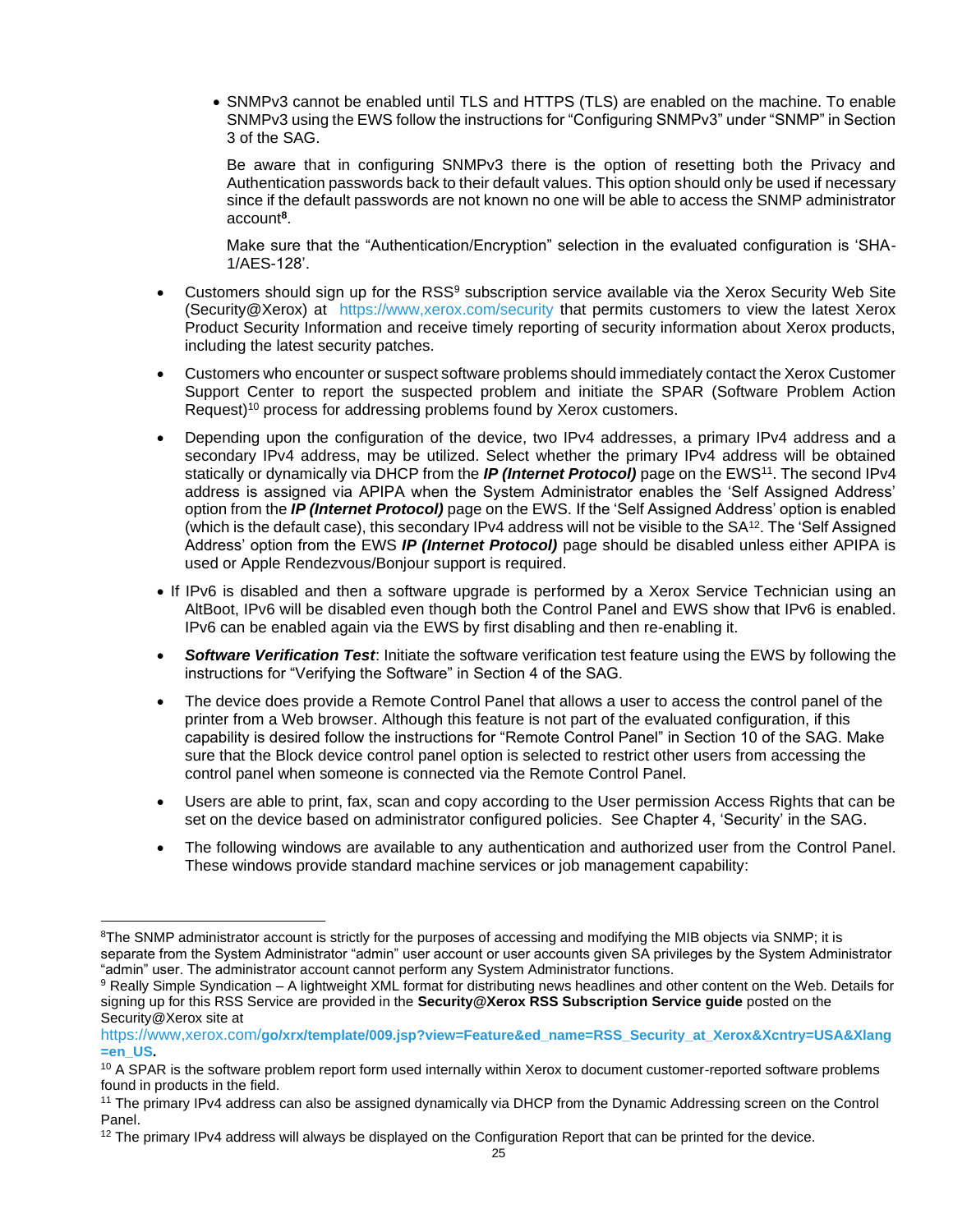- **Embedded Fax Batch Send Confirmation**  Allows a user to either send an Embedded Fax job to a remote destination immediately or include the job as part of a "batch" of Embedded Fax jobs sent to the same destination. Is accessible by selecting the following screens/buttons in order: [**Services Home**] hard button → [**Fax**] feature button → [**Start**] hard button when a user is submitting an Embedded Fax Send job to the same destination as a previously submitted "delayed send" Embedded Fax job.
- **Pausing an active job being processed by the device** Allows the user to pause an active copy, print, workflow scanning, scan to email, Internet Fax or Embedded Fax job while it is being processed. Is accessible by selecting the [**Stop**] machine hard button while a job is being processed by the device. Depending on the type of jobs being processed by the device when the [**Stop**] button is selected, one of the following **Pause** windows will be displayed as appropriate to allow the user to determine whether to delete or continue processing of the job: **Scanning Pause** window, **Printing Pause** window, **Copy Only (Scanning and Printing) Pause** window, **Scanning/Printing (Simultaneous Jobs) Pause** window, **Scanning Build Job Segment (No Printing) Pause** window, **Printing Build Job Segment (No Scanning) Pause**  window or **Scanning Build Job Segment/Printing Another Job Pause** window.
- **Overwrite Security Failure**  Automatically provides an error message to the user is case an Immediate Image Overwrite of a copy, print, workflow scanning, scan to email, LAN Fax or Embedded Fax job fails. The error message informs the user to notify the System Administrator that an On Demand Overwrite should be run and persists on the Control Panel screen until either a manual or a scheduled On Demand Overwrite is initiated.
- The EWS provides a set of on-line help pages that provide guidance on most of the EWS pages. These on-line help pages can be accessed from the EWS by selecting the [Help] button on the upper right hand corner of every EWS page; the on-line help page corresponding to the EWS page being viewed will be displayed. There is also a 'TOC' contents list of all EWS help pages to the left of each help page; scrolling through the content list and selecting the desired page will also cause the applicable on-line help page to be displayed.
- The following pages are available from the Web User Interface with no user login and authentication required:
	- **Print –** User can submit print jobs through the Web User Interface by choosing Submit job button, without being authenticated.
	- **Home Screen –** users can view the home screen of the device that contains information on paper Trays, and all active notifications at the device.
	- **Jobs** Users can view the active job queue.
- Customers who required specialized changes to support unique workflows in their environment may request specific changes to normal behavior. Xerox will supply these SPAR releases to the specific customers requesting the change. Please note that in general enabling a specialized customer-specific feature will take the system out of the evaluated configuration.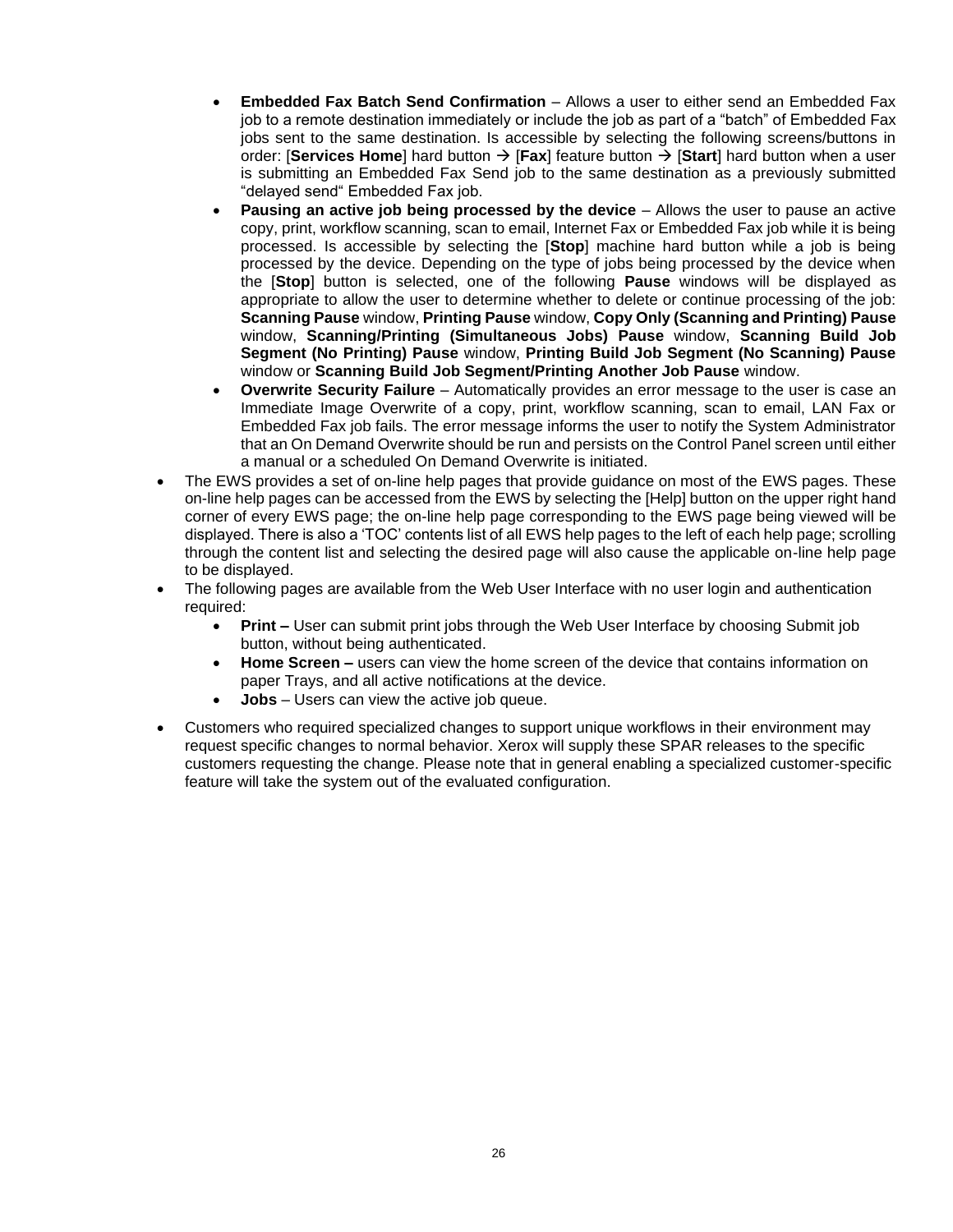# <span id="page-27-0"></span>**7. Selected Audit Log Entries**

The following table lists the security-related events that are recorded in the audit log and/or protocol log:

| Event ID | Event description             | <b>Entry Data</b>                        |
|----------|-------------------------------|------------------------------------------|
| 1        | System startup                | Device name                              |
|          |                               | Device serial number                     |
| 2        | System shutdown               | Device name                              |
|          |                               | Device serial number                     |
| 3        | Manual ODIO Standard started  | Device name                              |
|          |                               | Device serial number                     |
| 3        | <b>ODIO Standard started</b>  | Device name                              |
|          |                               | Device serial number                     |
| 4        | Manual ODIO Standard complete | Device name                              |
|          |                               | Device serial number                     |
|          |                               | <b>Overwrite Status</b>                  |
| 4        | ODIO Standard complete        | Device name                              |
|          |                               | Device serial number                     |
|          |                               | Completion Status ("Success"   "Failed") |
| 5        | Print job                     | Job name                                 |
|          |                               | User Name                                |
|          |                               | <b>Completion Status</b>                 |
|          |                               | <b>IIO</b> status                        |
|          |                               | Accounting User ID                       |
|          |                               | Accounting Account ID                    |
| 6        | Network scan job              | Job name                                 |
|          |                               | <b>User Name</b>                         |
|          |                               | <b>Completion Status</b>                 |
|          |                               | IIO status                               |
|          |                               | Accounting User ID                       |
|          |                               | <b>Accounting Account ID</b>             |
|          |                               | total-number-net-destination             |
|          |                               | net-destination.                         |
| 7        | Server fax job                | Job name                                 |
|          |                               | User Name                                |
|          |                               | <b>Completion Status</b><br>IIO status   |
|          |                               | Accounting User ID                       |
|          |                               | <b>Accounting Account ID</b>             |
|          |                               | Total-fax-recipient-phone-numbers        |
|          |                               | fax-recipient-phone-numbers              |
|          |                               | net-destination.                         |
| 8        | <b>IFAX</b>                   | Job name                                 |
|          |                               | User Name                                |
|          |                               | <b>Completion Status</b>                 |
|          |                               | <b>IIO</b> status                        |
|          |                               | Accounting User ID                       |
|          |                               | Accounting Account ID                    |
|          |                               | total-number-of-smtp-recipients          |
|          |                               | smtp-recipients                          |
| 9        | Email job                     | Job name                                 |
|          |                               | User Name                                |
|          |                               | <b>Completion Status</b>                 |
|          |                               | IIO status                               |
|          |                               | Accounting User ID                       |
|          |                               | <b>Accounting Account ID</b>             |
|          |                               | total-number-of-smtp-recipients          |
|          |                               | smtp-recipients                          |
| 10       | Audit Log Disabled            | Device name                              |
|          |                               | Device serial number                     |
| 11       | Audit Log Enabled             | Device name                              |
|          |                               | Device serial number                     |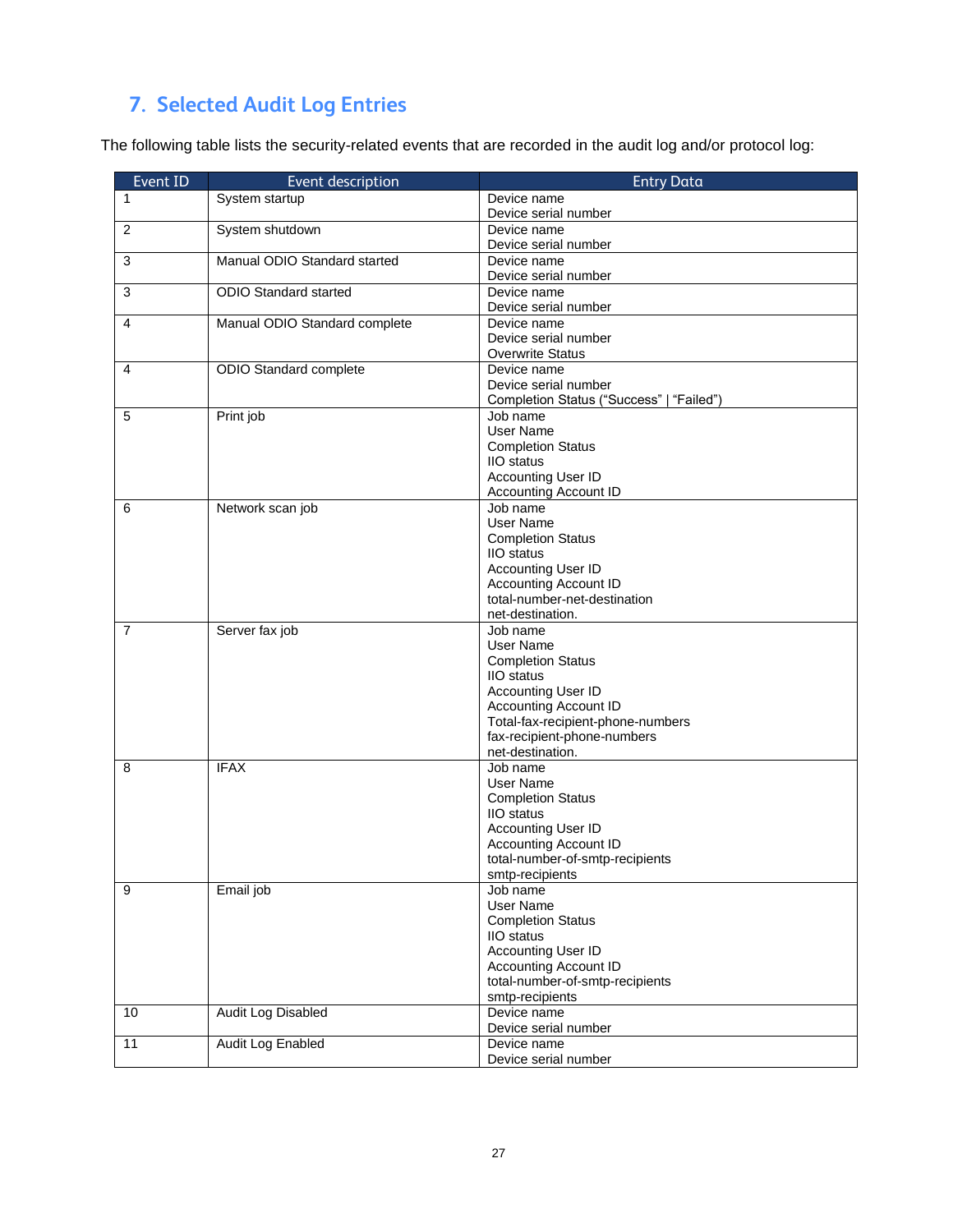| Event ID | Event description         | <b>Entry Data</b>                                                 |
|----------|---------------------------|-------------------------------------------------------------------|
| 12       | Copy                      | Job name                                                          |
|          |                           | User Name                                                         |
|          |                           | <b>Completion Status</b>                                          |
|          |                           | <b>IIO</b> status                                                 |
|          |                           | Accounting User ID                                                |
|          |                           | <b>Accounting Account ID</b><br>Total-fax-recipient-phone-numbers |
|          |                           | fax-recipient-phone-numbers                                       |
| 13       | Efax                      | Job name                                                          |
|          |                           | User Name                                                         |
|          |                           | <b>Completion Status</b>                                          |
|          |                           | <b>IIO</b> status                                                 |
|          |                           | Accounting User ID                                                |
|          |                           | <b>Accounting Account ID</b>                                      |
|          |                           | Total-fax-recipient-phone-numbers                                 |
|          |                           | fax-recipient-phone-numbers<br>Job name                           |
| 14       | Lan Fax Job               | User Name                                                         |
|          |                           | <b>Completion Status</b>                                          |
|          |                           | <b>IIO</b> status                                                 |
|          |                           | Accounting User ID                                                |
|          |                           | <b>Accounting Account ID</b>                                      |
|          |                           | Total-fax-recipient-phone-numbers                                 |
|          |                           | fax-recipient-phone-numbers                                       |
| 15       | Data Encryption enabled   | Device name                                                       |
|          |                           | Device serial number                                              |
| 16       | Manual ODIO Full started  | Device name                                                       |
|          | <b>ODIO Full started</b>  | Device serial number                                              |
| 16       |                           | Device name<br>Device serial number                               |
| 17       | Manual ODIO Full complete | Device name                                                       |
|          |                           | Device serial number                                              |
|          |                           | <b>Overwrite Status</b>                                           |
| 17       | ODIO Full complete        | Device name                                                       |
|          |                           | Device serial number                                              |
|          |                           | Completion Status ("Success"   "Failed")                          |
| 18       | Data Encryption disabled  | Device name                                                       |
|          |                           | Device serial number                                              |
| 20       | Scan to Mailbox job       | Job name or Dir name<br>User Name                                 |
|          |                           | <b>Completion Status</b>                                          |
|          |                           | <b>IIO</b> status                                                 |
| 21       | Delete File/Dir           | Job name or Dir name                                              |
|          |                           | User Name                                                         |
|          |                           | <b>Completion Status</b>                                          |
|          |                           | IIO status                                                        |
| 29       | Network User Login        | <b>UsereName</b>                                                  |
|          |                           | Device name                                                       |
|          |                           | Device serial number                                              |
|          |                           | Completion Status (Success, Failed)                               |
| 30       | SA login                  | <b>UsereName</b><br>Device name                                   |
|          |                           | Device serial number                                              |
|          |                           | <b>Completion Status (Success or Failed)</b>                      |
| 31       | User Login                | <b>UserName</b>                                                   |
|          |                           | Device name                                                       |
|          |                           | Device serial number                                              |
|          |                           | <b>Completion Status (Success or Failed)</b>                      |
| 33       | Audit log download        | UserName                                                          |
|          |                           | Device name                                                       |
|          |                           | <b>Device Serial Number</b>                                       |
| 34       | <b>IIO</b> feature status | Completion status (Success or Failed).<br><b>UserName</b>         |
|          |                           | Device name                                                       |
|          |                           | Device serial number                                              |
|          |                           | IIO Status (enabled or disabled)                                  |
|          |                           |                                                                   |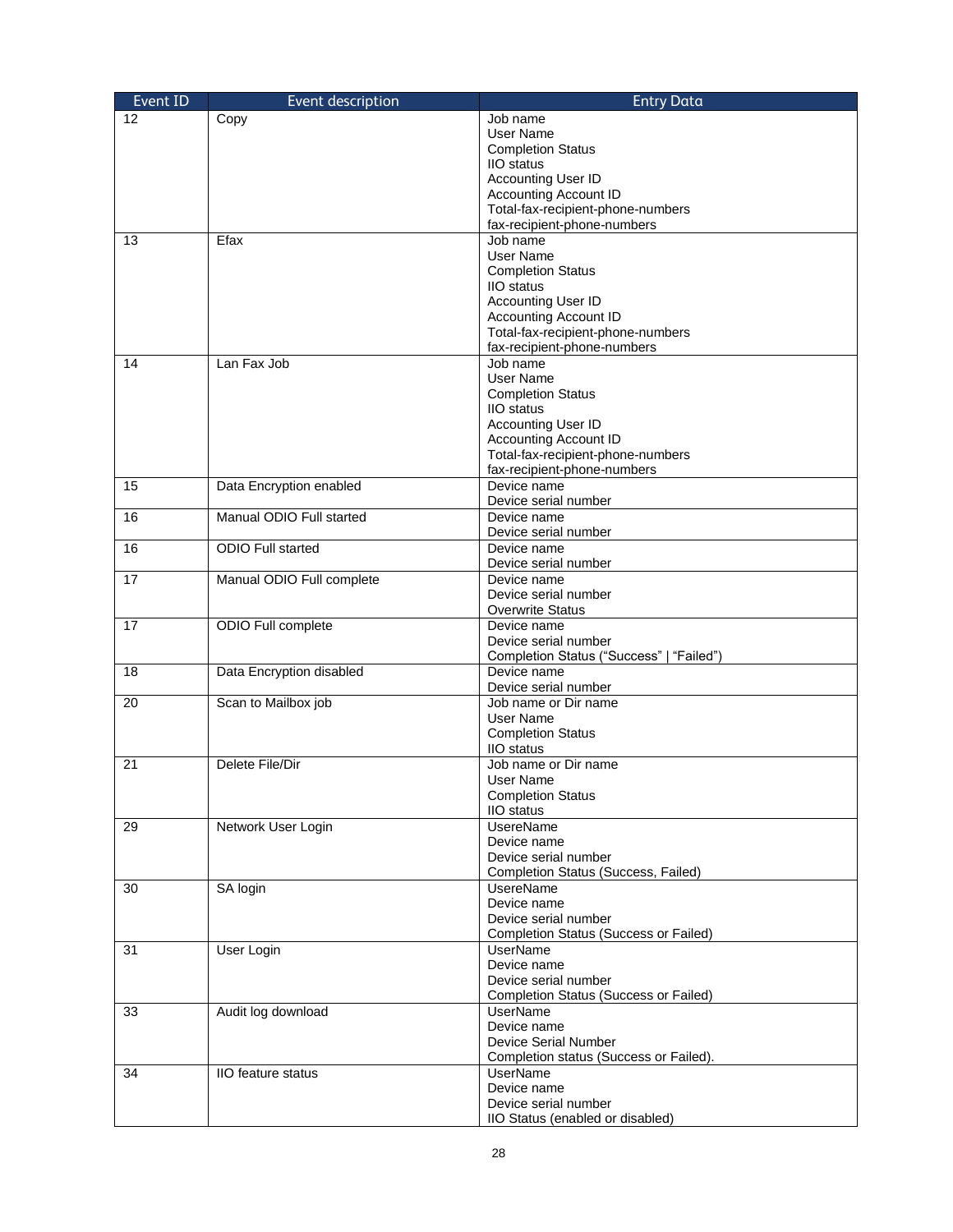| Event ID | Event description                    | <b>Entry Data</b>                                                  |
|----------|--------------------------------------|--------------------------------------------------------------------|
| 35       | SA pin changed                       | <b>UserName</b>                                                    |
|          |                                      | Device name                                                        |
|          |                                      | Device serial number                                               |
|          |                                      | <b>Completion status</b>                                           |
| 36       | Audit log Saved                      | <b>UserName</b>                                                    |
|          |                                      | Device name                                                        |
|          |                                      | Device serial number                                               |
|          |                                      | <b>Completion status</b>                                           |
| 37       | Force Traffic over Secure Connection | <b>UserName</b>                                                    |
|          | (HTTPS)                              | Device name                                                        |
|          |                                      | Device serial number                                               |
|          | X509 certificate                     | Completion Status (Enabled/Disabled/Terminated)<br><b>UserName</b> |
| 38       |                                      | Device name                                                        |
|          |                                      | Device serial number                                               |
|          |                                      | Completion Status (Created/uploaded/Downloaded).                   |
| 39       | IP sec                               | <b>UserName</b>                                                    |
|          | Enable/Disable/Configure             | Device name                                                        |
|          |                                      | Device serial number                                               |
|          |                                      | Completion Status (Configured/enabled/disabled/Terminated)         |
| 40       | SNMP <sub>v3</sub>                   | <b>UserName</b>                                                    |
|          |                                      | Device name                                                        |
|          |                                      | Device serial number                                               |
|          |                                      | Completion Status (Configured/enabled/disabled).                   |
| 41       | IP Filtering Rules                   | <b>UserName</b>                                                    |
|          |                                      | Device name                                                        |
|          |                                      | Device serial number                                               |
|          |                                      | Completion Status (Configured/enabled/disabled).                   |
| 42       | Network Authentication               | <b>UserName</b>                                                    |
|          | Enable/Disable/Configure             | Device name                                                        |
|          |                                      | Device serial number                                               |
|          |                                      | Completion Status (Enabled/Disabled)                               |
| 43       | Device clock                         | <b>UserName</b>                                                    |
|          |                                      | Device name                                                        |
|          |                                      | Device serial number                                               |
| 44       | SW upgrade                           | Completion Status (time changed/date changed)<br>Device name       |
|          |                                      | Device serial number                                               |
|          |                                      | Completion Status (Success, Failed)                                |
| 49       | Smartcard (CAC/PIV) access           | UserName (if valid Card and Password are entered)                  |
|          |                                      | Device name                                                        |
|          |                                      | Device serial number                                               |
|          |                                      | Process Name                                                       |
| 50       | Process terminated                   | Device name                                                        |
|          |                                      | Device serial number                                               |
|          |                                      | Process name                                                       |
| 51       | ODIO scheduled                       | Device name                                                        |
|          |                                      | Device serial number                                               |
|          |                                      | ODIO type (Full or Standard)                                       |
|          |                                      | Scheduled time                                                     |
|          |                                      | ODIO status (Started/Completed/canceled)                           |
|          |                                      | Completion Status (Success/Failed/Canceled)                        |
| 51       | Scheduled ODIO Feature               | User name                                                          |
|          |                                      | Device name                                                        |
|          |                                      | Device serial number                                               |
|          |                                      | Status ("Enabled"   "Disabled"   "Configured")                     |
| 55       | <b>SA Tools Access Admin</b>         | Device serial number                                               |
|          |                                      | Completion Status (Locked/Unlocked)<br>Device Name                 |
| 57       | Session Timer Logout                 | <b>Device Serial Number</b>                                        |
|          |                                      | Interface (Web, LUI)                                               |
|          |                                      | User Name (who was logged out)                                     |
|          |                                      | Session IP (if available)                                          |
|          |                                      |                                                                    |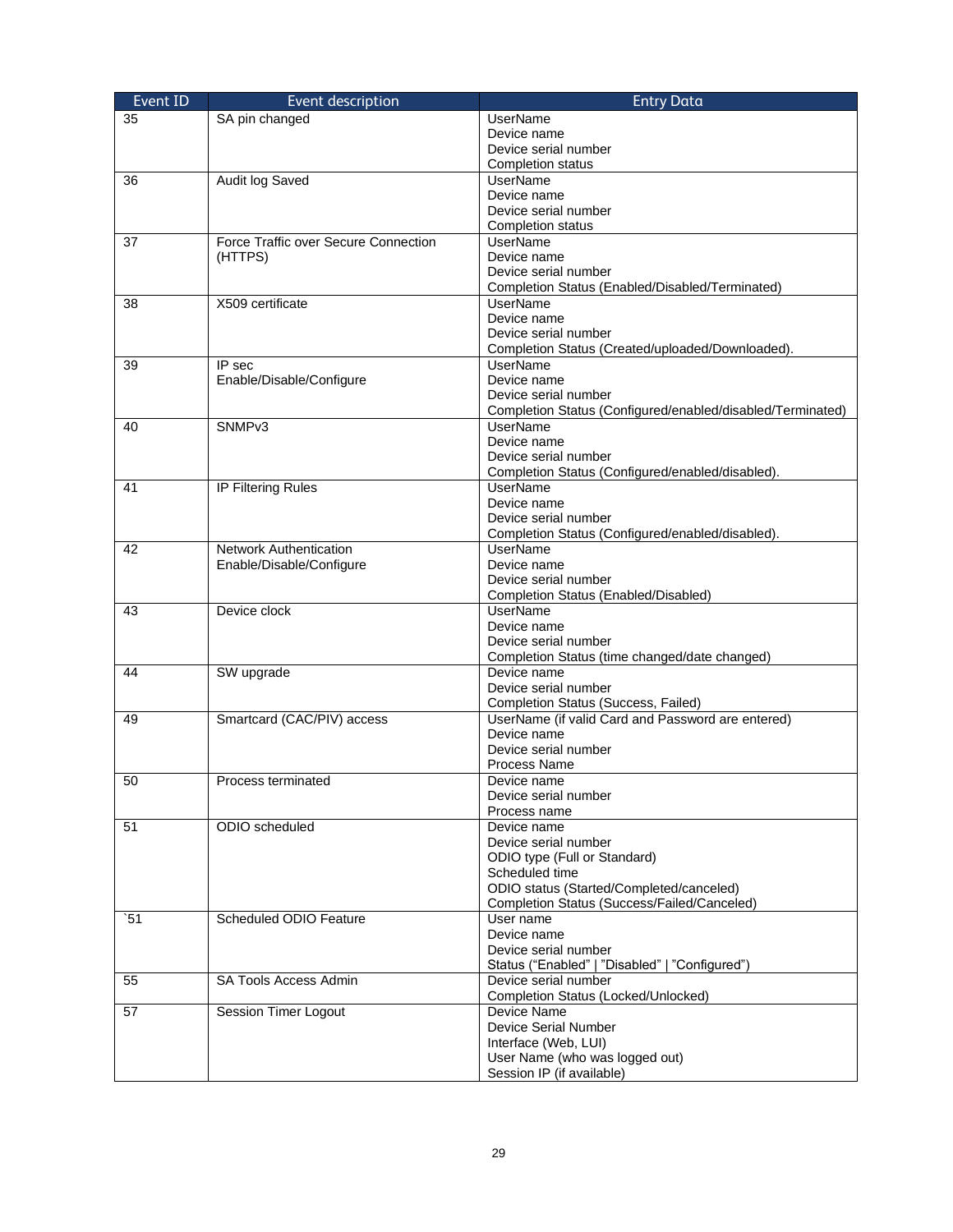| Event ID | Event description                      | <b>Entry Data</b>                                     |
|----------|----------------------------------------|-------------------------------------------------------|
| 58       | Session Timer Interval Change          | Device Name                                           |
|          |                                        | <b>Device Serial Number</b>                           |
|          |                                        | Interface (Web, LUI)(Timer affected by change)        |
|          |                                        | User Name (who made this change)                      |
|          |                                        | Session IP (if available)                             |
|          |                                        | <b>Completion Status</b>                              |
| 59       | <b>Feature Access Control</b>          | <b>User Name</b>                                      |
|          | Enable/Disable/Configure               | Device Name                                           |
|          |                                        | <b>Device Serial Number</b>                           |
|          |                                        | Completion Status (Enabled/Disabled/Configured)       |
|          |                                        | Interface (Web, Local, CAC, SNMP)                     |
|          |                                        | Session IP address (if available)                     |
| 60       | Device Clock NTP                       | <b>Device Name</b>                                    |
|          | Enable/Disable                         | Device serial number                                  |
|          |                                        | Enable/Disable NTP                                    |
|          |                                        | NTP Server IP Address                                 |
|          |                                        | Completion Status (Success/Failed)                    |
| 61       | Grant / Revoke Admin                   | <b>Device Name</b>                                    |
|          |                                        | <b>Device Serial Number</b>                           |
|          |                                        | User Name (of target user)                            |
|          |                                        | Grant or Revoke (the admin right)                     |
|          |                                        | Completion Status (Success/Failed)                    |
| 62       | Smartcard (CAC/PIV)                    | <b>UserName</b>                                       |
|          | Enable/Disable/Configure               | Device Name                                           |
|          |                                        | Device Serial Number                                  |
| 64       | 802.1x                                 | Completion Status (Success/Failed)<br><b>UserName</b> |
|          |                                        | Device Name                                           |
|          | Enable/Disable/Configure               | <b>Device Serial Number</b>                           |
|          |                                        | Completion Status (Success/Failed)                    |
| 65       | Abnormal System Termination            | Device Name                                           |
|          |                                        | <b>Device Serial Number</b>                           |
| 66       | <b>Local Authentication</b>            | <b>UserName</b>                                       |
|          |                                        | Device Name                                           |
|          |                                        | <b>Device Serial Number</b>                           |
|          |                                        | Completion Status (Enabled/Disabled)                  |
| 67       | Web User Interface Authentication      | <b>UserName</b>                                       |
|          | (Enable Network or Local)              | Device Name                                           |
|          |                                        | Device Serial Number                                  |
|          |                                        | Authentication Method Enabled (Network/Local)         |
| 68       | FIPS Mode                              | <b>UserName</b>                                       |
|          | Enable/Disable/Configure <sup>13</sup> | Device name                                           |
|          |                                        | <b>Device Serial Number</b>                           |
|          |                                        | Enable/Disable/Configure                              |
| 71       | <b>USB Port</b>                        | <b>User Name</b>                                      |
|          | Enable/Disable                         | Device Name                                           |
|          |                                        | Device Serial Number                                  |
|          |                                        | USB Port ID                                           |
|          |                                        | Completion Status (Enabled/Disabled)                  |
| 73       | System Log Download                    | Username                                              |
|          |                                        | IP of requesting device (if available)                |
|          |                                        | File names downloaded<br>Destination (IP address)     |
|          |                                        | Completion status (Success/failed)                    |
|          | <b>SMTP Connection Encryption</b>      | <b>UserName</b>                                       |
| 80       |                                        | Device name                                           |
|          |                                        | Device serial number                                  |
|          |                                        | <b>Completion Status</b>                              |
|          |                                        | (Enabled for STARTLS / Enabled for STARTLS if Avail / |
|          |                                        | Enabled for SSL/TLS / Disabled / Configured)          |
|          |                                        |                                                       |

<sup>&</sup>lt;sup>13</sup> For the new FIPS w/CC mode, there are audit log events triggered by these sequences: FIPS mode disabled->FIPS w/CC mode enabled: FIPS Mode Enable event, followed by FIPS Mode Configure event; FIPS w/CC mode enabled-> FIPS w/CC mode disabled: FIPS Mode Config event followed by FIPS Mode Disable event; FIPS mode enabled -> FIPS w/CC mode enabled: FIPS Mode Config event; FIPS w/CC mode enabled -> FIPS mode enabled: FIPS Mode Config Event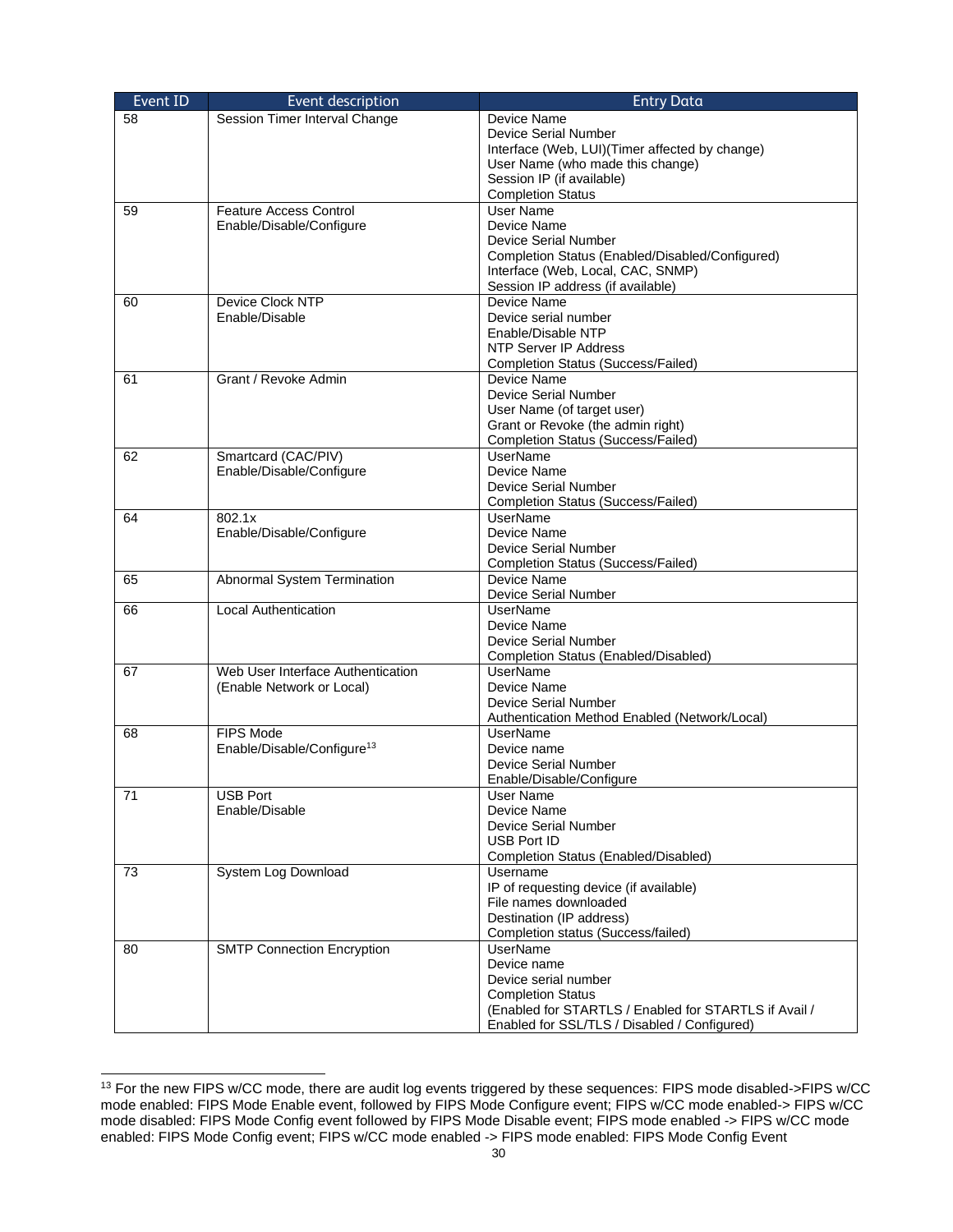| Event ID | Event description                       | <b>Entry Data</b>                                              |
|----------|-----------------------------------------|----------------------------------------------------------------|
| 81       | <b>Email Domain Filtering Rule</b>      | User name                                                      |
|          |                                         | Device Name                                                    |
|          |                                         | Device Serial Number                                           |
|          |                                         | Completion Status (Feature Enabled/Feature Disabled, Rule      |
|          |                                         | Added / Rule Deleted)                                          |
| 82       | Software Self Test Started              | Device Name                                                    |
|          |                                         | Device Serial Number                                           |
| 83       | Software Self Test Complete             | Device Name                                                    |
|          |                                         | Device Serial Number                                           |
|          |                                         | Completion Status(Success/Failed/Cancelled)                    |
| 84       | McAfee Security State                   | <b>UserName</b>                                                |
|          |                                         | Device name                                                    |
|          |                                         | Device serial number                                           |
|          |                                         | <b>Security Mode</b>                                           |
|          |                                         | (Enhanced Security / Integrity Control)                        |
|          |                                         | <b>Completion Status</b>                                       |
|          |                                         | (Enabled / Disabled / Pending)                                 |
| 85       | <b>McAfee Security Event</b>            | Device name                                                    |
|          |                                         | Device serial number                                           |
|          |                                         | <b>Type</b>                                                    |
|          |                                         | (Read / Modify / Execute / Deluge)                             |
|          |                                         | McAfee message text                                            |
| 87       | McAfee Agent                            | User name                                                      |
|          |                                         | Device name                                                    |
|          |                                         | Device serial number                                           |
|          |                                         | <b>Completion Status</b>                                       |
|          | Digital Certificate Import Failure      | (Enabled / Disabled)                                           |
| 88<br>89 | <b>User Name</b>                        | Device name<br>Device serial number                            |
|          |                                         |                                                                |
| 90       | Add/Delete<br>User Name Password Change | Security Mode                                                  |
| 91       | EFax Job Secure Print Passcode          | UserName (managing passcodes)                                  |
|          |                                         | Device name                                                    |
|          |                                         | Device serial number                                           |
|          |                                         | Completion Status (Passcode Created/Changed)                   |
| 92       | Scan2Mailbox Folder Password Change     | UserName (managing passwords)                                  |
|          |                                         | Device name                                                    |
|          |                                         | Device serial number                                           |
|          |                                         | <b>Folder Name</b>                                             |
|          |                                         | Completion Status (Password was Changed)                       |
| 93       | <b>EFax Mailbox Passcode</b>            | UserName (managing passcodes)                                  |
|          |                                         | Device name                                                    |
|          |                                         | Device serial number                                           |
|          |                                         | <b>Completion Status (Passcode</b>                             |
|          |                                         | Created/Changed)                                               |
| 94       | FTP/SFTP Filing Passive Mode            | User Name                                                      |
|          |                                         | Device Name                                                    |
|          |                                         | Device Serial Number                                           |
|          |                                         | Completion Status (Enabled / Disabled)                         |
| 95       | <b>EFax Forwarding Rule</b>             | User Name                                                      |
|          |                                         | Device Name                                                    |
|          |                                         | Device Serial Number                                           |
|          |                                         | Fax Line 1 or 2 (if applicable)                                |
|          |                                         | Completion Status (Rule Edit / Rule Enabled / Rule Disabled)   |
| 99       | Network Connectivity Enable / Disable   | <b>UserName</b>                                                |
|          |                                         | Device name                                                    |
|          |                                         | Device serial number                                           |
|          |                                         | <b>Completion Status</b>                                       |
|          |                                         | (Enable Wireless / Disable Wireless                            |
|          |                                         | (Enable Wired /Disable Wired)                                  |
| 102      | SW upgrade enable / disable             | <b>UserName</b><br>Device name                                 |
|          |                                         | Device serial number                                           |
|          |                                         |                                                                |
|          |                                         | Completion Status (Enable Installation / Disable Installation) |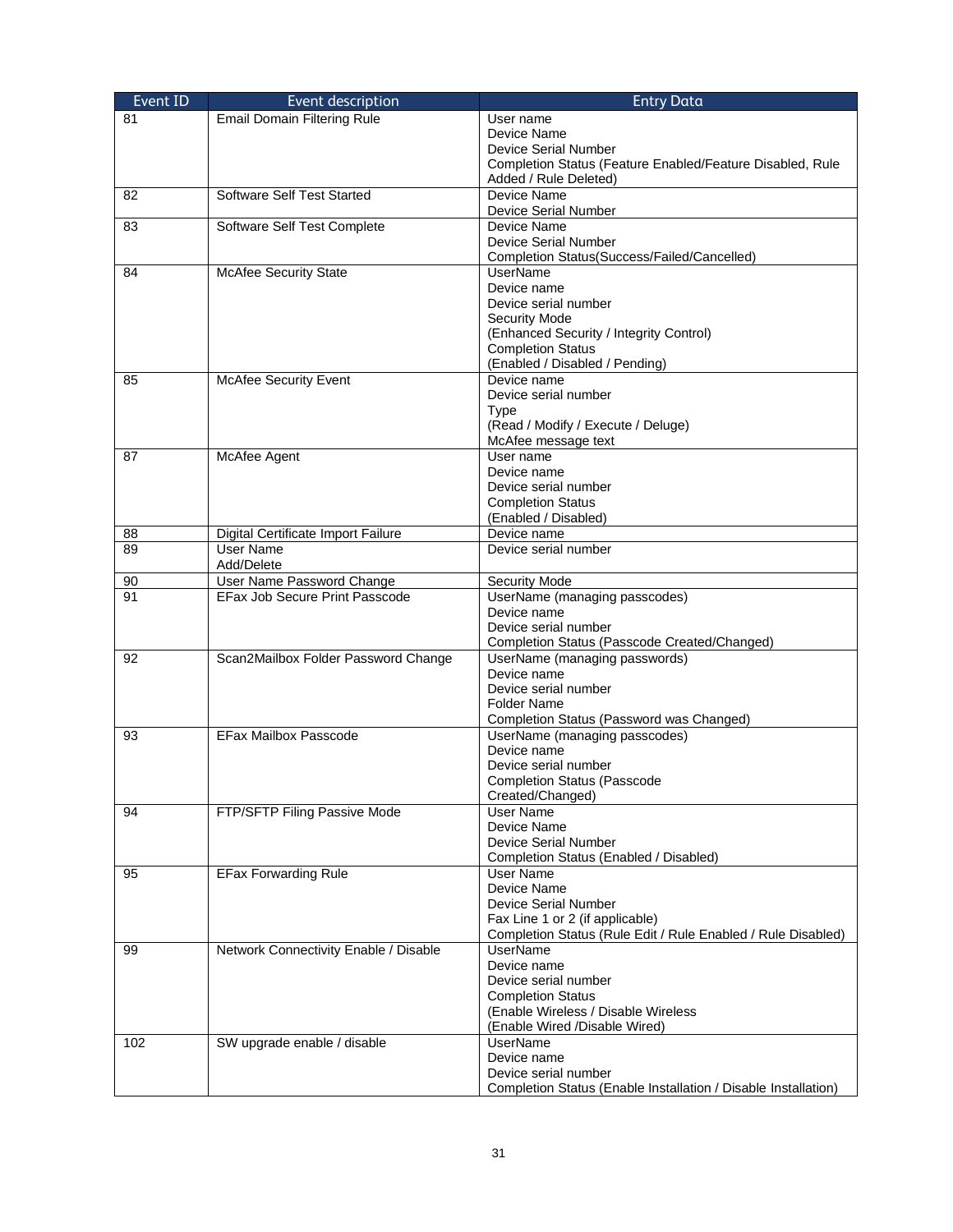| Event ID | Event description                 | <b>Entry Data</b>                                            |
|----------|-----------------------------------|--------------------------------------------------------------|
| 105      | IP <sub>v4</sub>                  | UserName                                                     |
|          | Enable/Disable/Configure          | Device name                                                  |
|          |                                   | Device serial number                                         |
|          |                                   | <b>Completion Status</b>                                     |
|          |                                   | (Enabled Wireless/Disabled Wireless/                         |
|          |                                   | Configured Wireless)                                         |
|          |                                   | (Enabled Wired/Disabled Wired/                               |
|          |                                   | Configured Wired)                                            |
| 106      | <b>SA PIN Reset</b>               | Device serial number                                         |
|          |                                   | <b>Completion Status (Success/Failed)</b>                    |
| 109      | Efax Passcode Length              | UserName (managing passcodes)<br>Device name                 |
|          |                                   | Device serial number                                         |
|          |                                   | Completion Status (Passcode Length                           |
|          |                                   | Changed)                                                     |
| 116      | EWS Access/Configure              | <b>UserName</b>                                              |
|          |                                   | Device name                                                  |
|          |                                   | Device serial number                                         |
|          |                                   | <b>Completion Status</b>                                     |
|          |                                   | (Standard Access, Open Access, Restricted)                   |
| 117      | System log push to Xerox          | Username if authenticated                                    |
|          |                                   | Server destination URL                                       |
|          |                                   | Log identifier string (filename)                             |
|          |                                   | <b>Completion Status</b>                                     |
|          |                                   | (Success / Failed)                                           |
| 124      | Invalid Login Attempt             | Device name                                                  |
|          | Lockout                           | Device serial number                                         |
|          |                                   | Interface (EWS, Local UI)                                    |
|          |                                   | Session IP Address if available<br>UserName                  |
| 125      | Protocol audit Log enable/Disable | Device Name                                                  |
|          |                                   | Device serial number                                         |
|          |                                   | <b>Completion Status</b>                                     |
|          |                                   | Enable / Disable                                             |
| 127      | Invalid Login Lockout             | Device name                                                  |
|          | <b>Expires</b>                    | Device serial number                                         |
|          |                                   | Interface (EWS)                                              |
|          |                                   | Session IP Address if available                              |
|          |                                   | Count of invalid attempts: "attempts $xx$ " where $xx =$ the |
|          |                                   | number of attempts.                                          |
| 128      | Erase Customer Data               | <b>Erase Customer Data</b>                                   |
|          |                                   | Device serial number                                         |
|          |                                   | Success / Failed                                             |
| 129      | Audit log SFTP scheduled          | <b>UserName</b>                                              |
|          | Configure                         | Device Name<br>Device serial number                          |
|          |                                   | Completion status (Enable/Disable/Configured)                |
| 130      | Audit Log SFTP Transfer           | <b>UserName</b>                                              |
|          |                                   | Device Name                                                  |
|          |                                   | Device serial number                                         |
|          |                                   | Destination server                                           |
|          |                                   | <b>Completion Status</b>                                     |
|          |                                   | (File Transmitted)                                           |
| 131      | Remote Software                   | UserName                                                     |
|          | Download                          | Device name                                                  |
|          | Enable Disable                    | Device serial number                                         |
|          |                                   | Completion Status (Enable/Disable)                           |
| 144      | User or Group Role                | User name                                                    |
|          | Assignment                        | Device name                                                  |
|          |                                   | Device serial number                                         |
|          |                                   | User or group name (assigned)                                |
|          |                                   | Role name                                                    |
|          |                                   | Action (added/removed)                                       |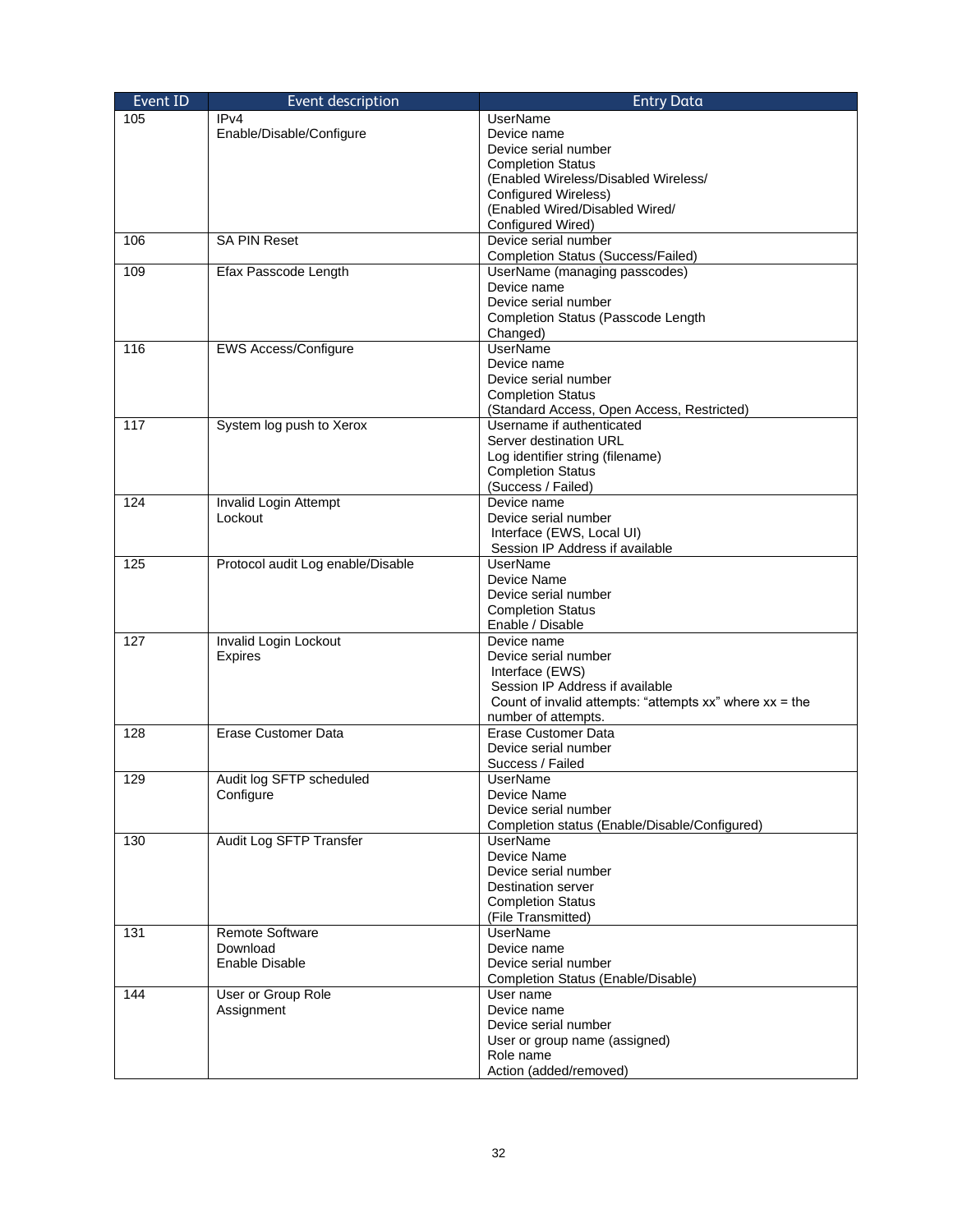| Event ID | Event description                         | <b>Entry Data</b>                                                       |
|----------|-------------------------------------------|-------------------------------------------------------------------------|
| 145      | <b>User Permission Role</b>               | User name                                                               |
|          |                                           | Device name                                                             |
|          |                                           | Device serial number                                                    |
|          |                                           | Role name                                                               |
|          |                                           | Completion status (Created / Deleted / Configured)                      |
| 146      | Admin Password Policy Configure           | User name                                                               |
|          |                                           | Device name                                                             |
|          |                                           | Device serial number                                                    |
| 147      | Local user account password policy        | User name<br>Device name                                                |
|          |                                           | Device serial number                                                    |
| 148      | Restricted admin login                    | User name                                                               |
|          |                                           | Device name                                                             |
|          |                                           | Device serial number                                                    |
|          |                                           | Completion status: "Success" or "Failed"                                |
| 149      | Grant / revoke restricted admin rights    | User name (of user making the change)                                   |
|          |                                           | Device name                                                             |
|          |                                           | Device serial number                                                    |
|          |                                           | User name (of target user)                                              |
|          |                                           | Action: "Grant" or "Revoke"                                             |
| 150      | Manual session logout                     | Device Name                                                             |
|          |                                           | Device Serial Number                                                    |
|          |                                           | Interface (Web, LUI, CAC)<br>User Name (who was logged out)             |
|          |                                           | Session IP (if available)                                               |
| 151      | IPP Enable/Disable/Configure              | User name                                                               |
|          |                                           | Device name                                                             |
|          |                                           | Device serial number                                                    |
|          |                                           | Completion status: ("Enabled" / "Disabled" / "Configured")              |
| 152      | <b>HTTP Proxy Server</b>                  | User name                                                               |
|          | Enable/Disable/Configure                  | Device name                                                             |
|          |                                           | Device serial number                                                    |
|          |                                           | Completion status: ("Enabled" / "Disabled" / "Configured")              |
| 154      | <b>Restricted Admin Permission Role</b>   | User name                                                               |
|          |                                           | Device name<br>Device serial number                                     |
|          |                                           | Restricted admin role name                                              |
|          |                                           | Completion status (Created / Deleted / Configured)                      |
| 156      | Lockdown and Remediate Security           | User name                                                               |
|          |                                           | Device Name                                                             |
|          |                                           | Device Serial number                                                    |
|          |                                           | Completion status: ("Enabled" / "Disabled")                             |
| 157      | Lockdown Security Check Complete          | User name (if available. "SYSTEM", if executed as a                     |
|          |                                           | scheduled event)                                                        |
|          |                                           | Device name                                                             |
|          |                                           | Device serial number                                                    |
|          |                                           | Completion status ("Success" / "Failed")                                |
| 158      | Lockdown Remediation Complete             | User name (if available. "SYSTEM", if executed as a<br>scheduled event) |
|          |                                           | Device name                                                             |
|          |                                           | Device serial number                                                    |
|          |                                           | Completion status ("Success" / "Failed")                                |
| 159      | Send Engineering Logs on Data Push        | User name (if available)                                                |
|          |                                           | Device name                                                             |
|          |                                           | Device serial number                                                    |
|          |                                           | Current setting ("Enabled" / "Disabled")                                |
| 160      | Allow the Print Submission of Clone Files | User Name (if available)                                                |
|          |                                           | Device Name                                                             |
|          |                                           | Device serial number                                                    |
|          |                                           | Completion status: ("Enabled" / "Disabled")                             |
| 161      | Network Troubleshooting Start, Stop       | User Name                                                               |
|          |                                           | Device Name<br>Device Serial Number                                     |
|          |                                           | Completion Status ("Started", "Stopped")                                |
|          |                                           |                                                                         |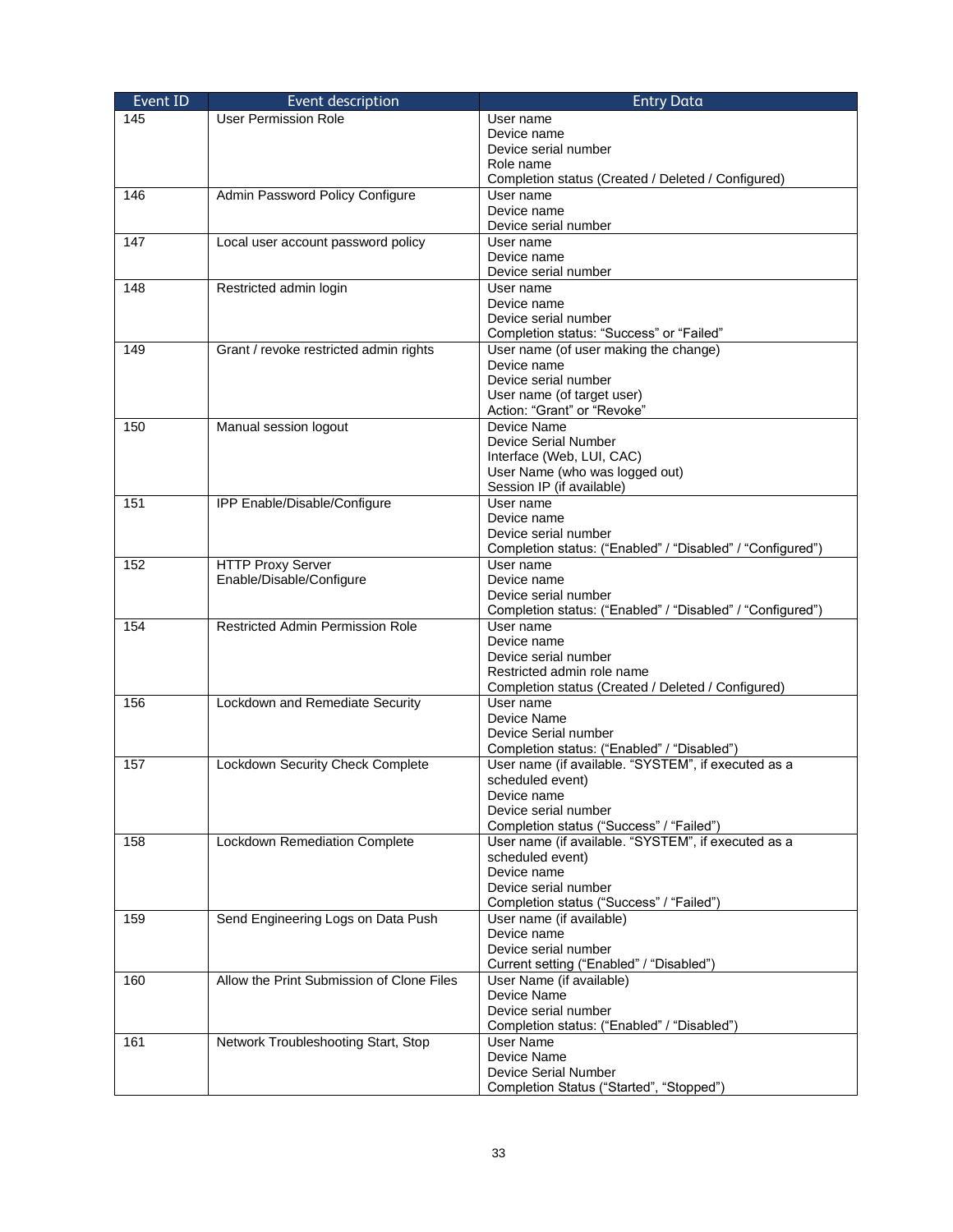| Event ID | Event description                         | <b>Entry Data</b>                                                                  |
|----------|-------------------------------------------|------------------------------------------------------------------------------------|
| 162      | Network Troubleshooting Data Download     | User Name                                                                          |
|          |                                           | File Name (of downloaded file)                                                     |
|          |                                           | Device Name                                                                        |
|          |                                           | <b>Device Serial Number</b>                                                        |
|          |                                           | Destination (IP address)                                                           |
|          |                                           | Completion Status ("Success" / "Failed")                                           |
| 163      | dns-sd text file download                 | <b>User Name</b>                                                                   |
|          |                                           | File Name (of downloaded file)                                                     |
|          |                                           | Device Name                                                                        |
|          |                                           | <b>Device Serial Number</b>                                                        |
|          |                                           | Destination (IP address)                                                           |
| 164      | One-Touch App Management                  | Completion Status ("Success" / "Failed")<br>User Name                              |
|          |                                           | Device Name                                                                        |
|          |                                           | Device serial number                                                               |
|          |                                           | Onetouch application Display Name                                                  |
|          |                                           | Action ("Install" / "Un-install")                                                  |
|          |                                           | Completion: ("Success" / "Failed")                                                 |
| 165      | <b>SMB Browse</b>                         | <b>User Name</b>                                                                   |
|          |                                           | Device Name                                                                        |
|          |                                           | Device serial number                                                               |
|          |                                           | Completion status: ("Enabled" / "Disabled" / "Configured")                         |
| 166      | Job Data Removal Standard started         | Device Name                                                                        |
|          |                                           | Device serial number                                                               |
| 167      | Job Data Removal Standard complete        | Device Name                                                                        |
|          |                                           | Device serial number                                                               |
|          |                                           | Completion Status ("Success" / "Failed")                                           |
| 168      | Job Data Removal Full started             | Device Name                                                                        |
|          |                                           | Device serial number                                                               |
| 169      | Job Data Removal Full complete            | Device Name                                                                        |
|          |                                           | Device serial number                                                               |
|          |                                           | Completion Status ("Success" / "Failed")                                           |
|          |                                           |                                                                                    |
| 170      | Scheduled Job Data Removal Configure      | <b>User Name</b>                                                                   |
|          |                                           | Device Name                                                                        |
|          |                                           | Device serial number                                                               |
|          |                                           | Status ("Enable"/"Disable"/"Configured")<br>User Name                              |
| 171      | Cross-Origin-Resource-Sharing (CORS)      | Device Name                                                                        |
|          |                                           | Device serial number                                                               |
|          |                                           | Status ("Enable"/"Disable")                                                        |
| 172      | One-Touch App Export                      | <b>User Name</b>                                                                   |
|          |                                           | Device Name                                                                        |
|          |                                           | Device serial number                                                               |
|          |                                           | Completion Status: ("Success"   "Failed")                                          |
| 173      | Device File Distribution Trust Operations | User Name                                                                          |
|          |                                           | Device Name                                                                        |
|          |                                           | Device serial number                                                               |
|          |                                           | Member Name                                                                        |
|          |                                           | Member serial number                                                               |
|          |                                           | <b>TC Lead Device Name</b>                                                         |
|          |                                           | <b>TC Lead Serial Number</b>                                                       |
|          |                                           | Trust operation: ("Grant"   "Revoke")<br>Completion status: ("Success"   "Failed") |
| 174      | Device File Distribution Feature          | User Name                                                                          |
|          |                                           | Device Name                                                                        |
|          |                                           | Device serial number                                                               |
|          |                                           | Trust operation: ("Enable"   "Disable"   "Configure")                              |
|          |                                           | Completion status: ("Success"   "Failed")                                          |
| 175      | Device File Distribution - Store File for | <b>User Name</b>                                                                   |
|          | <b>Distribution</b>                       | Device Name                                                                        |
|          |                                           | Device serial number                                                               |
|          |                                           | File type: ("SWUP"   "Clone"   "Add-On")                                           |
|          |                                           | File Name                                                                          |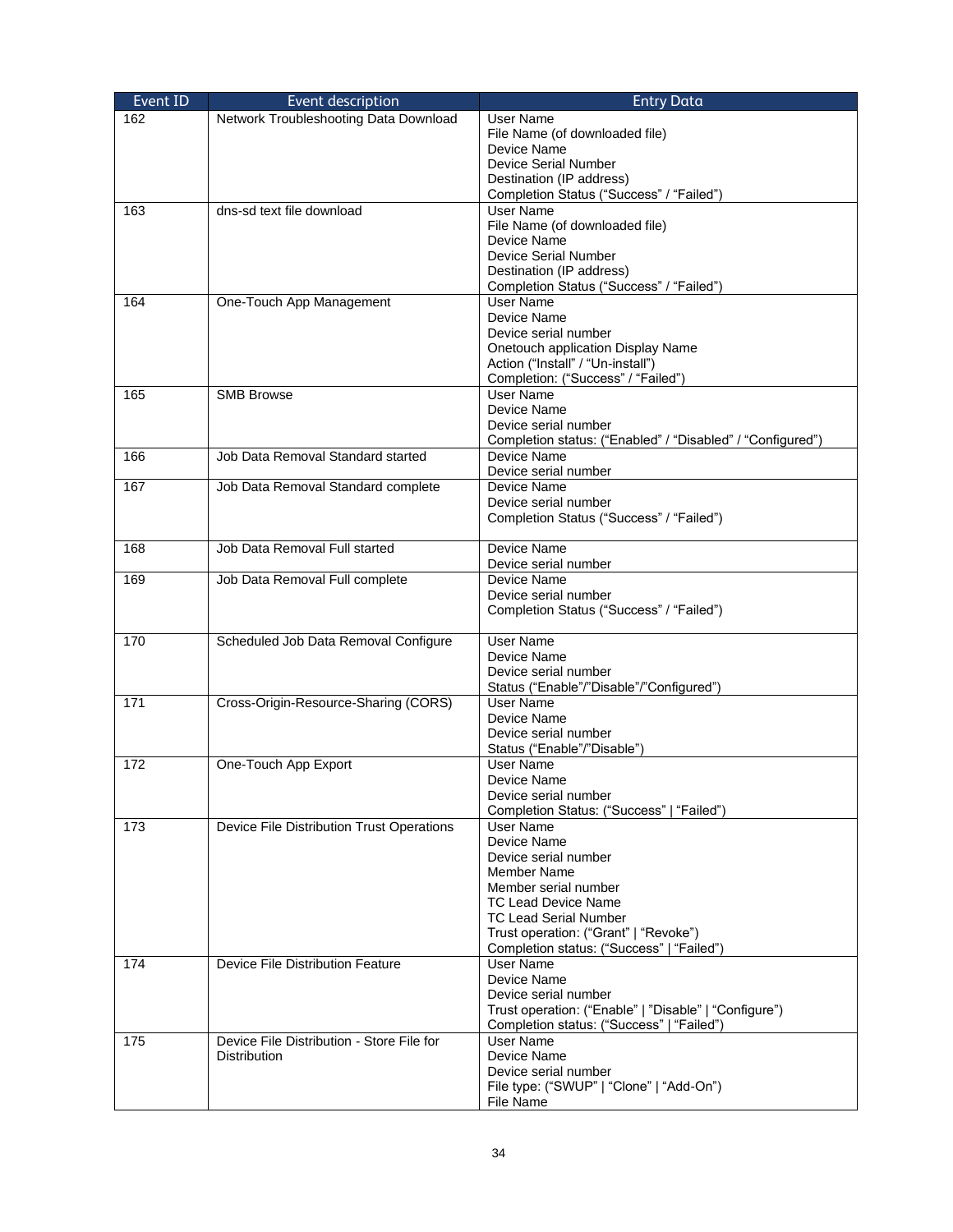| Event ID | Event description                          | <b>Entry Data</b>                                                    |
|----------|--------------------------------------------|----------------------------------------------------------------------|
| 176      | Xerox Configuration Watchdog               | User Name                                                            |
|          |                                            | Device Name                                                          |
|          |                                            | Device Serial number                                                 |
|          |                                            | Completion status: ("Enabled"   "Disabled")                          |
| 177      | Xerox Configuration Watchdog Check         | User Name (if available. "SYSTEM", if executed as a                  |
|          | Complete                                   | scheduled event)                                                     |
|          |                                            | Device Name                                                          |
|          |                                            | Device serial number                                                 |
|          |                                            | Completion status ("Success"   "Failed")                             |
| 178      | Xerox Configuration Watchdog               | User Name (if available. "SYSTEM", if executed as a                  |
|          | <b>Remediation Complete</b>                | scheduled event)<br>Device Name                                      |
|          |                                            | Device serial number                                                 |
|          |                                            | Completion status ("Success"   "Failed")                             |
| 179      | <b>ThinPrint Feature</b>                   | <b>User Name</b>                                                     |
|          |                                            | Device Name                                                          |
|          |                                            | Device serial number                                                 |
|          |                                            | Completion Status: ("Enabled"   "Disabled"   "Configured")           |
| 180      | Beaconing for "iBeacon for AirPrint        | <b>User Name</b>                                                     |
|          | Discovery"                                 | Device Name                                                          |
|          |                                            | Device Serial Number                                                 |
|          |                                            | Completion Status (Enabled   Disabled)                               |
| 181      | Network Troubleshooting Install, Uninstall | User Name                                                            |
|          |                                            | Device Name                                                          |
|          |                                            | Device serial number                                                 |
| 182      | POP3 Connection Encryption (TLS)           | Completion Status: ("Installed"   "Uninstalled")<br><b>User Name</b> |
|          |                                            | Device Name                                                          |
|          |                                            | Device serial number                                                 |
|          |                                            | Completion Status: ("Enabled"   "Disabled"   "Configured")           |
| 183      | <b>FTP Browse</b>                          | <b>User Name</b>                                                     |
|          |                                            | Device Name                                                          |
|          |                                            | <b>Device Serial Number</b>                                          |
|          |                                            | Completion Status (Configured   Enabled   Disabled)                  |
| 184      | <b>SFTP Browse</b>                         | <b>User Name</b>                                                     |
|          |                                            | Device Name                                                          |
|          |                                            | <b>Device Serial Number</b>                                          |
| 189      | Smart Proximity Sensor "Sleep on           | Completion Status (Configured   Enabled   Disabled)<br>User Name     |
|          | Departure"                                 | Device Name                                                          |
|          |                                            | <b>Device Serial Number</b>                                          |
|          |                                            | Completion Status (Enabled   Disabled)                               |
| 190      | Cloud Service                              | <b>User Name</b>                                                     |
|          |                                            | Device Name                                                          |
|          |                                            | Device Serial Number                                                 |
|          |                                            | Completion Status (Enabled   Disabled)                               |
| 192      | Scan to Cloud Job                          | Job Name                                                             |
|          |                                            | User Name                                                            |
|          |                                            | Cloud Service                                                        |
|          |                                            | <b>Completion Status</b><br><b>IIO Status</b>                        |
|          |                                            | Accounting User ID-Name                                              |
|          |                                            | Accounting Account ID-Name                                           |
| 193      | Xerox Workplace Cloud                      | User Name                                                            |
|          |                                            | Device Name                                                          |
|          |                                            | Device Serial Number                                                 |
|          |                                            | Completion Status (Enabled   Disabled)                               |
| 194      | Scan to Save FTP and SFTP Credentials      | User Name                                                            |
|          | Policy                                     | Device Name                                                          |
|          |                                            | <b>Device Serial Number</b>                                          |
|          |                                            | Completion Status (Never   Always   Prompt)                          |
| 195      | <b>Card Reader</b>                         | Device Name                                                          |
|          |                                            | <b>Device Serial Number</b>                                          |
|          |                                            | Status: (Connected   Disconnected)                                   |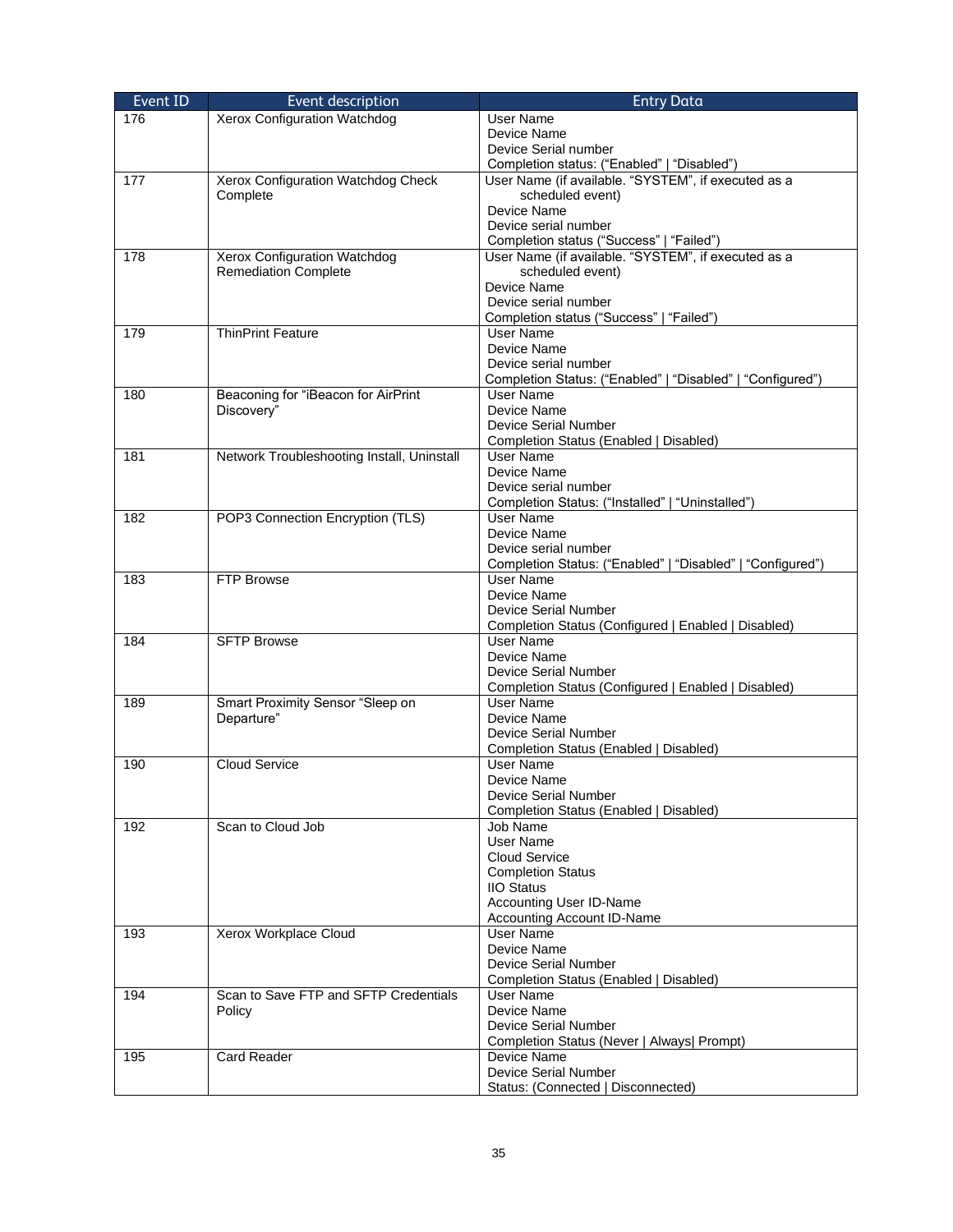| Event ID | Event description                    | <b>Entry Data</b>                                                                         |
|----------|--------------------------------------|-------------------------------------------------------------------------------------------|
| 196      | EIP Apps                             | User Name                                                                                 |
|          |                                      | Device Name                                                                               |
|          |                                      | Device Serial Number                                                                      |
|          |                                      | App Name                                                                                  |
|          |                                      | Action (Install   Delete)                                                                 |
|          |                                      | Completion Status (Success   Failed)                                                      |
| 197      | EIP Apps                             | User Name                                                                                 |
|          |                                      | Device Name                                                                               |
|          |                                      | <b>Device Serial Number</b>                                                               |
|          |                                      | App Name                                                                                  |
|          |                                      | Action (Install   Delete)                                                                 |
|          |                                      | Completion Status (Enabled   Disabled)                                                    |
| 201      | Cannot Establish a Connection to the | Device Name                                                                               |
|          | <b>OCSP Responder</b>                | Device Serial Number                                                                      |
|          |                                      | <b>Responder Address</b>                                                                  |
| 202      | OSCP Responder Returns a 'revoked'   | Device Name                                                                               |
|          | <b>Status</b>                        | Device Serial Number                                                                      |
|          |                                      | <b>Responder Address</b>                                                                  |
| 204      | <b>Syslog Server</b>                 | User Name                                                                                 |
|          |                                      | Device Name                                                                               |
|          |                                      | Device Serial Number                                                                      |
|          |                                      | Server IPv4 Address (If Available)                                                        |
|          |                                      | Server IPv6 Address (If Available)                                                        |
|          |                                      | Completion Status (Configured   Enabled   Disabled)                                       |
| 8947     | ERR IKE NOTIFY PAYLOAD               | Protocol log error message, indicates the client rejected a                               |
|          |                                      | proposal or an SA expired.                                                                |
| 8949     | ERR IKE TIMEOUT                      | Protocol log error message, indicates the client did not                                  |
|          |                                      | respond to a message                                                                      |
| 8967     | ERR IKE MISMATCH HASH ALGO           | Protocol log error message, indicates an algorithm mismatch<br>between server and client. |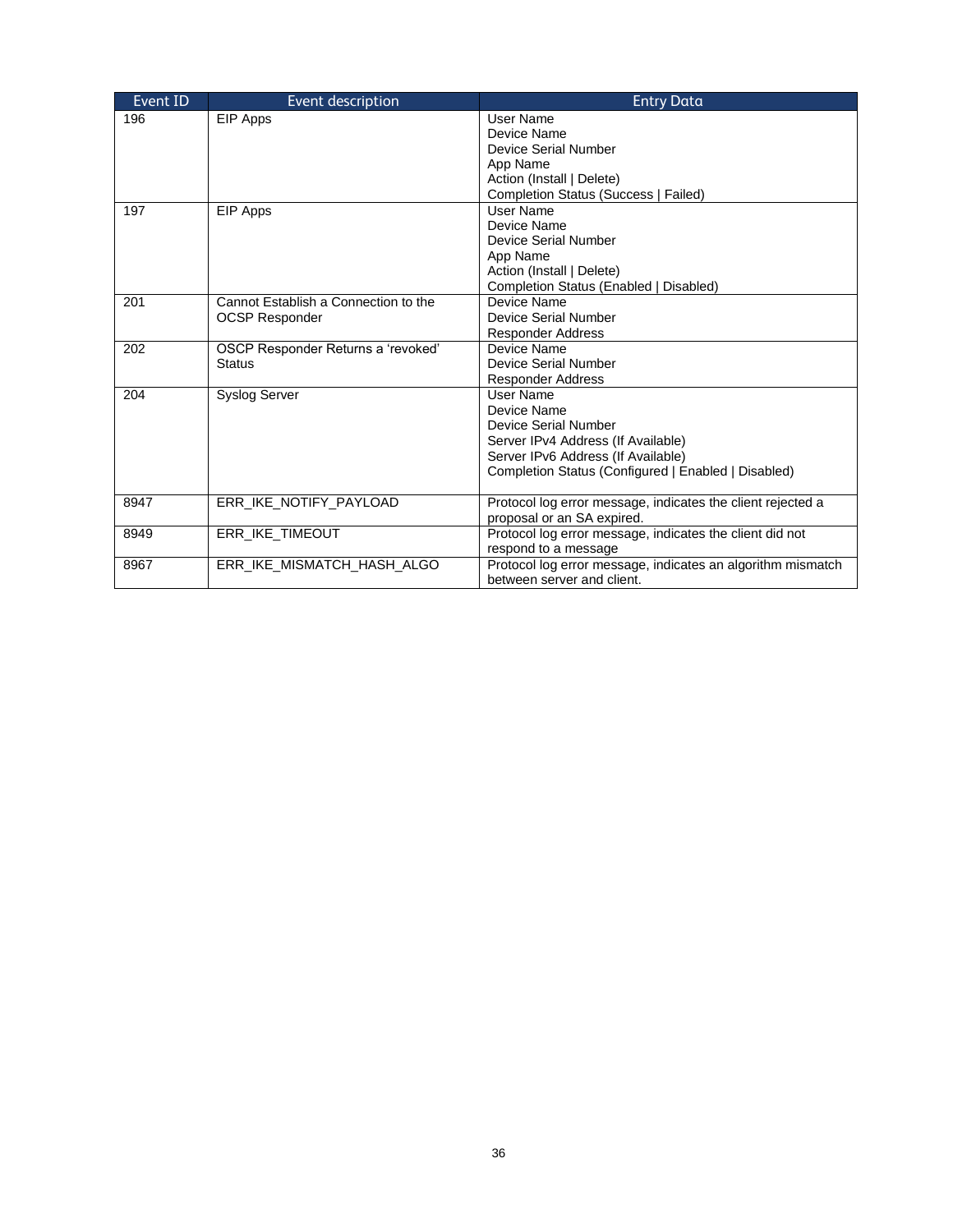### **Auditable Events**

| Auditable<br><b>Events</b>             | <b>Relevant SFR</b> | Additional<br>Information | <b>Applicable Audit Log Events</b>                                                                                                   |
|----------------------------------------|---------------------|---------------------------|--------------------------------------------------------------------------------------------------------------------------------------|
| Job<br>completion                      | FDP ACF.1           | Type of job               | 5 – Print Job<br>6 – Network Scan Job<br>9 – Email Job<br>$12 - Copy$<br>$13 -$ Efax<br>14 – Lan Fax Job<br>20 – Scan to Mailbox Job |
| Unsuccessful<br>User<br>authentication | FIA UAU.1           | None                      | 29 – Network User Login<br>30 - SA Login<br>31 – User Login                                                                          |
| Unsuccessful<br>User<br>identification | FIA UID.1           | None                      | 29 – Network User Login<br>30 - SA Login<br>31 - User Login                                                                          |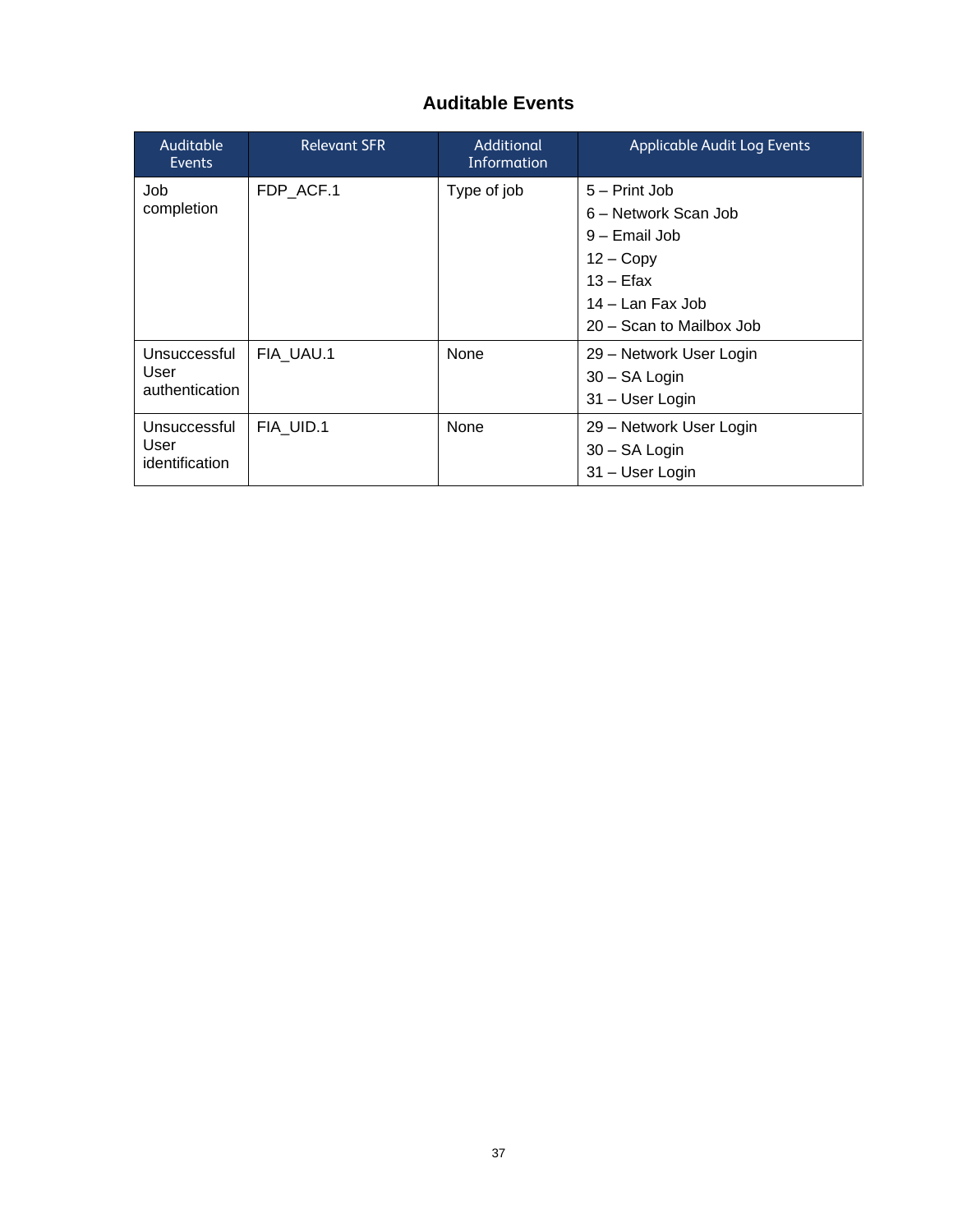| Use of<br>FMT_SMF.1<br>None<br>5 - Manual ODIO Standard started<br>management<br>10 - Audit Log Disabled<br>functions<br>11 - Audit Log Enabled<br>15 - Data Encryption enabled<br>16 - Manual ODIO Full started<br>18 - Data Encryption disabled<br>33 - Audit Log download<br>34 - IIO Feature Status<br>36 - Audit log Saved<br>37 - Force Traffic over Secure Connection<br>(HTTPS)<br>38 - X509 certificate<br>$39 - IP$ sec<br>41 - IP Filtering Rules<br>42 - Network Authentication<br>51 - ODIO scheduled<br>58 - Session Timer Interval Change<br>60 - Device Clock NTP<br>61 - Grant/Revoke Admin<br>62 - Smartcard (CAC/PIV)<br>$64 - 802.1x$<br>80 - SMTP Connection Encryption<br>84 - McAfee Security State<br>89 - User Name Add/Delete<br>90 - User Name Password Change<br>94 - FTP/SFTP Filing Passive Mode<br>95 - EFax Forwarding Rule<br>109 - EFax Passcode Length | Auditable<br>Events | <b>Relevant SFR</b> | Additional<br>Information | <b>Applicable Audit Log Events</b> |
|-------------------------------------------------------------------------------------------------------------------------------------------------------------------------------------------------------------------------------------------------------------------------------------------------------------------------------------------------------------------------------------------------------------------------------------------------------------------------------------------------------------------------------------------------------------------------------------------------------------------------------------------------------------------------------------------------------------------------------------------------------------------------------------------------------------------------------------------------------------------------------------------|---------------------|---------------------|---------------------------|------------------------------------|
| 129 - Audit log SFTP scheduled<br>130 - Audit Log SFTP Transfer<br>144 - User or Group Role Assignment                                                                                                                                                                                                                                                                                                                                                                                                                                                                                                                                                                                                                                                                                                                                                                                    |                     |                     |                           | 128 - Erase Customer Data          |
| 145 - User Permission Role<br>146 - Admin Password Policy Configure<br>147 - Local user account password policy                                                                                                                                                                                                                                                                                                                                                                                                                                                                                                                                                                                                                                                                                                                                                                           |                     |                     |                           |                                    |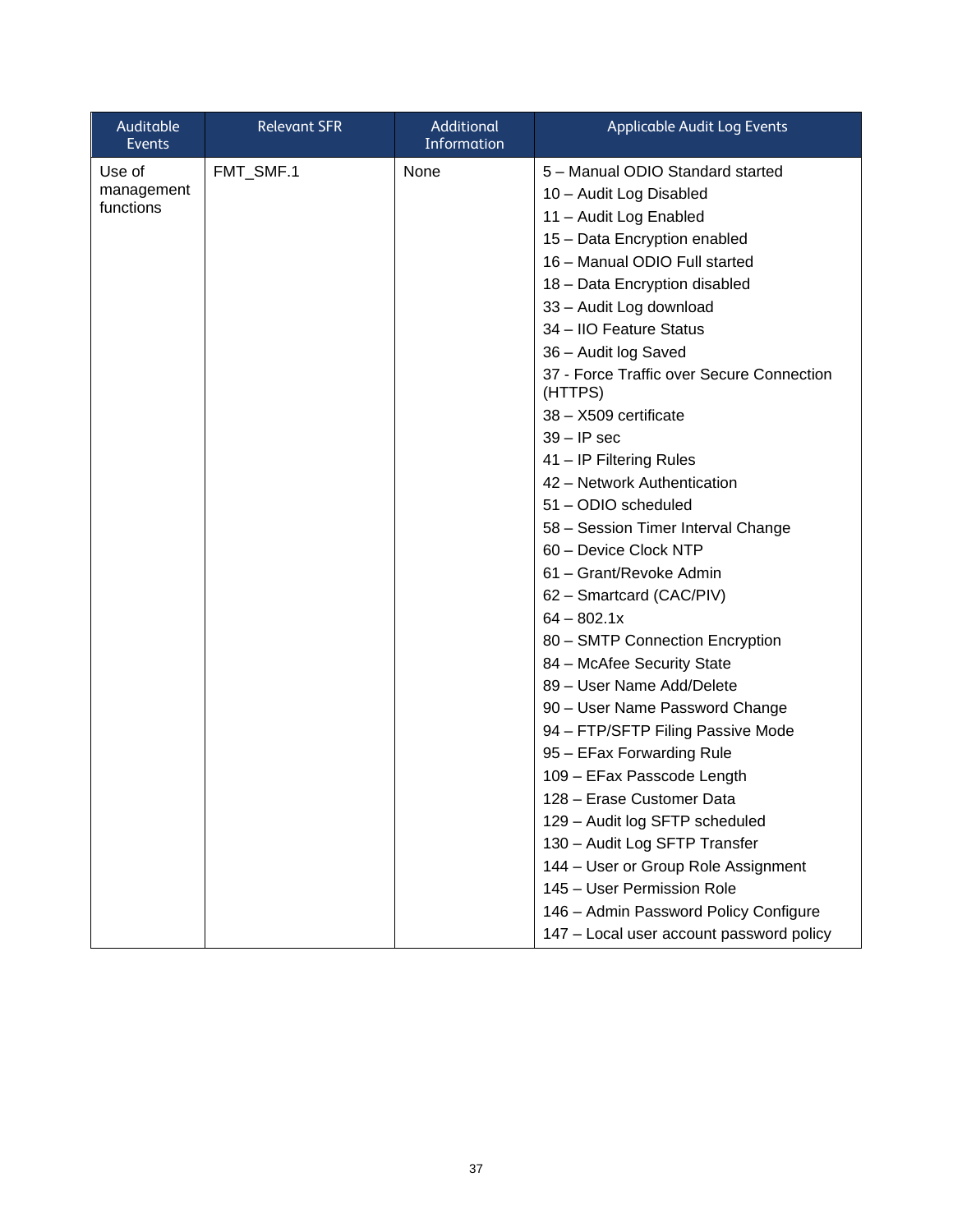| Auditable<br>Events                                                    | <b>Relevant SFR</b>                         | Additional<br>Information | Applicable Audit Log Events                                       |
|------------------------------------------------------------------------|---------------------------------------------|---------------------------|-------------------------------------------------------------------|
| Modification<br>to the group<br>of Users that<br>are part of a<br>role | FMT SMR.1                                   | None                      | 144 – User or Group Role Assignment<br>145 – User Permission Role |
| Changes to<br>the time                                                 | FPT STM.1                                   | None                      | 43 – Device Clock<br>60 – Device Clock NTP                        |
| Failure to<br>establish<br>session                                     | FTP ITC.1,<br>FTP_TRP.1(a),<br>FTP TRP.1(b) | Reason for<br>failure     | Protocol Log                                                      |